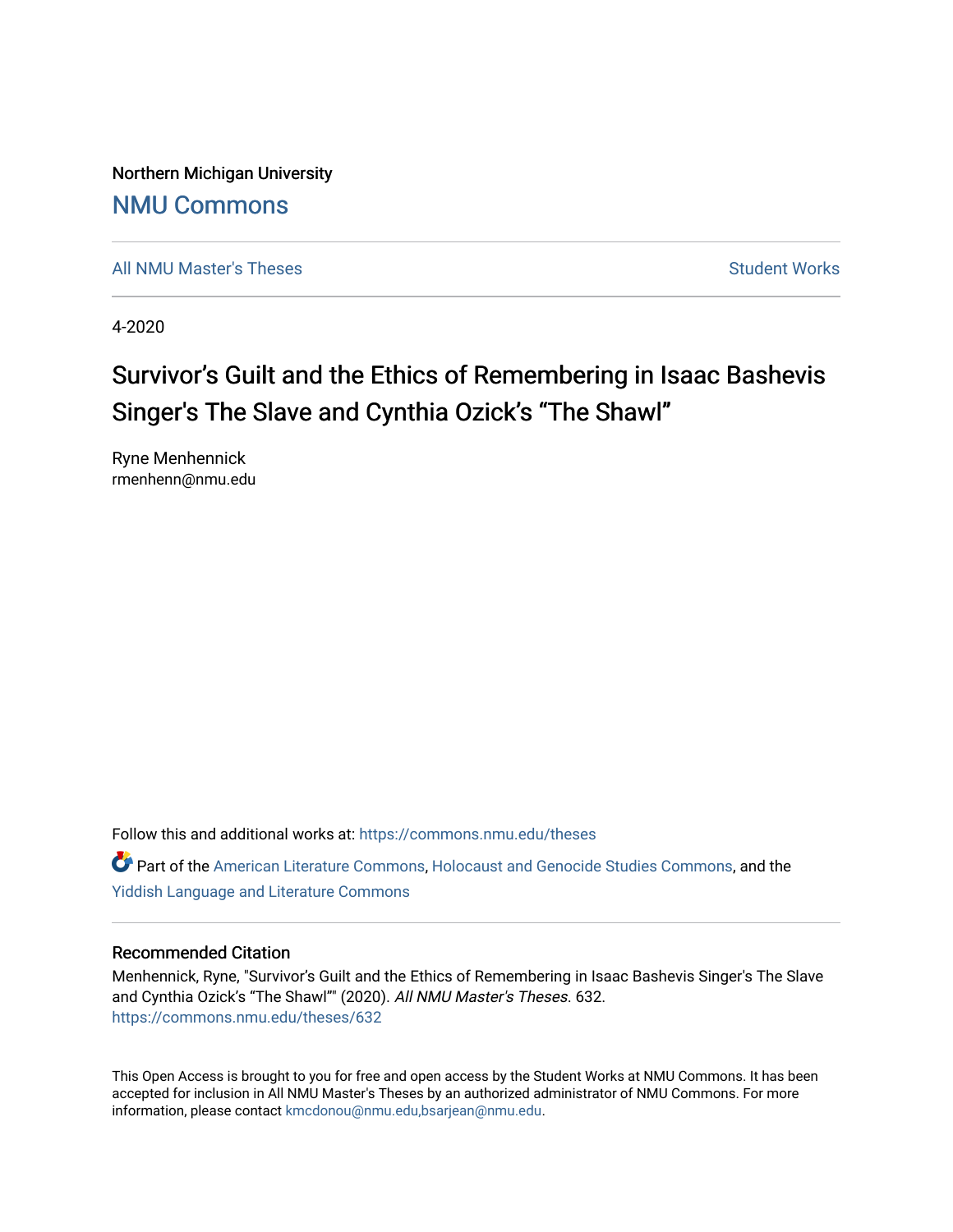### SURVIVOR'S GUILT AND THE ETHICS OF REMEMBERING IN ISAAC BASHEVIS SINGER'S *THE SLAVE* AND CYNTHIA OZICK'S "THE SHAWL"

By

Ryne Menhennick

THESIS

Submitted to Northern Michigan University In partial fulfillment of the requirements For the degree of

## MASTER OF ARTS IN ENGLISH LITERATURE

Office of Graduate Education and Research April 2020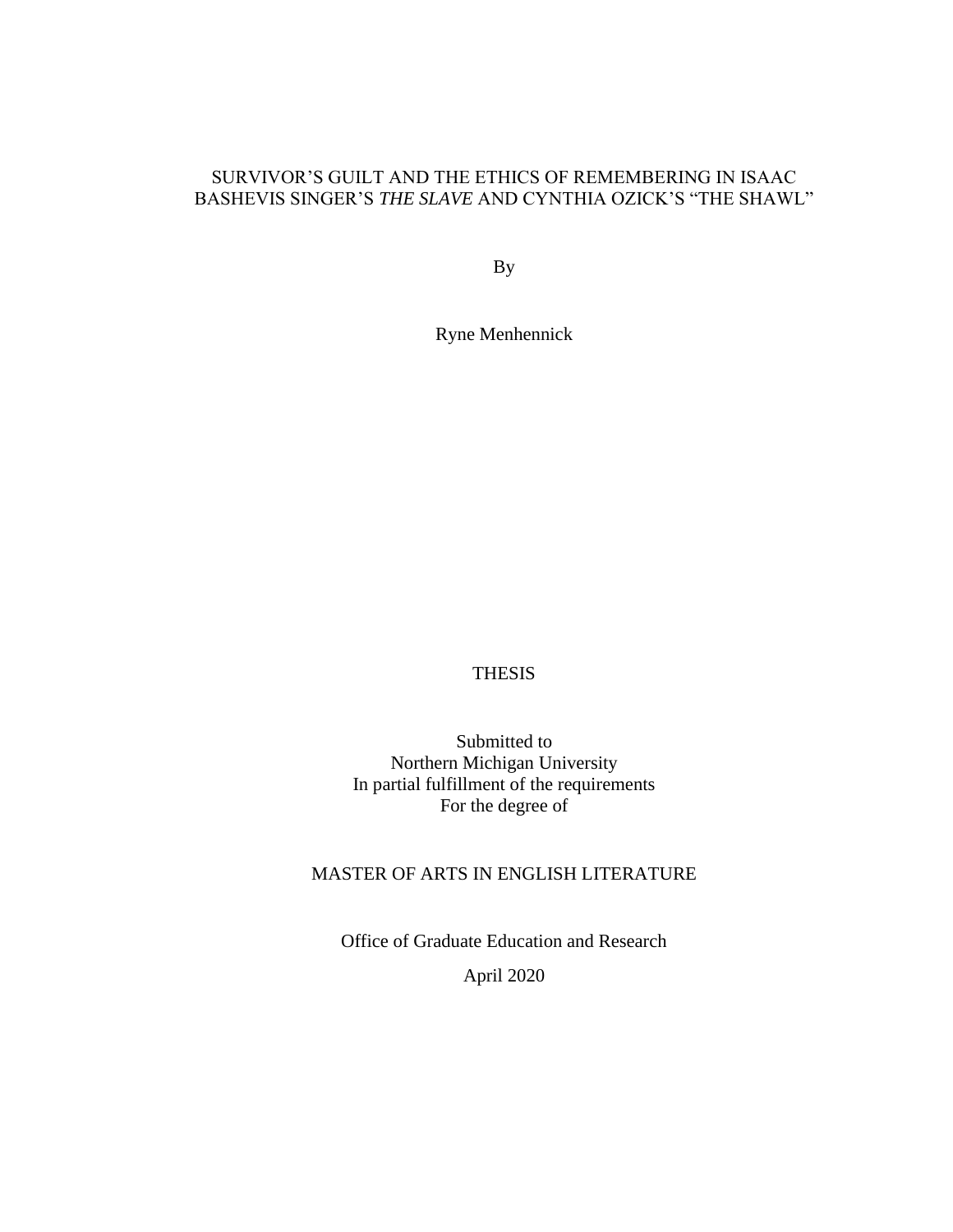#### SIGNATURE APPROVAL FORM

# Survivor's Guilt and the Ethics of Remembering in Isaac<br>Bashevis Singer's The Slave and Cynthia Ozick's "The Shawl"

This thesis by Ryne Menhennick is recommended for approval<br>by the student's Thesis Committee and Department Head in the Department of<br>English and by the Dean of Graduate Education and Research.

| Date |
|------|
| Date |
|      |
| Date |
| Date |
|      |

Dr. Lisa Schade Eckert Dean of Graduate Education and Research Date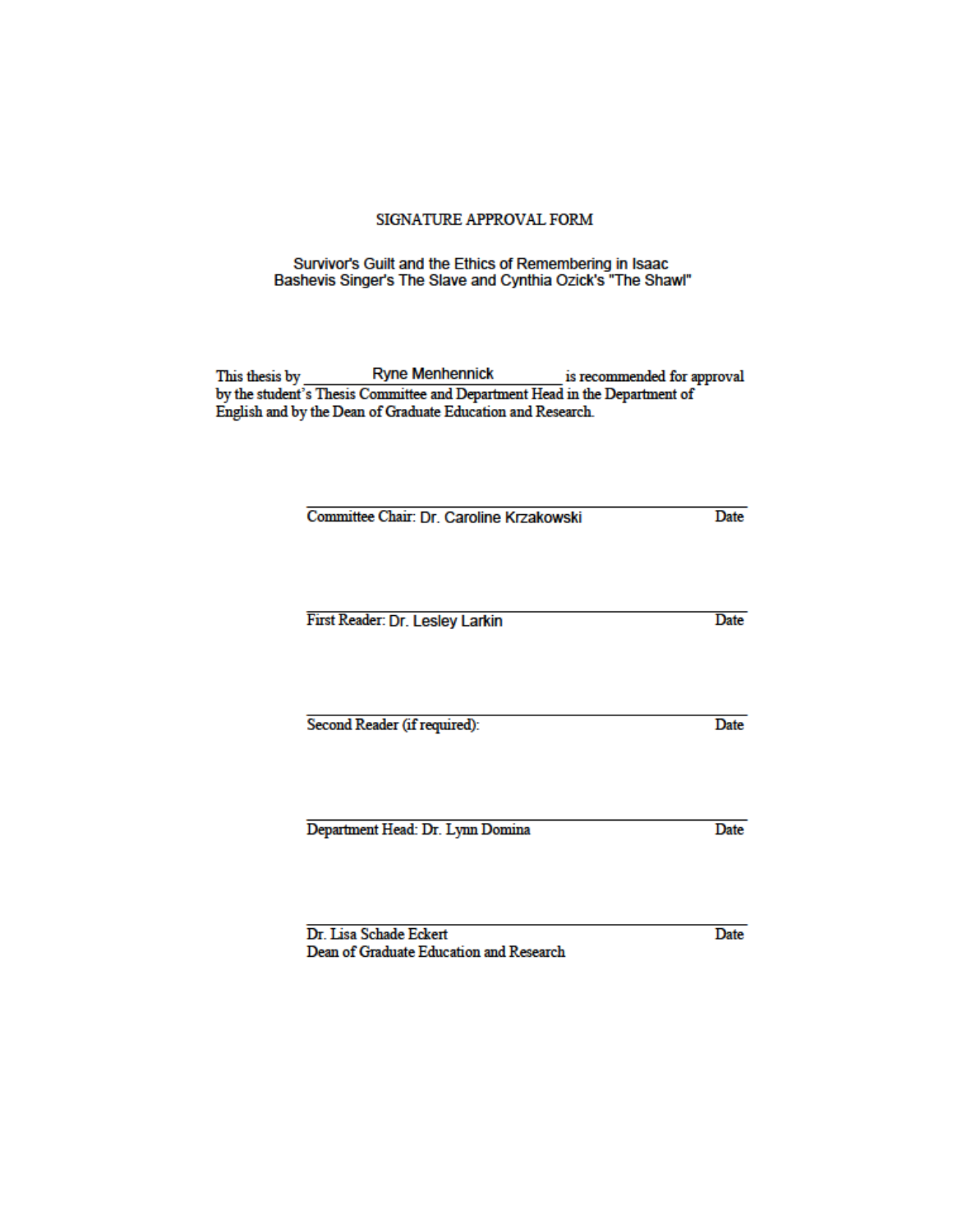#### **ABSTRACT**

# SURVIVOR'S GUILT AND THE ETHICS OF REMEMBERING IN ISAAC BASHEVIS SINGER'S *THE SLAVE* AND CYNTHIA OZICK'S "THE SHAWL"

By

#### Ryne Menhennick

The focus of this thesis is an analysis of post-Holocaust Jewish-American literature with a specific emphasis on texts set in Europe. In particular, I examine how Jewish-American authors who lived in the United States during the Holocaust address issues of trauma and survivor's guilt through fiction. Informed especially by Theodor Adorno and Elie Wiesel, I examine the ethics of fictionalizing the Holocaust. Furthermore, this thesis considers both trauma theory and the psychology of grief to investigate the ways in which the Jewish-American community at large responded to the cultural destruction perpetrated by the Nazis during the Holocaust. Chapter One analyzes the use of allegory in Isaac Bashevis Singer's *The Slave*, a novel set in seventeenthcentury Poland. In writing *The Slave*, Bashevis Singer approaches issues of guilt and the destruction of cultural and religious spaces, as well as the loss of community, in such a way as to give specific voice to the Jewish American community. In Chapter Two, I focus on Cynthia Ozick's short story "The Shawl," which is a brief but powerful fictional Holocaust narrative. Ozick's text examines the ways in which the Holocaust destroys the bonds of family and community, and it grapples with the question of responsibility and blame felt by those who were not directly affected by the Holocaust itself.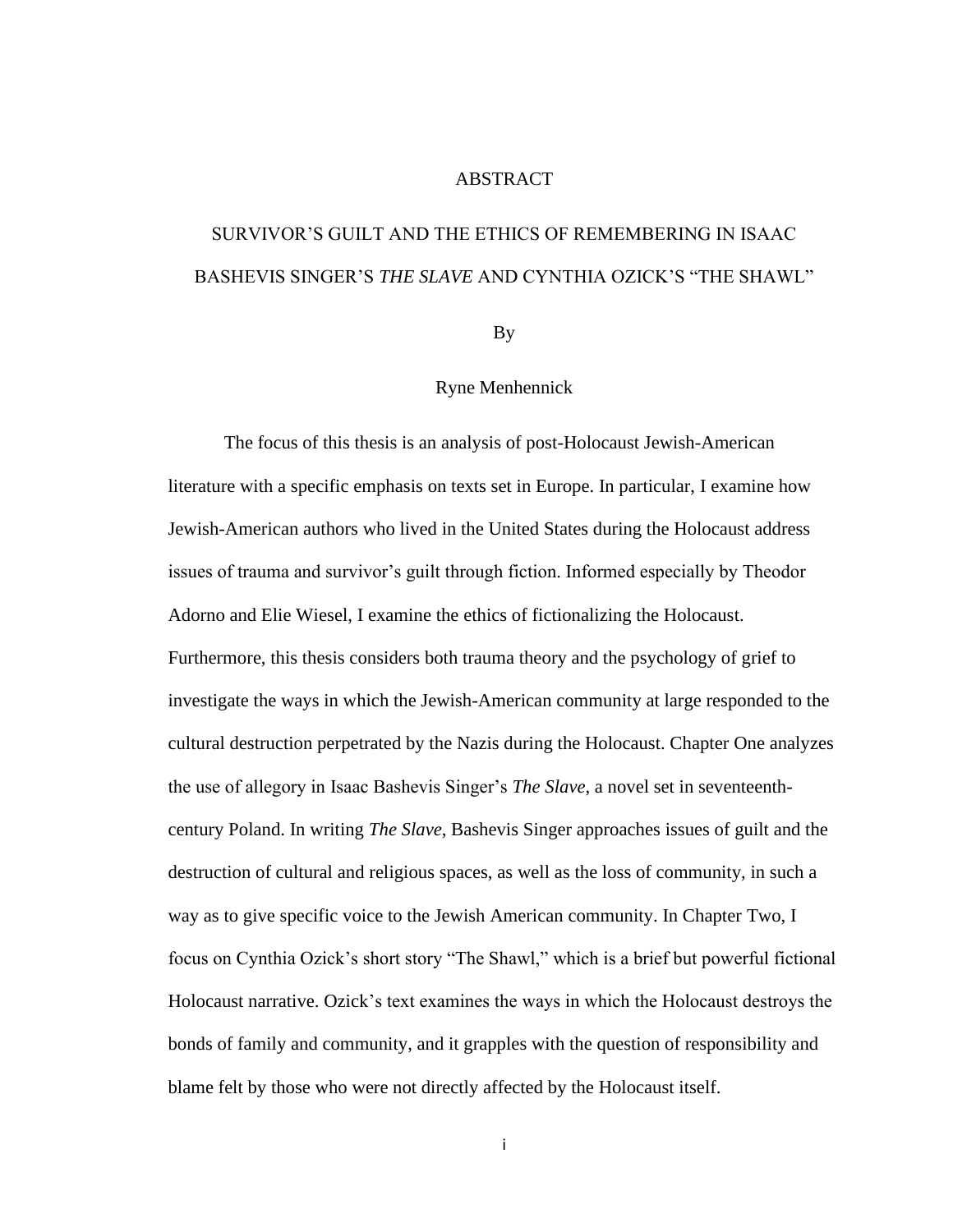#### ACKNOWLEDGEMENTS

This project would not have been possible without the support of many people. I would like to thank my thesis director, Dr. Caroline Krzakowski, for all of her direction and patience. I would also like to thank my reader, Dr. Lesley Larkin, and the many professors at Northern Michigan University who have challenged and encouraged me during my time in the English Department. Additionally, I extend my thanks to the Excellence in Education Committee for helping to fund my travel to Central Europe to further my research on this topic. Finally, this would not have been possible without the early encouragement of two important English instructors: Dr. Ralph Williams at the University of Michigan and Connie Heinlein, formerly of Negaunee High School.

This thesis follows the format prescribed by the MLA Citation Style and the Department of English.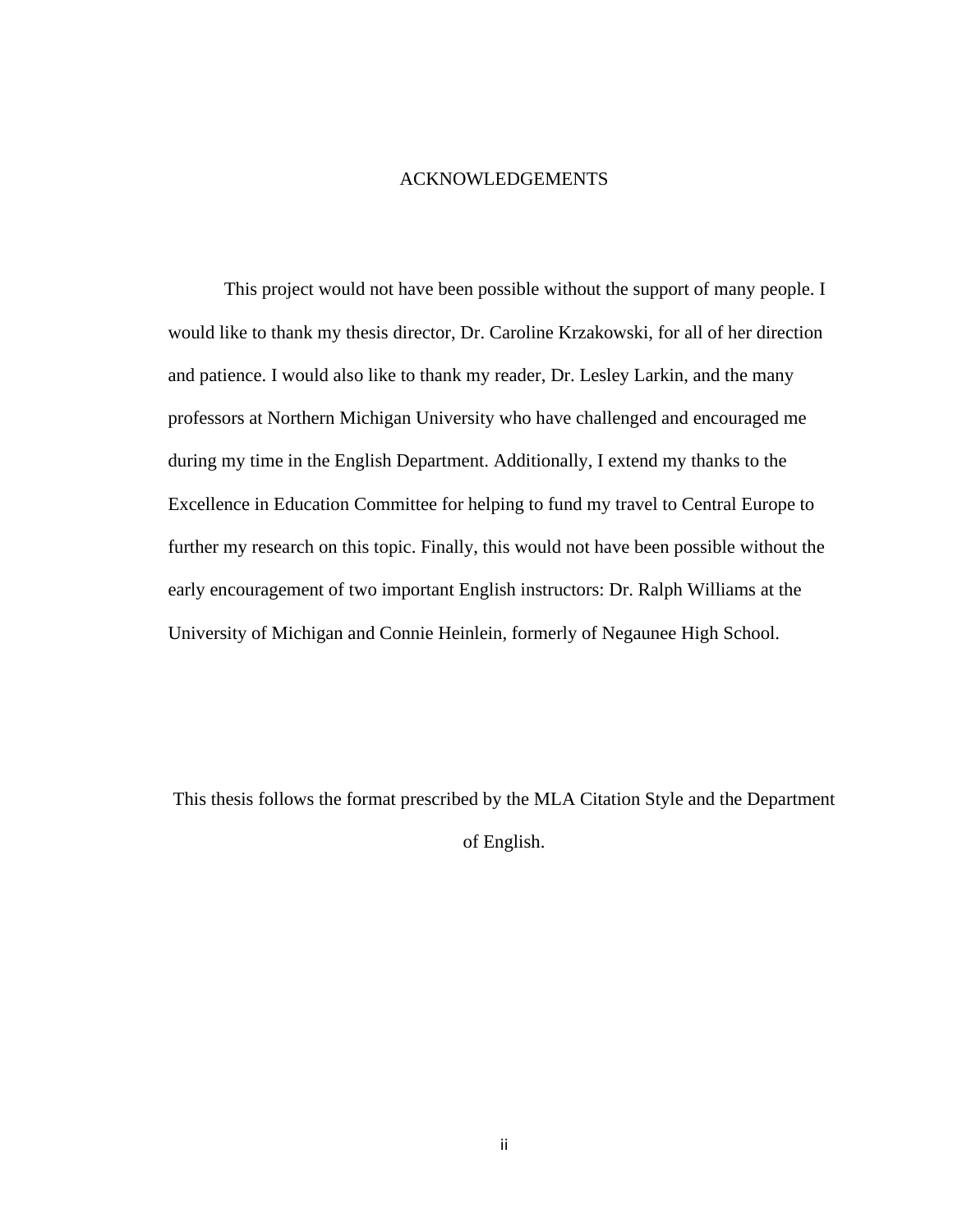# TABLE OF CONTENTS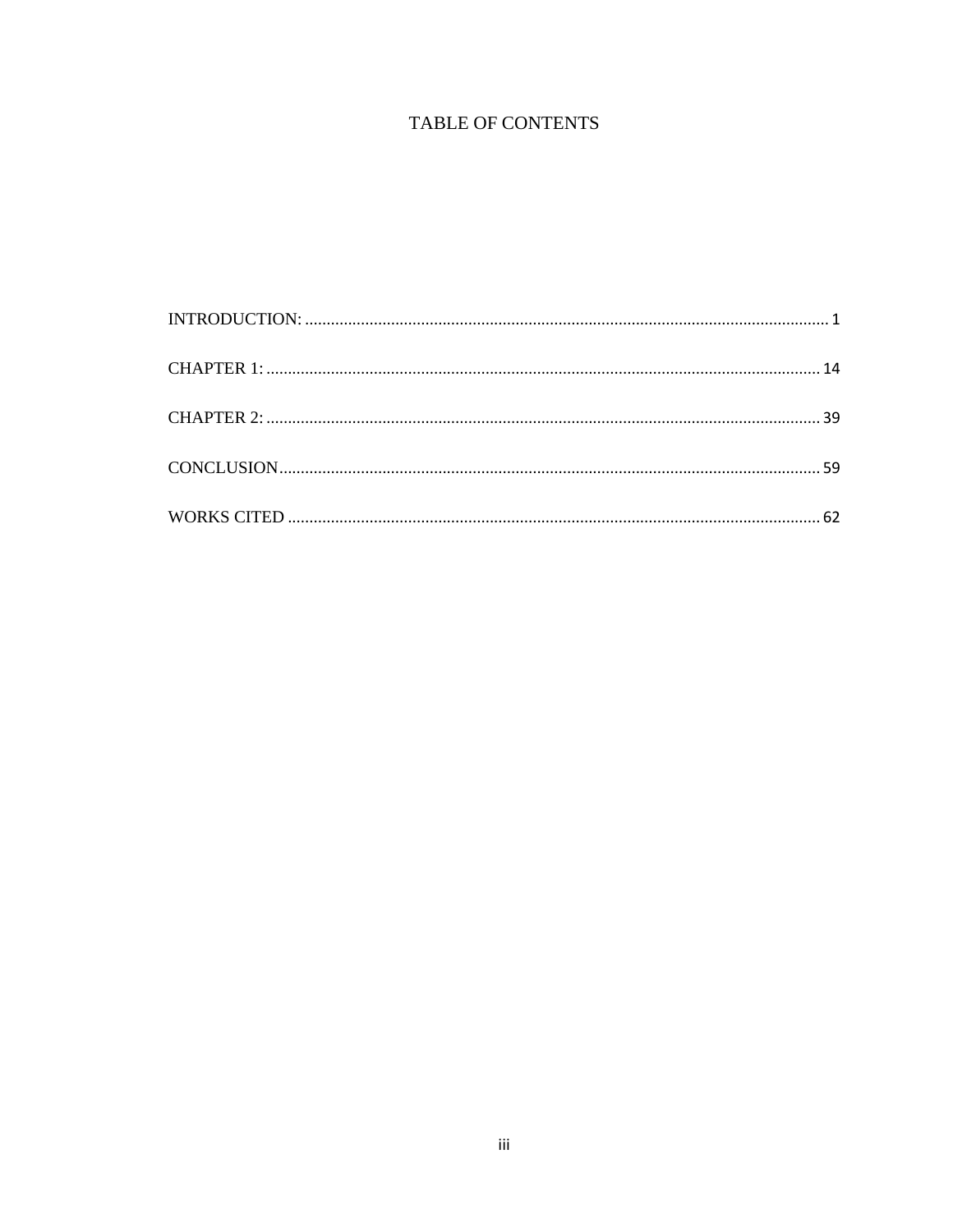#### INTRODUCTION:

<span id="page-6-0"></span>Survivor's Guilt and the Ethics of Remembering in Isaac Bashevis Singer's *The Slave* and Cynthia Ozick's "The Shawl"

"Yet, he did beg Miriam not to heap so many horrors on him at once. There was a limit to what the human mind could accept. It was beyond the power of any man to contemplate all these atrocities and mourn them adequately." *The Slave*, Isaac Bashevis Singer, 106

Much of twentieth century Jewish-American literature is characterized by placemaking, or the effort to establish a sort of homeland for Jewish Americans in the United States. This trend can be clearly identified in the work of the many of the century's foremost Jewish authors and the cities central to their stories: Philip Roth's Newark, Saul Bellow's Chicago, and Chaim Potok's New York, for instance. Such a movement is not especially surprising, considering that the largest wave of Jewish immigrants to the United States arrived in the early 1900s and tended to settle in predominantly Jewish neighborhoods in large urban areas. It was often the case that these immigrants came from entirely different countries (Russia, Poland, Germany, etc.), spoke different languages, and brought entirely different cultural and social practices; yet they were united by their religion. At a time when religion played an even greater role in public life than it does today, Jewish communities were often isolated and tight-knit in the overwhelmingly Christian United States, much as they often were in overwhelmingly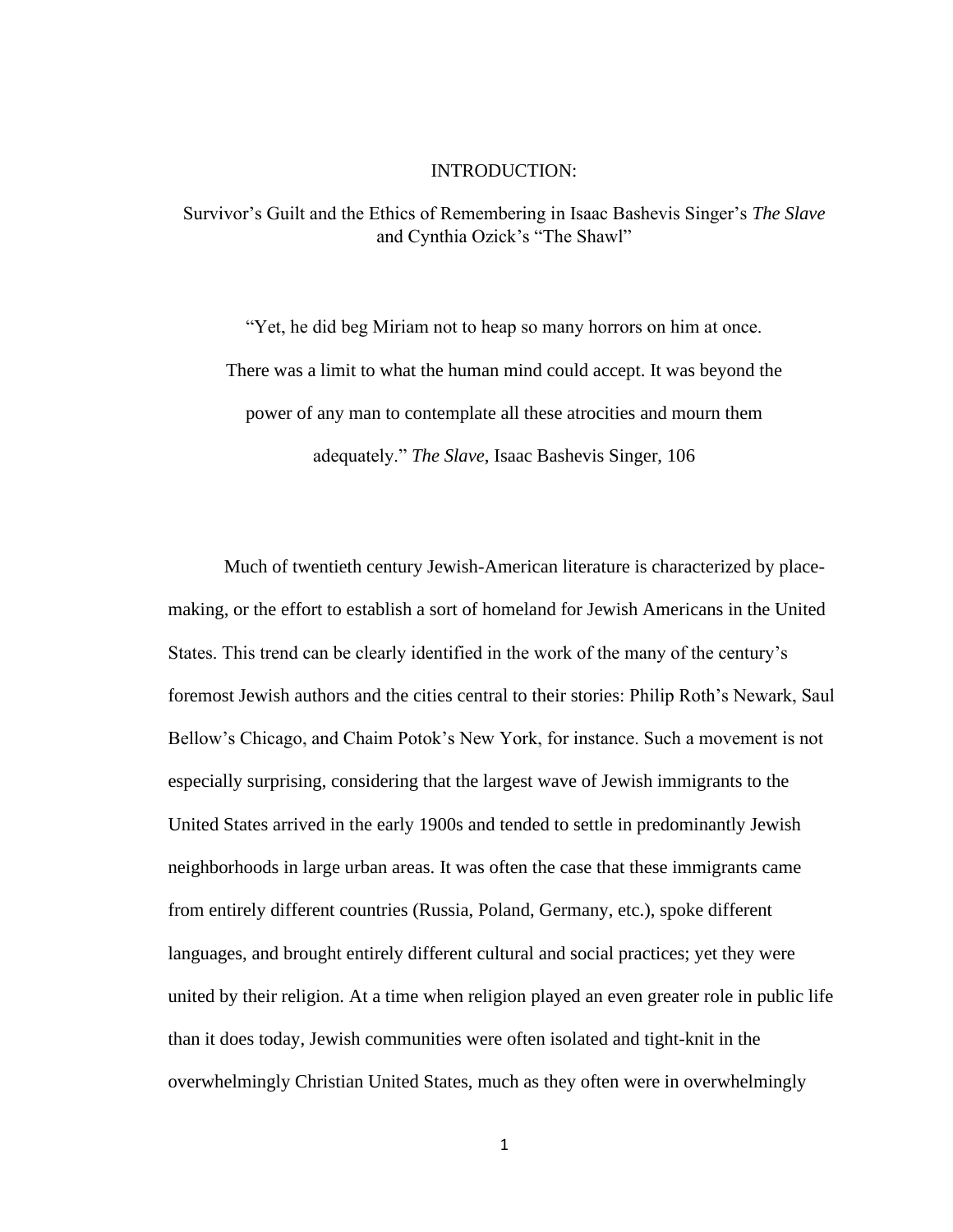Christian nations in Europe. Due in part to this social and cultural isolation, the effort to create a common cultural identity in the United States was a matter of great importance for many Jewish authors. In many ways, the Holocaust accelerated this effort because it destroyed many of the connections that individual Jewish families had with their nations of origin—entire Jewish villages and towns were destroyed, and the Jewish presence was essentially eliminated in many parts of Europe. Furthermore, the memory of a European place of origin came to be closely associated with trauma and grief for many American Jews. It is no surprise, then, that comparatively little twentieth century Jewish-American literature exists that is situated in Europe.

Although Jewish-American authors like Roth, Bellow, and Potok seek at times to understand and address the trauma of the Holocaust in their own way, their work tends to deliberately emphasizes the cultural importance of American places as separate from (and often "safe" from) the events of the Holocaust. There exists a large body of scholarly work that analyzes the ways in which Jewish-American authors have addressed the Holocaust in their writing<sup>i</sup>, but my investigation is not largely concerned with this American approach to the Holocaust. Rather, this thesis is focused specifically on the much smaller body of writing from this period that represents a literary return to Europe as a means of addressing the trauma of the Holocaust. Undoubtedly due in part to the relative paucity of Jewish-American texts that center on European stories, there exists very little scholarly or critical work on this subject<sup>ii</sup>. This investigation analyzes two major texts: first, Isaac Bashevis Singer's 1962 novel *The Slave*, which tells of a Polish-Jewish slave's return to his hometown following a brutal massacre that leaves his family dead and much of his community destroyed; and second, Cynthia Ozick's 1980 short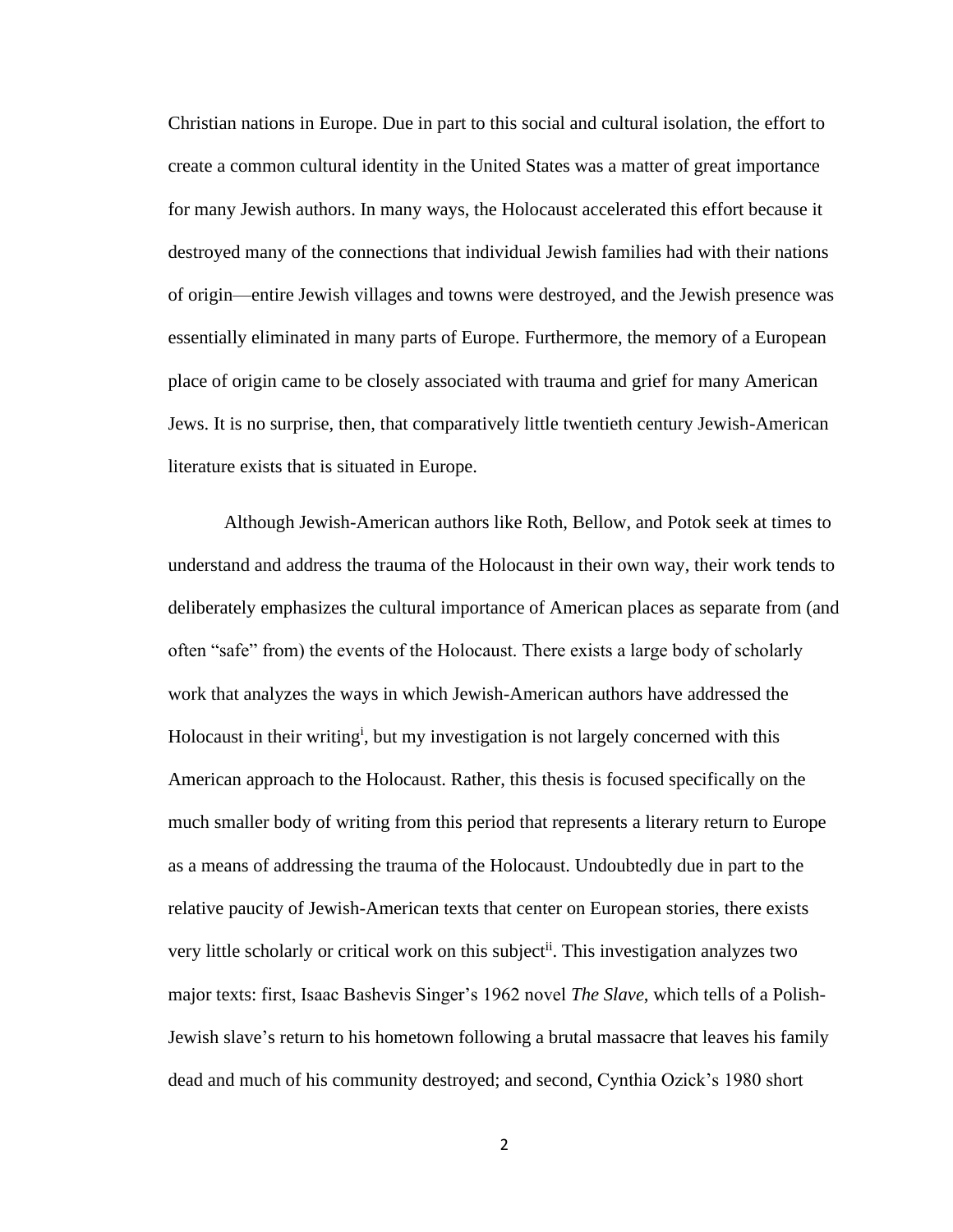story "The Shawl," which details the experience of three Jewish women in a Nazi death camp. Although both stories are concerned with Jewish-Americans' relationship to the Holocaust, the two texts are in fact quite different. Bashevis Singer heavily employs allegory to explore themes of survivor's guilt and the importance of place and location, while Ozick employs direct, sensory-based descriptions of the Holocaust in the most realistic terms. The two texts function as opposite sides of the same coin, both grappling with similar themes but approaching them from entirely opposite directions. At the heart of both texts are questions of the ethics of portraying the Holocaust, the difficult position of Jewish-Americans who evaded victimhood by virtue of their geographic location, and the lingering effects of survivor's guilt on an entire population of people.

At the core of this analysis is how authors use allegory to depict the Holocaust. According to its most basic definition, allegory refers to "A story, poem, or picture which can be interpreted to reveal a hidden meaning" (OED). Historically, allegory is most closely associated with literature of the Medieval and Renaissance Periods, where it was often used to represent religious or moral themes<sup>iii</sup>. Jeremy Tambling writes

'Allegory' derives from the Greek word *allegoreo*, formed from *allos* (other), *agoreuo* (to speak in the place of assembly, the *agora*, the marketplace). The 'other meaning' of allegory may conceal a secret significance, in that it may persuade readers to probe for another meaning, it may enrich the meaning that has been given, or it may draw attention to a split between the surface meaning and what is underneath (Tambling, 6).

In the case of Isaac Bashevis Singer's *The Slave*, there is little effort to conceal a secret significance, for although the allusions to the Holocaust are not directly stated, they are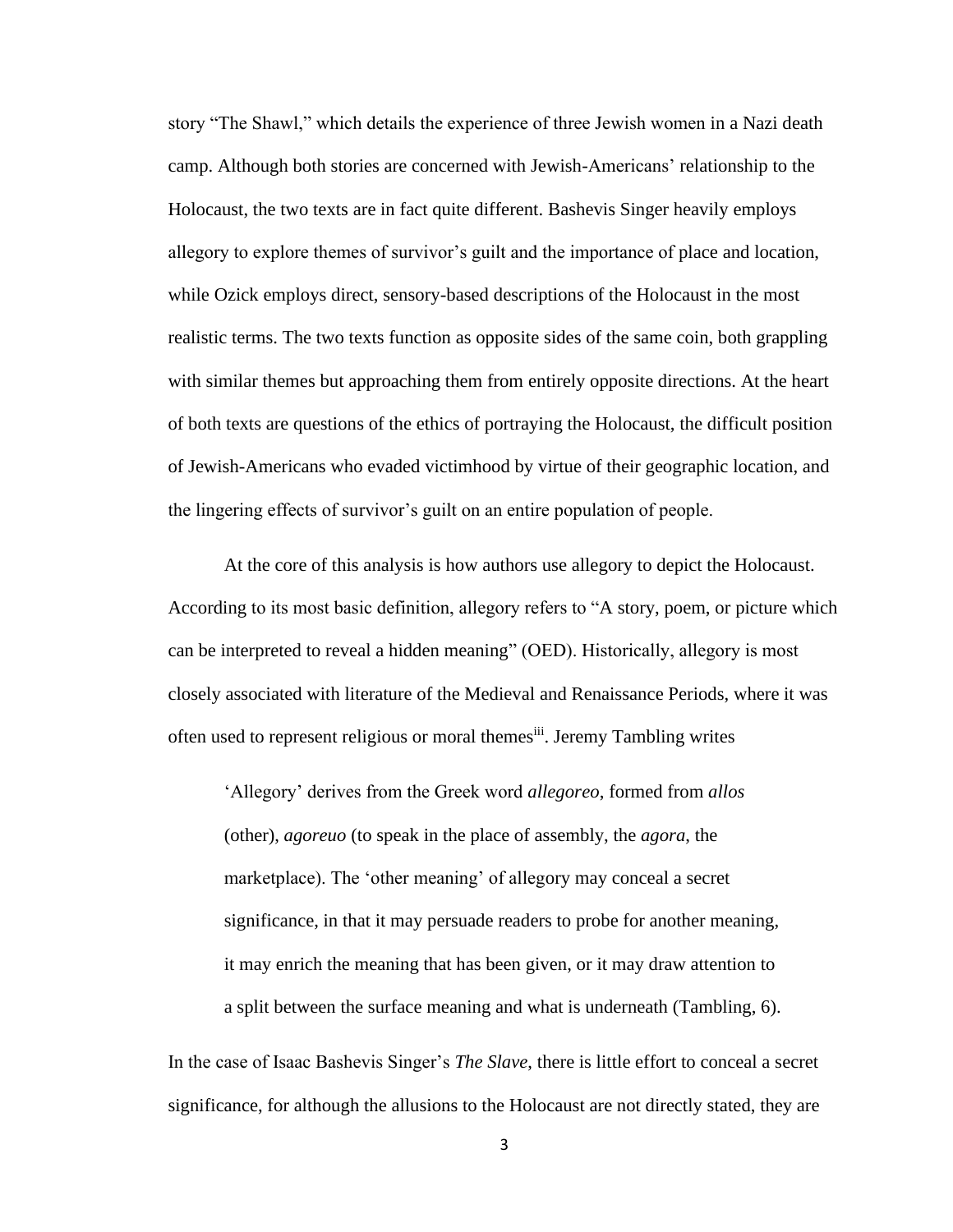quite clear from the very beginning. Instead, Bashevis Singer relies on allegory to both prompt the reader to consider the alternative meaning *and to avoid naming that meaning*. Perhaps, in light of this specific employment of literary allegory, Tambling's definition should be expanded to include an additional definition: "an allegory may intentionally conceal meaning to allow the author to address it indirectly." Although this may seem an unusual technique, a close analysis of the ethical and emotional considerations inherent to any literary discussion about the Holocaust demonstrates that such an addendum is quite important to understanding the purpose for Bashevis Singer's careful but determined use allegory in *The Slave*.

Bashevis Singer's usage of extended allegory in his 1962 novel followed a period of changing critical views on the appropriateness of allegories in serious literature. Displaced by the literary realism of the nineteenth century, the use of allegory in fiction had long been derided as unsophisticated and passé, as Tambling describes in his book *Allegory: The New Critical Idiom*iv. Tambling writes, "the old prejudice against allegory was both that it insisted on putting one thing in place of another, saying that A meant B, and that this connection was rigidly, rather abstractly, coded" (Tambling, 1). While allegorical stories were often disregarded in the realist period, the use of allegory was "reclaimed" by elements of literary modernism and postmodernism, both of which incorporated metaphorical and metaphysical representations of reality through fiction. These twentieth century movements were characterized by the use of modes such as intertextuality, narrative distortion, and nonlinear or fragmented plots. This period is also associated with a revival of allegorical storytelling (although perhaps in ways less direct than those techniques employed during the Medieval and Renaissance Periods), and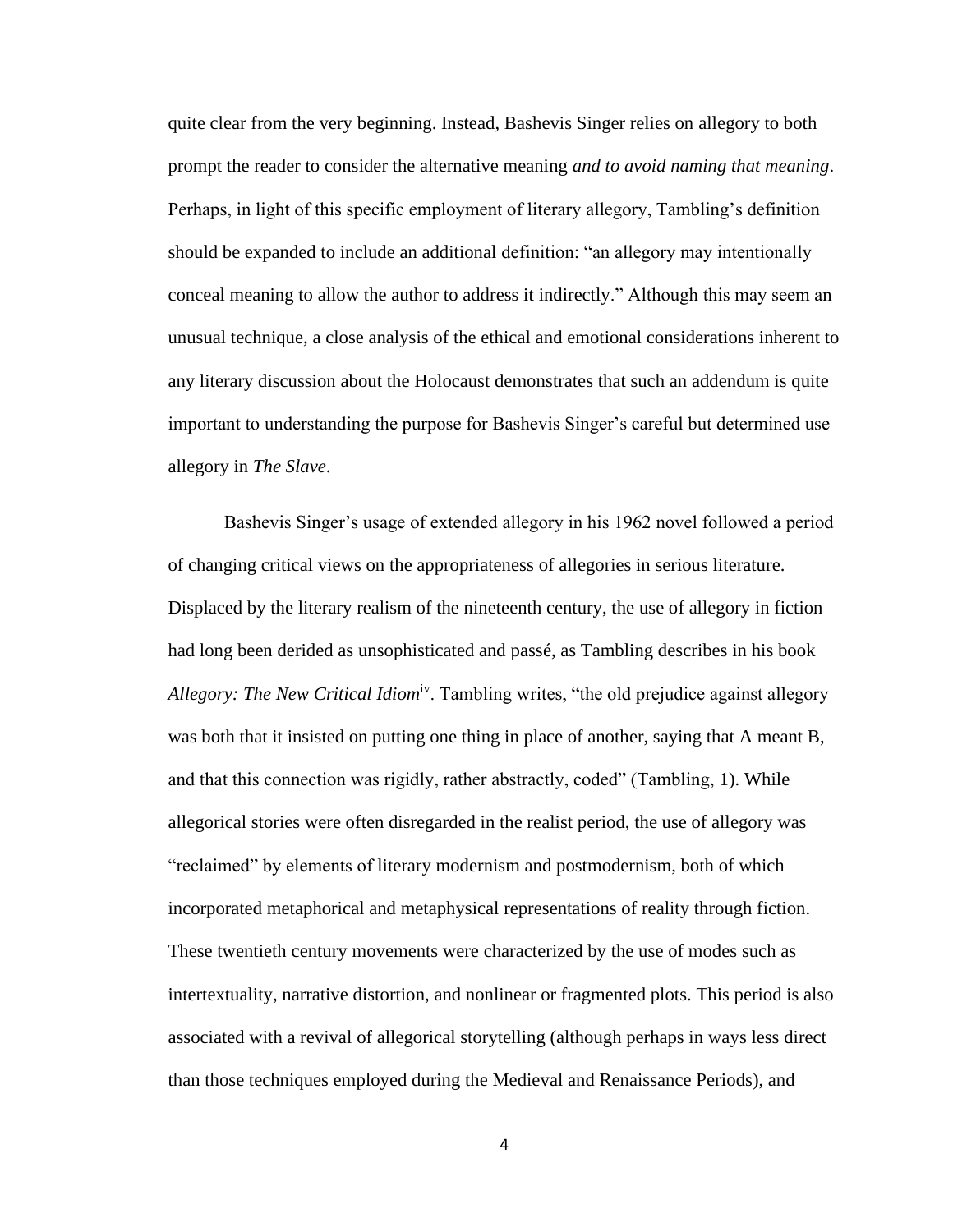Tambling writes that "allegory has been reclaimed as a term within recent debates in literary and cultural studies. The assumption that it is an artificial device no longer seems so problematic.  $\therefore$  (2). The use of allegory was therefore reasonably well established in popular literature by the mid- to late-twentieth century, when both Bashevis Singer and Ozick were publishing.

Both Bashevis Singer and Ozick wrote and were influenced by (and influenced) the postmodern period, so it is not necessarily a surprise that their writing engages with allegory in some way. However, understanding allegory in the basic literary sense does not sufficiently explain why a turn toward allegory was particularly embraced by Bashevis Singer and seemingly rejected by Ozick in their separate efforts to write about the Holocaust. One particularly obvious explanation for the use of allegory when dealing with the Holocaust, particularly for authors with a proximal relationship to the event, is that allegory allows for a degree of separation from the incident itself. This gives authors the ability to avoid a direct confrontation with their subject. For some writers, allegory allowed them to circumvent censorship laws in countries where artistic expression was restricted<sup>v</sup>. For Bashevis Singer and Ozick, censorship was not an official concern, although a degree of "social censorship" seemed to dictate an avoidance of direct depictions of the Holocaust during the mid-twentieth century, led in part by Holocaust survivors who felt that such representations were inappropriate.

This social censorship-mentality may have also been shared by authors themselves, including Bashevis Singer, who fled Poland just prior to the German invasion and lost family members in the death camps. For Bashevis Singer especially, exploring feelings and emotions related to the events of the Holocaust through an allegorical lens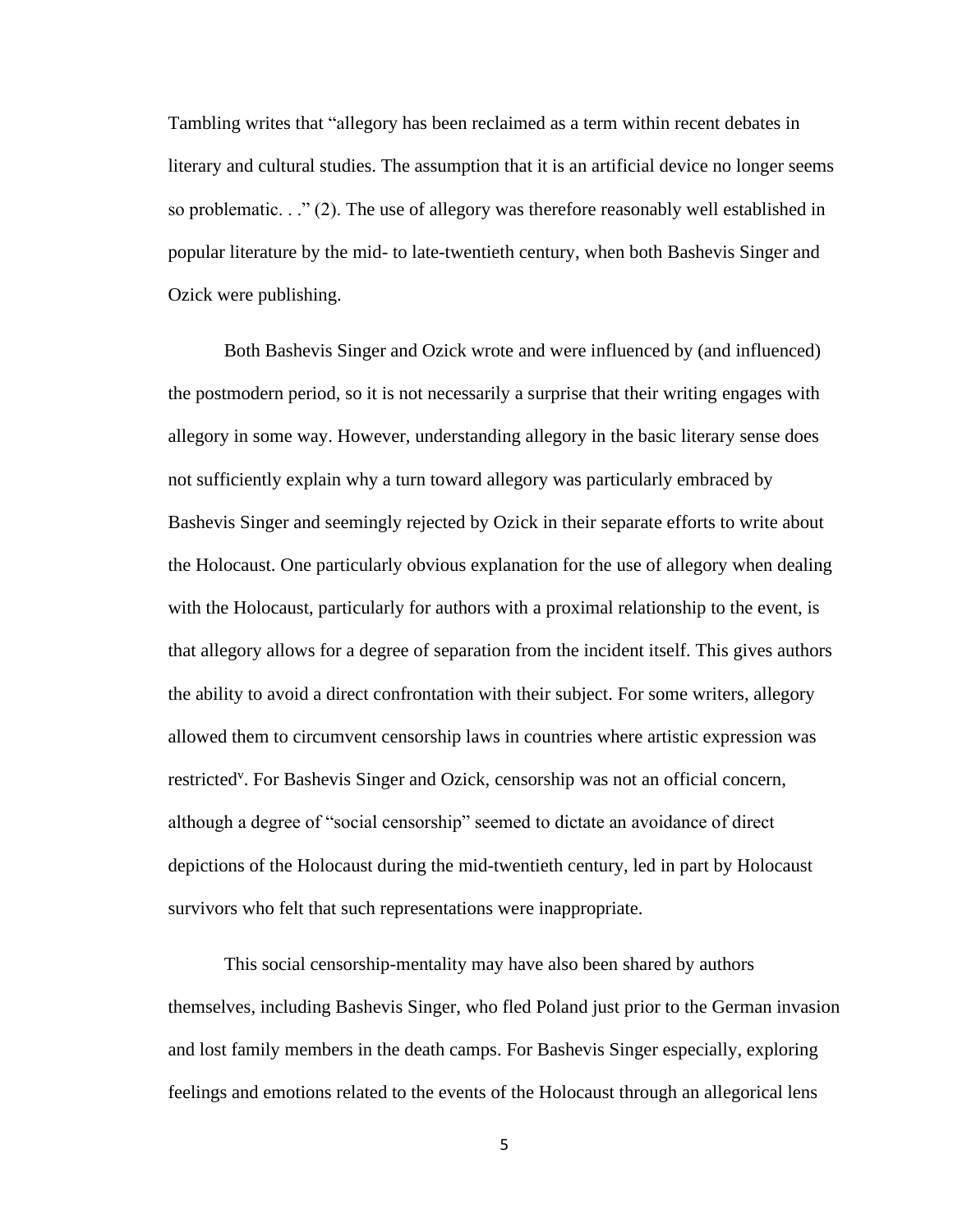may have allowed him not to confront the most painful aspects of his own recent history, while still providing an outlet for the intense feelings of grief that he so clearly felt. The reluctance to recreate scenes of the Holocaust on the page is not necessarily limited to those Jewish Americans with direct connections to those who died, however. While Bashevis Singer's personal losses may have played a role in making him less willing than Cynthia Ozick to write directly about the Holocaust, it is important to consider the ways in which such a massive genocide affected the entirety of the United States' (and the world's) Jewish population. Although there was undoubtedly an ethical aspect to Jewish scholars' and writers' opposition to Holocaust fiction, it is also worth noting that many Jews, whether survivors, relatives of survivors, or simply individuals who claimed a common faith and heritage with those murdered, experienced profound personal trauma as a result of the Holocaust<sup>vi</sup>. It is not surprising, then, that there existed a period of at least 30 years during which very few Jews were willing to engage with the Holocaust artistically, and some, like Bashevis Singer, did so only indirectly through the use of literary allegory.

For both Bashevis Singer and Ozick, it is fair to consider whether their personal relationships to the Holocaust played some role in their approach to writing about it. As noted, Bashevis Singer grew up in Poland and lost close relatives and friends during the Holocaust, while Ozick grew up in the Bronx and lost no immediate family during the same period. However, it is also important to consider the authors' respective audiences when evaluating their stylistic choices; Bashevis Singer, who famously wrote all of his work in Yiddish, tailored his work an audience of primarily Jews in the United States. Because most of his pre-translation audience spoke Yiddish as a first language, it is likely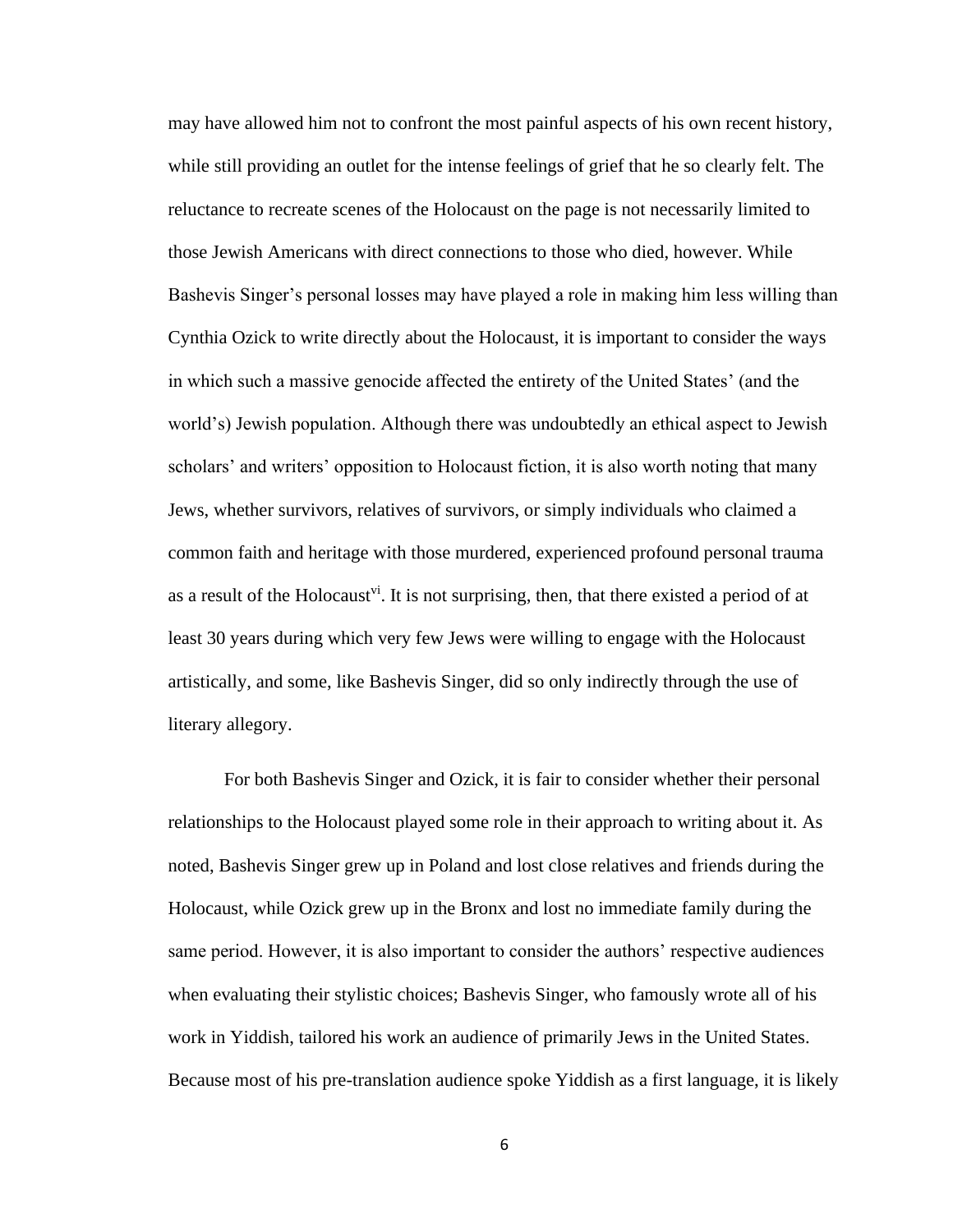that the vast majority were Ashkenazi Jews. Because the Ashkenazim were the primary Jewish victims of the Holocaust, it is perhaps more likely that this group would have been uncomfortable or unwilling to read literature that dealt so directly with the events of the Holocaust when Bashevis Singer published *The Slave*, only 17 years after the last camps were liberated. Ozick, on the other hand, published "The Shawl" (in English) in a 1980 issue of *The New Yorker*, a nationally distributed magazine that does not specifically cater to a Jewish audience. Furthermore, Ozick's story was published nearly 20 years after Bashevis Singer's *The Slave*, when fewer readers might have had firsthand experience with the Holocaust. Since "The Shawl" was published in a magazine, Ozick was not subject to concerns about book sales and therefore likely assumed less financial risk by publishing a story that had the potential to alienate her readers. The logistical differences alone may explain in part the variant approaches that Bashevis Singer and Ozick took to exploring the Holocaust through literature, although it is quite likely that both were also keenly aware of the ethical considerations of writing about such topics in a post-Holocaust society.

These ethical concerns regarding the use of allegory go beyond the psychological trauma associated with reliving scenes from the Holocaust on the page (or the screen). Philosopher Theodor Adorno famously wrote that "to write poetry after Auschwitz is barbaric," because, as he argues, using the suffering of the Holocaust as the basis for art risks reproducing the cultural conditions that enabled the Holocaust to occur in the first placevii (Adorno 34). Simply put, Adorno suggests that the production of literature and other forms of art that depict the Holocaust may cause society to normalize and internalize the social and political factors that led to the Holocaust (even while society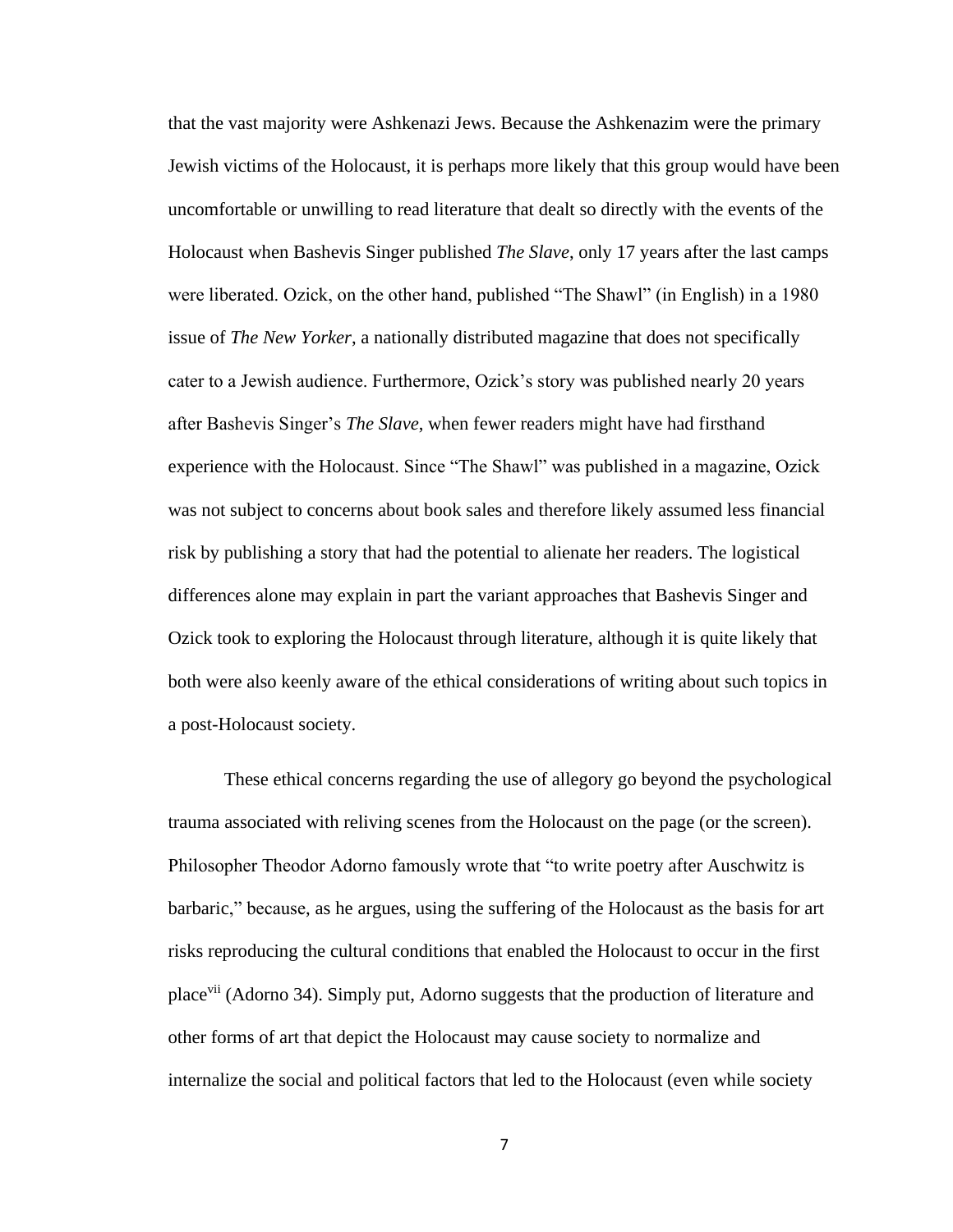maintains disgust for the murders themselves), or, as he explains, "when even genocide becomes cultural property in committed literature, it becomes easier to continue complying with the culture that gave rise to the murder" (252-3). From an ethical standpoint, this influential philosophical perspective asserts that to fictionalize or even dramatize the events of the Holocaust is irresponsible because it renders the Holocaust quotidian enough to be accepted and even enjoyed as art. While Ozick's depiction of the realities of life in a death camp runs afoul of this directive (as she herself has admitted), the use of allegory to explore themes related to the Holocaust, as Bashevis Singer does in *The Slave*, seems to comply precisely with Adorno's insistence that the truth of the Holocaust ought to remain unspeakable. Bashevis Singer's *The Slave* is a fully developed exploration of survivor's guilt built on a thinly veiled retelling of the Holocaust, set in the seventeenth century; the allusions to the genocide and anti-Semitic violence are quite clear, and yet the novel itself does not attempt to depict the Holocaust in any way. Although there is no indication that Bashevis Singer's use of allegory is motivated specifically by the opinions of Theodor Adorno, it is nonetheless entirely possible that Bashevis Singer was influenced by, or at the very least, was of the same opinion as Adorno regarding the ethical responsibility associated with literary depictions of the Holocaust.

On the other hand, even Adorno himself seems to concede that "suffering . . . also demands the continued existence of the very art it forbids" (252). To clarify, Adorno suggests that forbidding art as a means of ignoring or erasing the suffering of victims of the Holocaust is a greater offense than producing art that dramatizes it. Anna Richardson writes that,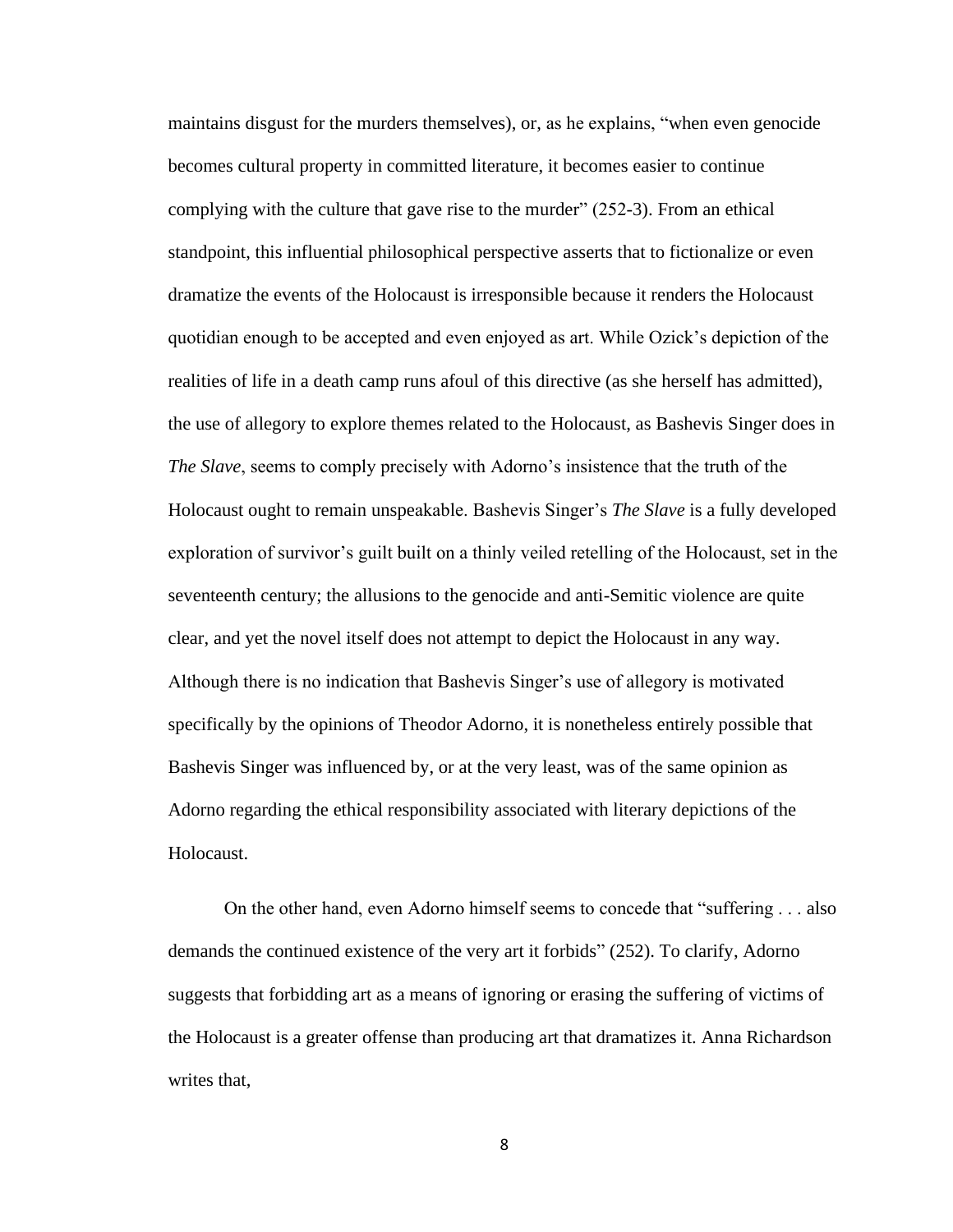Although . . . the representation or rendering into narrative form of the Holocaust experience necessarily implies the possibility of an alternative representation or counter-narrative, the opposing limit of silence does not offer the same symmetry. In maintaining a silence there is always a chance that some other party will take the opportunity to fill that silence, and here we come across the spectre of Holocaust denial (Richardson, 5).

While Adorno declares that to write poetry after Auschwitz is "barbaric," he makes clear that such a judgment should not be used to silence survivors or obscure the truth about the Holocaust. If suffering demands the continued reproduction of the event itself through some form of artistic representation, then there must somehow be a way in which the truth can be accessed ethically. The most obvious solution is the survivor's narrative, which may be "artistic" in the sense that they are stylized and recorded as prose, but nonetheless present the absolute truth about the events of the Holocaust. Many survivor's narratives were published in the years following the Holocaust, and many have become quite famous, including *The Diary of Anne Frank* (though she herself was not a survivor), Primo Levi's *Survival in Auschwitz*, and Elie Wiesel's *Night* (and several others). By opposing the silence that would seek to forget the trauma of the Holocaust, survivor's narratives open up the possibility that literature (but not fiction) can successfully meet Adorno's criteria for ethical and necessary representations of the Holocaust.

Adorno's phrase "suffering . . . also demands the continued existence of the very art it forbids" calls forth a question about the nature of suffering itself; why must suffering persist? The simplest answer seems to be that suffering and memory (or memorialization) are intrinsically linked—that to honor the memory of both victims and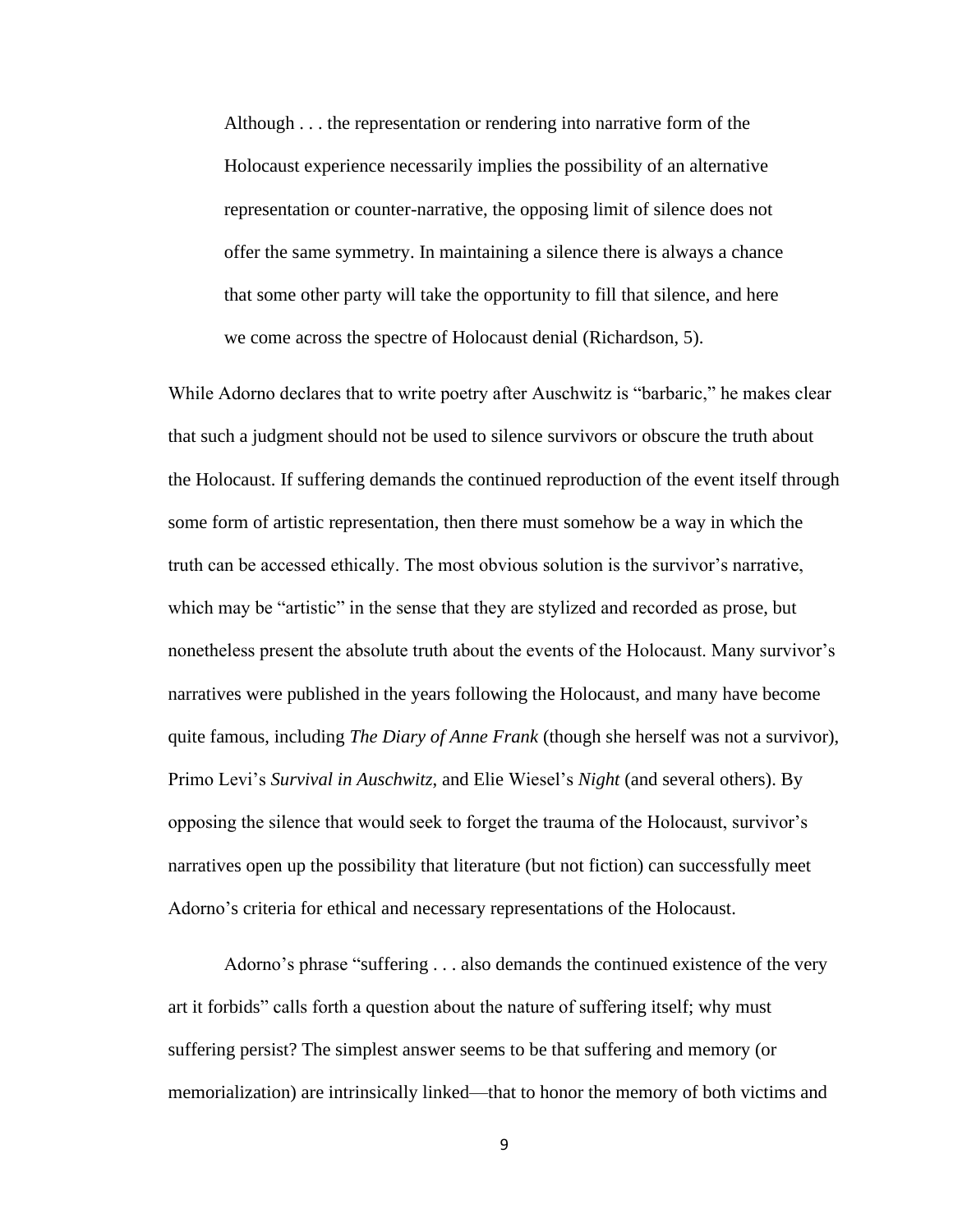survivors, or to prevent their erasure, they must suffer to tell their stories (even if this memorialization occurs only in the mind of an individual). But what about the suffering of those who were not present? It is entirely obvious that American Jews who emigrated prior to the Holocaust did not experience anything remotely like the suffering that actual Holocaust victims experienced—and yet, it would be callous to suggest that many American Jews did not suffer, too. Many lost parents, siblings, even children in the death camps. Many others lost friends and ancestral communities. Nearly all lost connections with the spaces that their ancestors inhabited, as the vast majority of Ashkenazi Jewish homes, villages, temples, and infrastructure were destroyed by the events of the War. An event of such magnitude undoubtedly sent shockwaves of real trauma that reverberated across the world, trauma that can correctly be considered suffering. Furthermore, trauma theorists Shoshana Felman and Dori Laub suggest that trauma itself does not conclude, but rather represents an ongoing, unfinished event: "trauma survivors live not with memories of the past, but with an event that could not and did not proceed through to its completion, has no ending, attained no closure, and therefore, as far as its survivors are concerned, continues into the present and is current in every respect" (Laub & Felman, 69). Since suffering demands the continued existence of art, American Jewish artists also sought out an outlet for some type of artistic expression to counteract the silence that threatened to delegitimize their own experiences.

For Isaac Bashevis Singer, one of his outlets was the use of allegory. Most of his pre- and post-war writing centers on characters and events set either before or after the Holocaust. Some take place in Europe, but many of his most well-known works relate the lives of Jews in the United States. *The Slave* is unique in being one of only a very small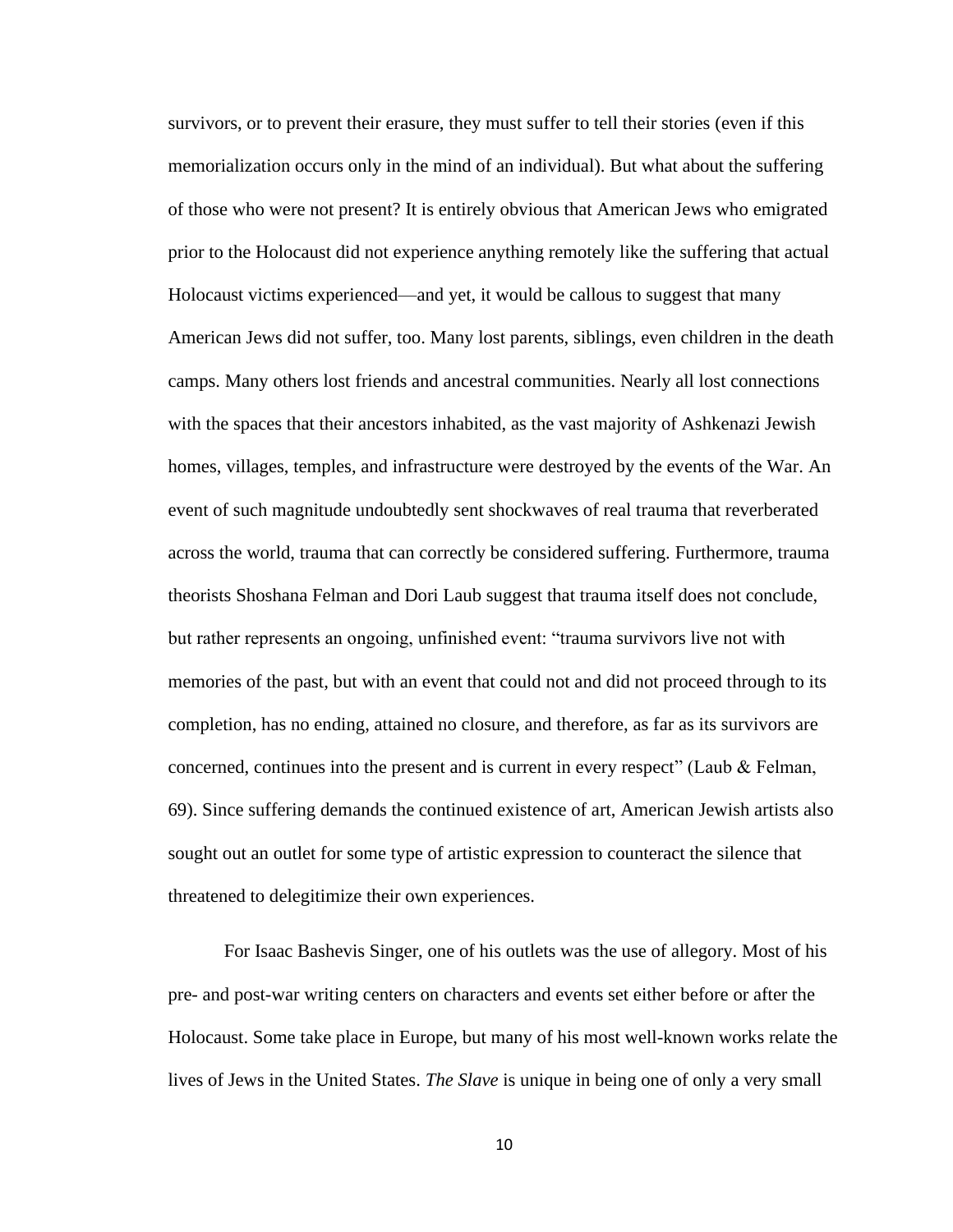number of his literary works to deal with the Holocaust at all, albeit in a deliberately indirect way. As has already been established, the ability of Bashevis Singer to clearly express his feelings and experiences related to the Holocaust was constrained by personal and social pressures, but the ethical prohibition was two-fold; as a fiction writer, his telling of the Holocaust would run contrary to Adorno's suggestion that doing so would lead to a normalization of the Holocaust; as a non-victim (or indirect victim), he is ethically incapable of speaking on behalf of those who survived. By choosing to tell an allegorical narrative in which the subject is absent for the enacting of the physical trauma of murder and communal destruction, Bashevis Singer tells the story of his own trauma in a way that performs the necessary action of giving voice to the suffering of millions of American Jews *without* taking agency away from the individuals who actually survived the death camps.

While Bashevis Singer uses allegory to tell the story of his own trauma, Cynthia Ozick takes a very different approach to telling the story of her own suffering. Perhaps emboldened by the passage of decades, or perhaps merely in defiance of the established ethical mores, Ozick uses "The Shawl" to tell a fictionalized survivor's story. In her story, she conjures a narrative in which the protagonist is a helpless witness to the death of her daughter, whom the protagonist is unable to adequately care for because of her own suffering. The two primary themes of "The Shawl," the destruction of family ties wrought by the Holocaust and the misappropriation of blame and guilt for the deaths of innocents, are themes quite relevant to the position of Jewish Americans who did not witness the Holocaust firsthand. Ozick's story forces the reader into a head-on confrontation with the destruction and dispersal of families. She places the reader in the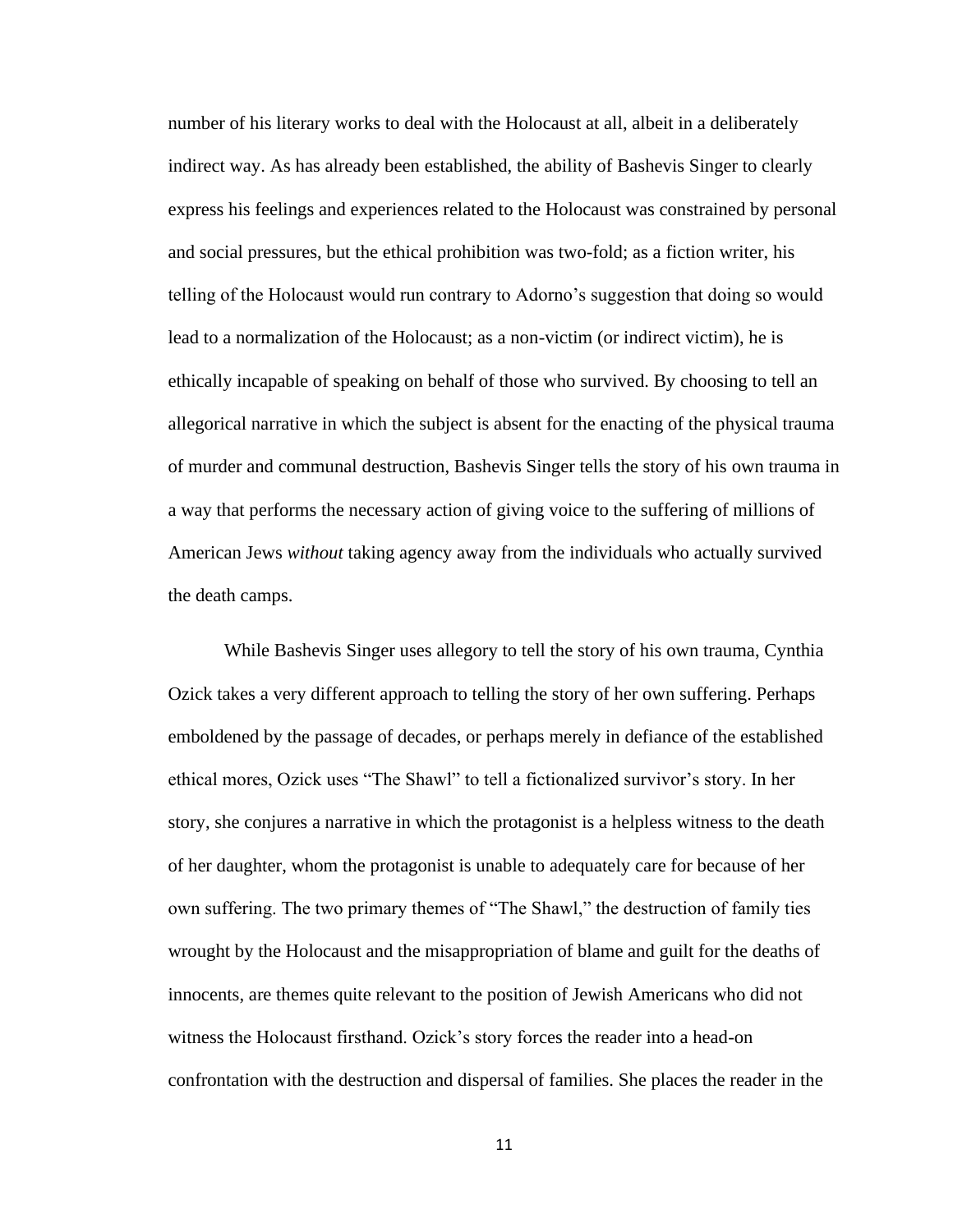position of a helpless bystander who can only watch as their loved one is violently murdered. And finally, "The Shawl" grapples with the question of who is to blame for such atrocities. Do the bystanders share some responsibility? The witnesses? Those who simply, for whatever reason, *did not die*? Although Ozick is notable for being one of the first well-known Jewish-American authors to fully fictionalize a Holocaust narrative, she nonetheless gave a voice and a perspective to many American Jews who may have struggled with such questions on their own, particularly as it relates to their role as nonvictims relative to communities and family members in Central Europe. Although Ozick later stated that she regretted fictionalizing the Holocaust for many of the same reasons that Theodor Adorno suggests that doing so is unethical, "The Shawl" remains a heartwrenching story that directly and unapologetically confronts the Holocaust from a Jewish-American perspective, and it has undoubtedly influenced many contemporary Jewish-American writers.

Although Isaac Bashevis Singer and Cynthia Ozick diverge in their approach to the usage of allegory and the proper way to tell of the Holocaust from a Jewish-American perspective, both authors are deeply concerned with the lasting impact that the Holocaust had on American Jews. Their carefully crafted approaches symbolize the fraught emotional and ethical tension at the center of any literary depiction of the Holocaust. Despite the difficulty of setting down such emotions on the page, both authors give voice to the trauma enacted on American Jews by the Holocaust, who experienced not only grief and suffering through the loss of heritage, community, and loved ones, but who were also often unable to express this trauma due to their position as bystanders across the ocean to perhaps the greatest atrocity in human history. The close textual analysis in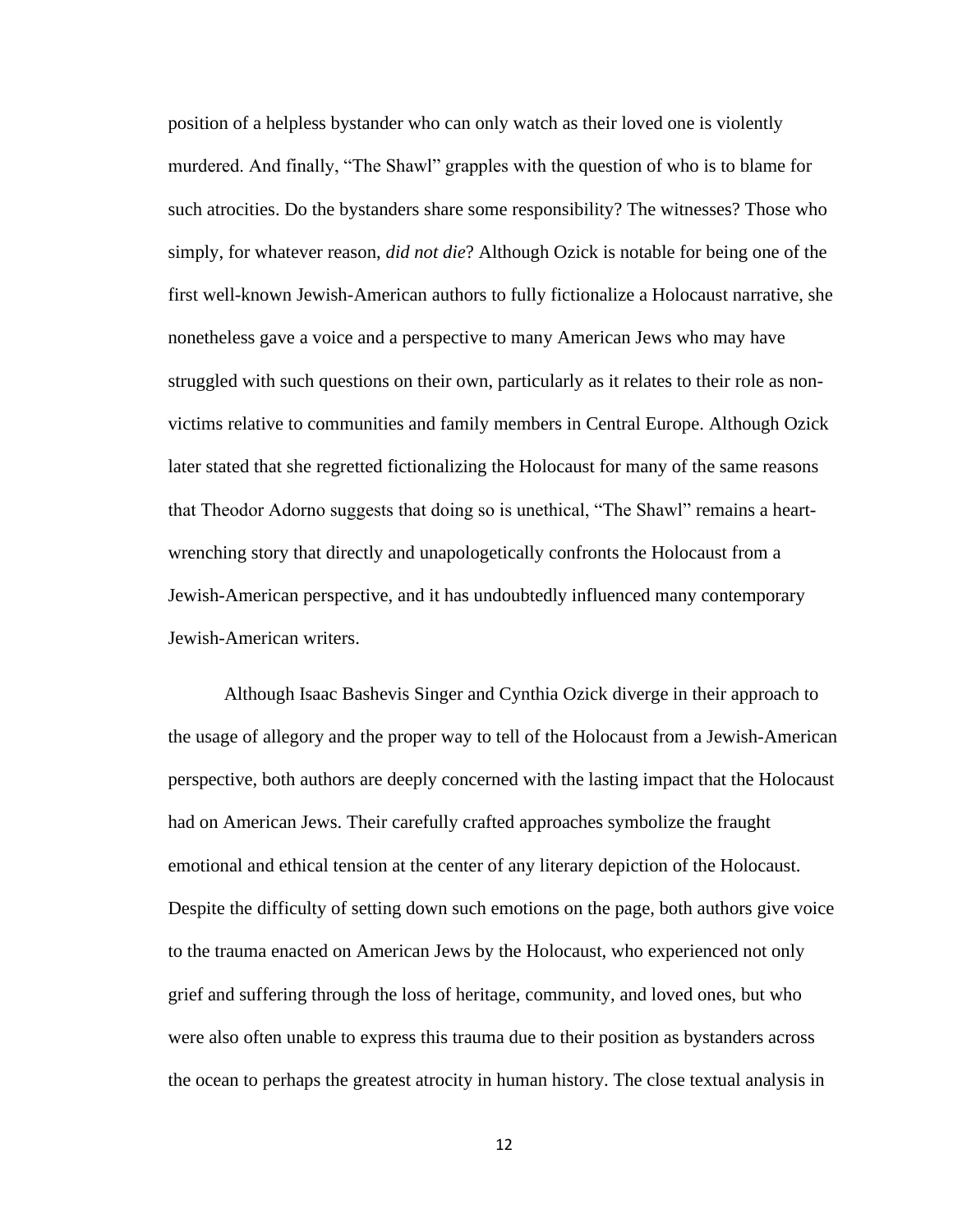the following chapters further explores the specific ways that these two authors express

feelings of survivor's guilt and overcome the urge to keep silent in the face of their own

trauma.

<sup>i</sup> Alan Berger's *Children of Job: American Second-Generation Witnesses to the Holocaust* and Efraim Sicher's *Breaking the Crystal: Writing and Memory after Auschwitz* (collection), for example. ii There are texts that indirectly reference Jewish-American authors' writing related to Europe, including *Eastern European Jewish American Narratives, 1890–1930: Struggles for Recognition* by Dana Mihăilescu and "Jewish American Literature: A Scholar's Map" (*Resources for American Literary Study*) by Gloria L. Cronin and Makayla C. Steiner, but neither of these texts focus specifically on Jewish-American fiction set in Europe.

iii For instance, authors like Dante (*The Divine Comedy*), Edmund Spenser (*The Faerie Queene*), and John Bunyan (*Pilgrim's Progress*) are considered to have relied on allegory in their writing, particularly in their explorations of Christian theology.

iv Tambling also argues, however, that allegory was also present in the fiction of many authors associated with literary realism, including Henry James and Nathaniel Hawthorne, although sometimes unintentionally (Tambling, "Language of Flowers").

v Scholar Elena Gomel writes in "The Poetics of Censorship: Allegory as Form and Ideology in the Novels of Arkady and Boris Strugatsky" that many authors in the Soviet Block, including Arkady and Strugatsky, used science fiction as a form of allegory to criticize Communist Party policy during the twentieth century. vi It is here worth considering that the vast majority of Jewish Holocaust victims were Ashkenazim, the population of Jews who historically lived primarily in Central and Eastern Europe (Jewish Virtual Library). The Ashkenazim shared a common language (Yiddish) and religious and cultural practices. The vast majority of Jewish Americans (between 72 and 92%) are descendants of Ashkenazi Jews (Das et al.). Therefore the connection between most American Jews and those murdered during the Holocaust (of which about two thirds were Ashkenazim) is more than just religious—these two populations shared a number of common practices, traditions, and customs.

vii Like Bashevis Singer, Theodor Adorno was born and raised in Europe but spent the years spanning the Holocaust in the United States. Following the end of World War II, Adorno returned to Germany to teach at Frankfurt University, where he was a founding member of the philosophical Frankfurt School (along with Herbert Marcuse and Max Horkheimer, among others).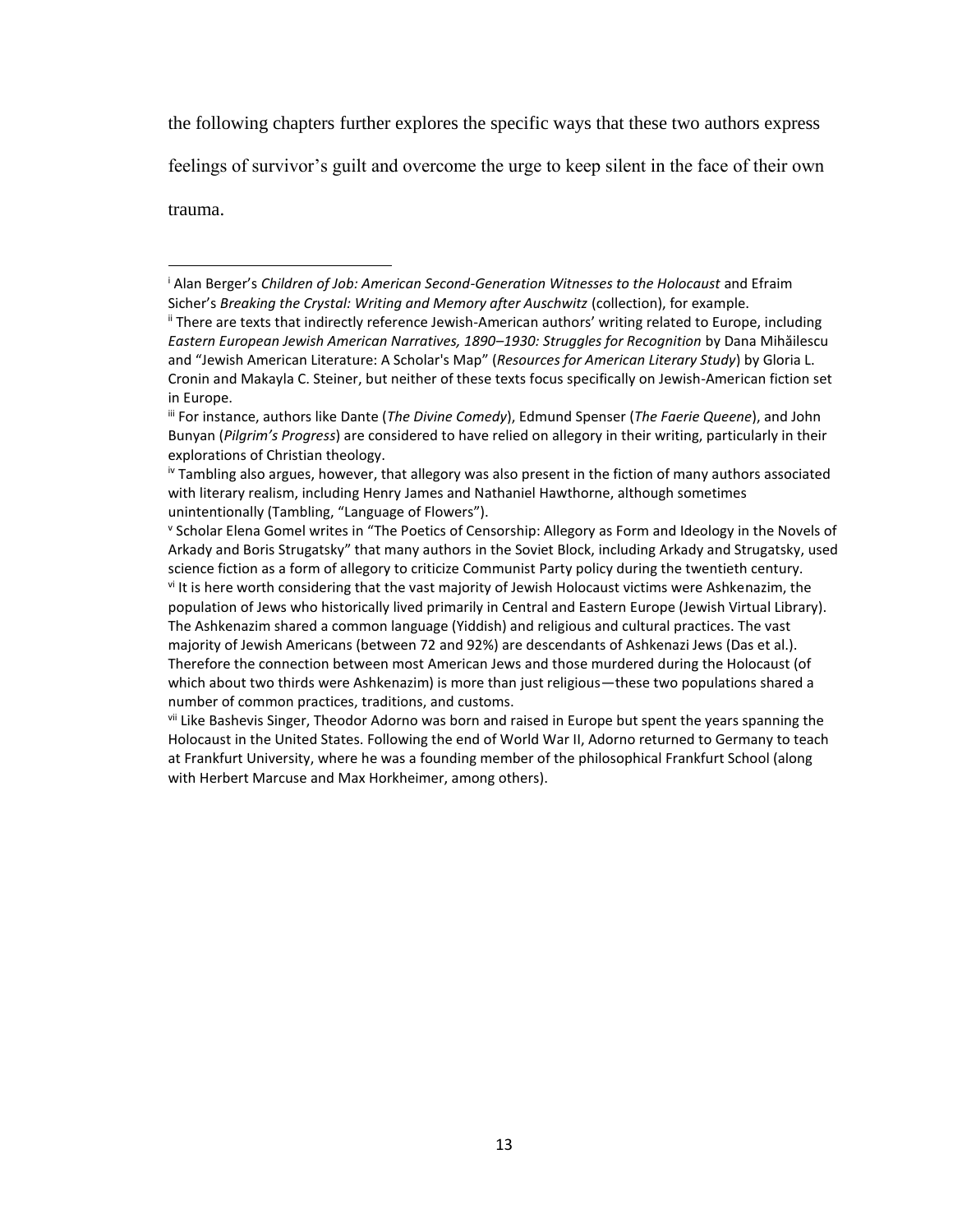#### CHAPTER 1:

## <span id="page-19-0"></span>Survivor's Guilt and the Significance of Geographic Location in Isaac Bashevis Singer's *The Slave*

Jewish-American novelist Isaac Bashevis Singer's 1962 novel *The Slave* explores the feelings of guilt and shame that often plague those who survive a traumatic experience. Although the novel can be considered historical fiction, it offers a remarkable opportunity to develop a comprehensive understanding of the ways in which individuals and communities respond to an unthinkable event like genocide. At the center of this narrative is a man who is not physically present for an act of extreme violence that destroys much of his family and community. It is the protagonist's absence that fundamentally alters the course of his life, leading the reader to develop a sense of the role that absence and grief play for Jewish Americans in a post-Holocaust world. Furthermore, *The Slave* explores the complex relationship between physical space and grief – Bashevis Singer demonstrates that the physical destruction of geographic locations and buildings impedes the survivors' ability to process and overcome feelings of guilt and shame, thereby interrupting the grieving process. Although *The Slave* is not widely studied or discussed by contemporary critics, it stands out among post-Holocaust Jewish American fiction as one of the most honest and emotionally brutal depictions what life is like for those who survived the Nazis' attempt at cultural and racial annihilation.

*The Slave* is far from Bashevis Singer's most well-known work. Generally speaking, Bashevis Singer is best known for his short stories, including "Gimpel the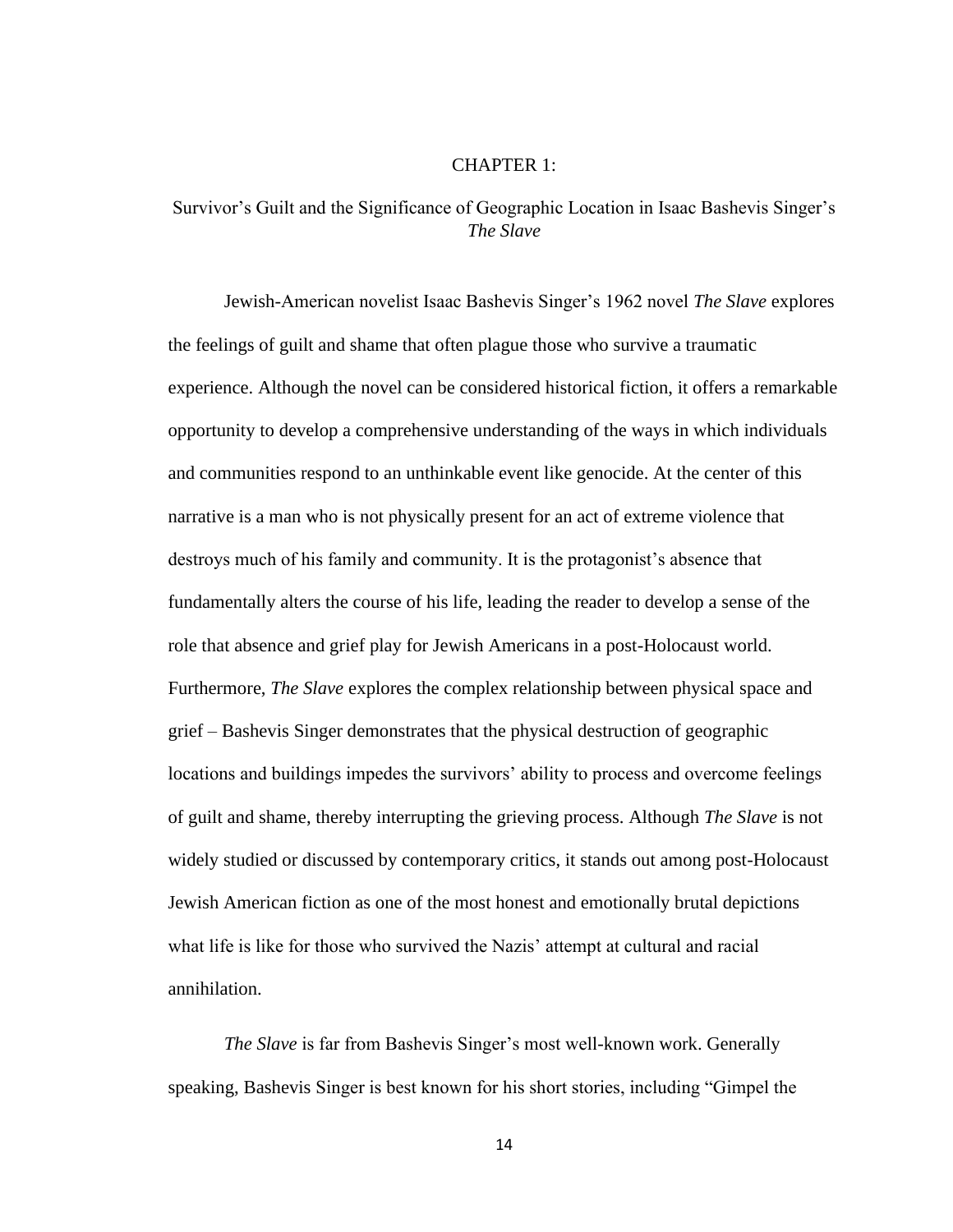Fool" and "A Crown of Feathers" (the latter was awarded a National Book Award). Nonetheless, Bashevis Singer also had a successful career as a novelist, publishing, in addition to *The Slave*, 18 novels, all originally in Yiddish. He was a key figure in the literary movement today known as the "Jewish Decades," a period spanning roughly 1950 to 1970, during which time many Jewish-American authors rose to national prominence, including Saul Bellow, Philip Roth, Bernard Malamud, and Chaim Potok (Cronin and Steiner). The themes of Bashevis Singer's stories, including assimilation, the tension between secularism and faith, and the importance of Jewish tradition and oral history, have profoundly influenced Jewish-American authors to the present day. It is perhaps surprising, then, that Bashevis Singer wrote almost nothing about the Holocaust. Although it does not directly deal with the events of the Holocaust itself, *The Slave* is Bashevis Singer's only novel that broaches the subject of genocide, survivor's guilt, and the significance of geographic location to trauma and remembrance. By using an allegorical approach, Bashevis Singer intentionally avoids any direct mention of the Holocaust while also clearly exploring issues central to processing the trauma of living through such an event. In so doing, Bashevis Singer does not attempt to speak for or silence those who actually experienced the Holocaust firsthand, but rather he gives voice to the specific trauma of being a member of a group targeted for extermination, but surviving because of one's geographic location. As such, this text more than most provides valuable insight into the personal and philosophical issues at the heart of Bashevis Singer's understanding of his own position as an American Jew and his responsibility to the memories of those who died during the Holocaust.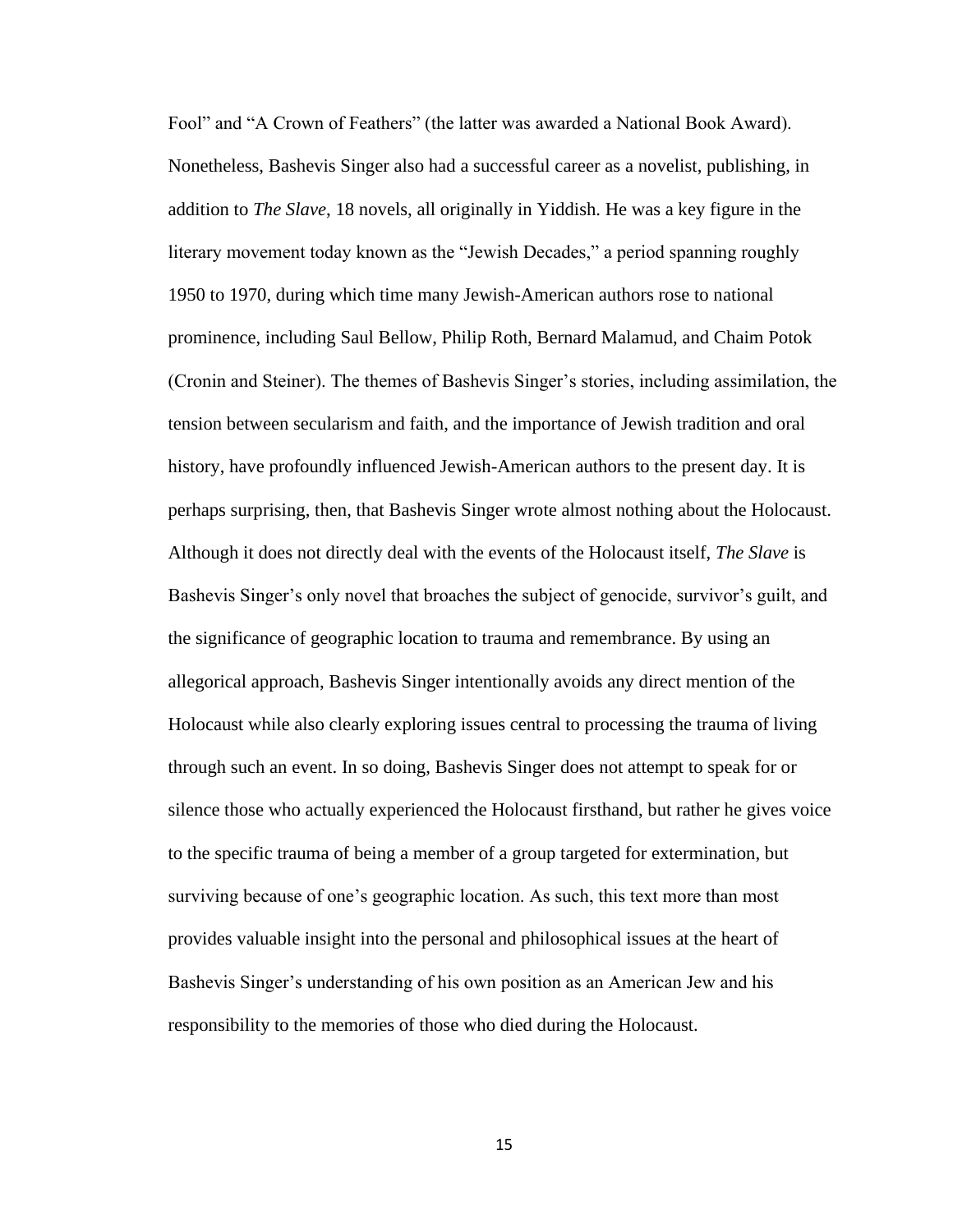Isaac Bashevis Singer's personal life certainly informed the writing of *The Slave*. Like his protagonist, Bashevis Singer narrowly escaped almost certain death; in 1935, fearing the growing strength of Nazi Germany, Bashevis Singer emigrated from his native Poland to the United States, leaving behind a wife and son. Following the Nazi invasion of Poland, many of Bashevis Singer's family members were killed, and Bashevis Singer spent years unsure of the ultimate fate of his first wife and child<sup>viii</sup>. In the United States, Bashevis Singer remarried and continued an already successful literary and journalism career. Under pseudonyms, Bashevis Singer wrote stories and articles in Yiddish for the sizeable population of first-language Yiddish speakers in the United States<sup>ix</sup>. All of Bashevis Singer's work is written in Yiddish, his first language, and most of it has now been translated into English. Following the publication of his novel *The Family Moskat* in 1945, Bashevis Singer's profile as a successful writer grew rapidly. According to Irving Saposnik, Bashevis Singer "was able to transform his Yiddish stories, and his Yiddish identity, into a Jewish American – or even American – literature" (Saposnik, 45). Bashevis Singer was awarded the Nobel Prize for Literature in 1978, becoming the only author writing in Yiddish to win the prize. Bashevis Singer lived the rest of his life in the United States, dying in 1991 at the age of 88. Although *The Slave* is not directly autobiographical, the protagonist's story shares many similarities with Singer's own personal life, and the themes of survivor's guilt and the long-term damage of trauma mirror many of the struggles of Bashevis Singer and other Jewish Americans who were coming to terms with the aftermath of the Holocaust in the middle of the twentieth century.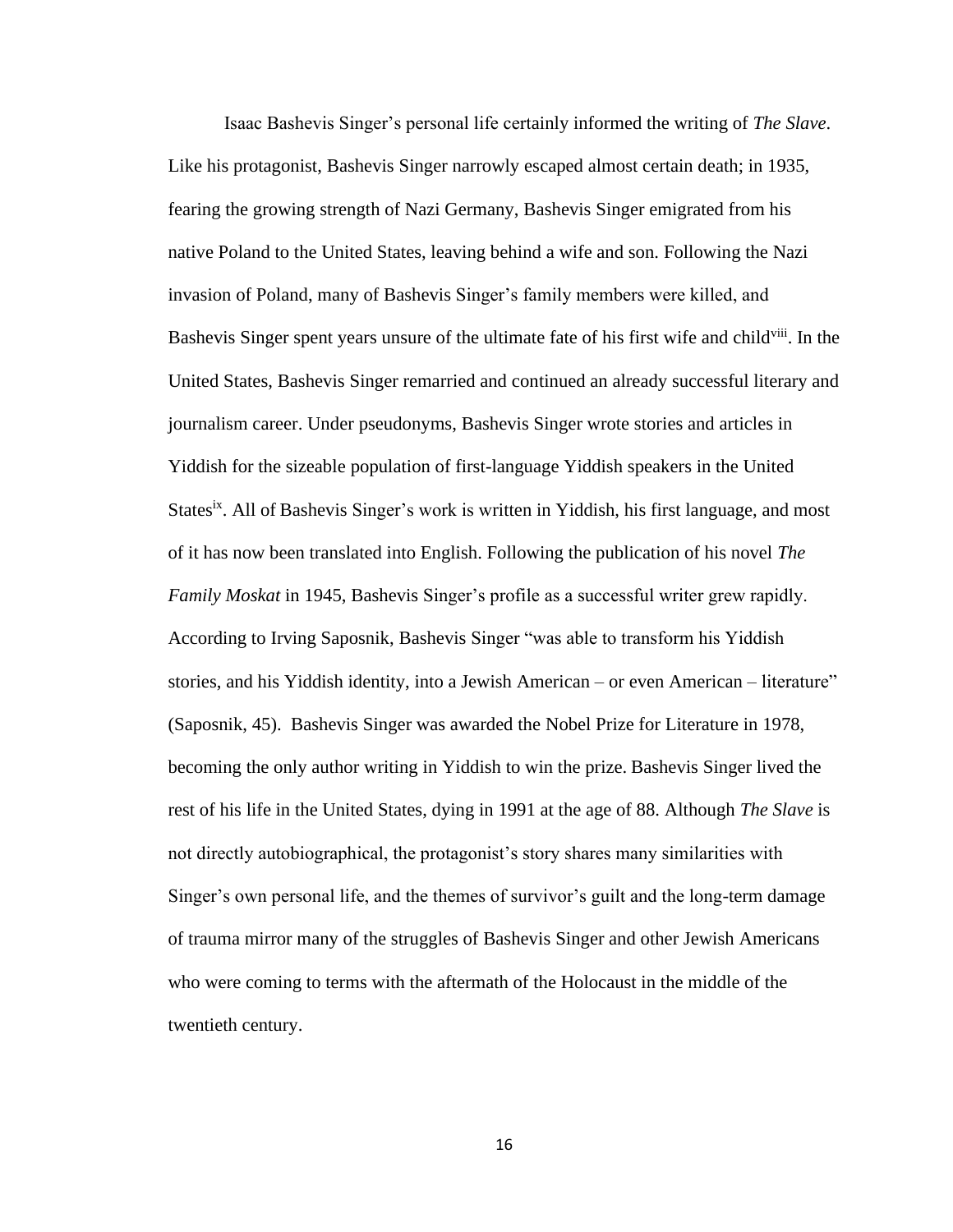Although *The Slave* is set in the seventeenth century, it is clearly concerned with the position of Jews in a post-Holocaust world. Bashevis Singer's story functions as an extended parable for the dispossession of both Jewish space and Jewish cultural memory, and by setting his story in the distant past, Bashevis Singer writes about the Holocaust through an impersonal and historical lens, creating an artificial *longue durée* through which he is able to explore the manifestations of survivor's guilt that he and other American Jews experienced as a result of having avoided the direct violence of the Holocaust. By situating the complex emotional and psychological issues felt by those who avoided or survived the Holocaust within a seventeenth century narrative, Bashevis Singer's approach defers most of the immediate trauma of the Holocaust itself, which ended less than two decades before he published *The Slave*. This indirect literary approach to the Holocaust both allows the author and reader to contemplate issues of survival and cultural destruction without reliving (or reimagining) the horrors of death camps and gas chambers. Bashevis Singer writes in *The Slave*, "there was a limit to what the human mind could accept. It was beyond the power of any man to contemplate all these atrocities and mourn them adequately" (106).

In addition to providing a historical lens through which to approach urgent issues of guilt, Bashevis Singer's allegorical approach also creates a "safer" narrative for readers, as it centers on a little-known and long-past massacre that lacks the emotional heft of the Holocaust itself. Although *The Slave* clearly comes across as Bashevis Singer's attempt to work through his own feelings of grief, it should also be noted that his (largely Yiddish speaking<sup>x</sup>) intended audience may have similarly been unwilling to contemplate such issues had they been presented as a direct story of the Holocaust. This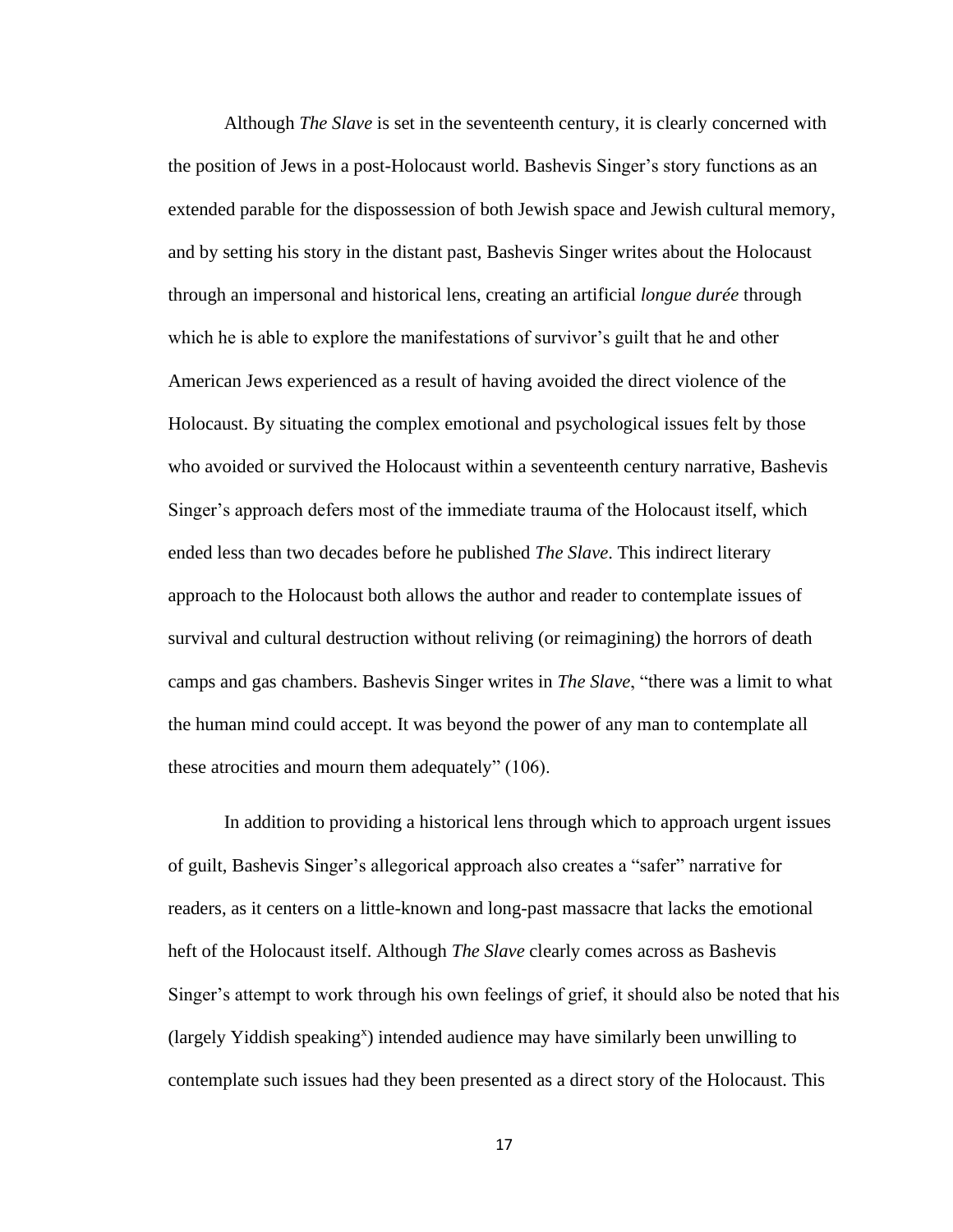approach differs from that of many of his Jewish-American contemporaries, including Cynthia Ozick, whose story "The Shawl" depicts the realities of the Holocaust in very direct terms, a distinction that is partly explained by Bashevis Singer's immediate relationship to the Holocaust, including his narrow escape prior to German occupation and the loss of many of his close relatives in Nazi death camps. Many of Bashevis Singer's Jewish-American contemporaries, including Ozick, were not themselves immigrants and therefore had less direct experience with pre-Holocaust Europe.

Scholarly analysis of *The Slave* is quite limited; while Isaac Bashevis Singer's work has been extensively analyzed critically, *The Slave* is often mentioned only in passing – if at all<sup>xi</sup>. Most scholarly work to this point has focused on Bashevis Singer's pre-Holocaust novel *Satan in Goray*, as well as *The Magician of Lublin* and *The Family Moskat*. Additionally, much has been written on Bashevis Singer's many short stories, including "Gimpel the Fool" and "The Letter Writer." Among the few noteworthy examples of critical analysis of *The Slave* comes from Edward Alexander in his 1994 book *The Holocaust and the War of Ideas*. Alexander includes a scant two paragraphs to *The Slave*, but he devotes much of these lines to a critique of Bashevis Singer's indirect approach to synthesizing the survivor's response to the Holocaust.

While he agrees that "*The Slave* may even be said to deal more concretely with the Holocaust than Singer novels and stories that approach it frontally," Alexander suggests that Bashevis Singer falls trap to faulty "generalizations" of the Holocaust and fails to delineate the Holocaust as "different in kind from the long series of disasters that have befallen the Jews since the seventeenth century" (Alexander, 34-35). Furthermore, he accuses Bashevis Singer of failing to confront basic questions such as "Why the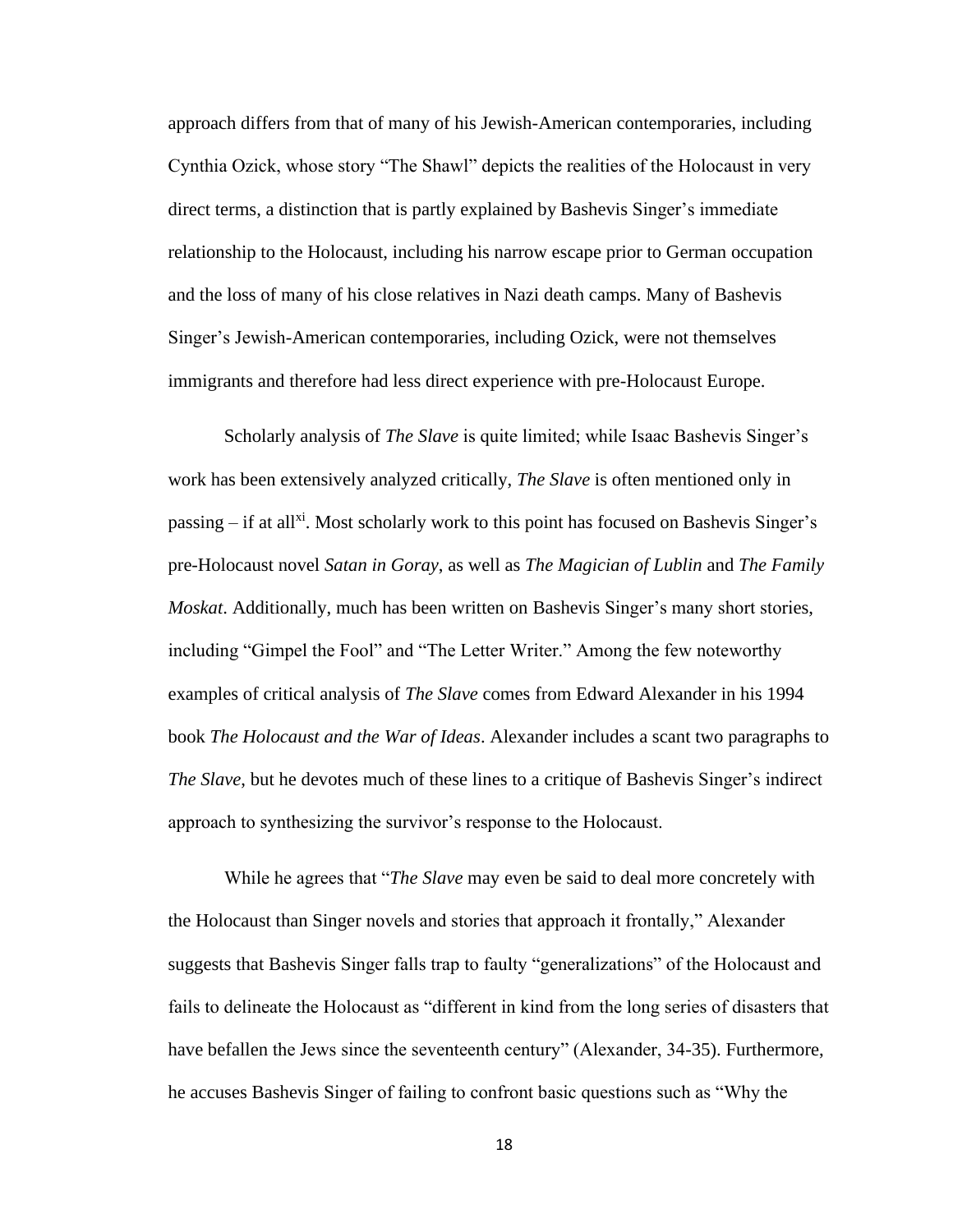Jews?" and "Why the Germans?" (35). While it is certainly true that the scope and impact of the Chmielnicki Massacre was far smaller than the Holocaust, Alexander's criticism fails to fully appreciate the important and perhaps necessary role that allegory plays in Bashevis Singer's novel – Alexander himself concedes that, in *The Slave*, Bashevis Singer is "clearly writing about the Holocaust," but he does not consider the importance of the oblique perspective afforded by setting the novel in the distant past. Tackling questions such as "Why the Jews?" and "Why the Germans?" need not be a prerequisite for any novel that successfully explores the trauma of the Holocaust. *The Slave* is clearly a book that serves as an attempt to exorcise Bashevis Singer's own survivor's guilt, as well as give voice to the many European and American Jews who either survived the Holocaust or directly avoided it. In this way, *The Slave* serves its own purpose without necessarily answering existential questions surrounding antisemitism and the Holocaust.

The novel begins with the protagonist, Jacob, living as a slave at the summit of a mountain in an unnamed Polish village. Before his enslavement, Jacob was an educated Jew living in the semi-fictional Polish town of Josefov<sup>xii</sup> with his wife and three children. The novel describes the real-life Chmielnicki Uprising, in which bands of Russian Cossacks carried out frequent and systematic attacks on the Jewish populations of Poland. During one such massacre, Jacob flees the village before the murders begin, and a band of Polish robbers kidnap him and sell him as a slave to a man named Jan Bzik (6). Jacob's narrow avoidance of the horrors of the Chmielnicki massacre and his removal to an isolated and remote location mirrors the position of many Jews who left Europe in the decades prior to the Holocaust. Jacob, like many  $20<sup>th</sup>$  century Jewish emigres, "did not know whether his wife and children were still alive" (6). The sheer number of Holocaust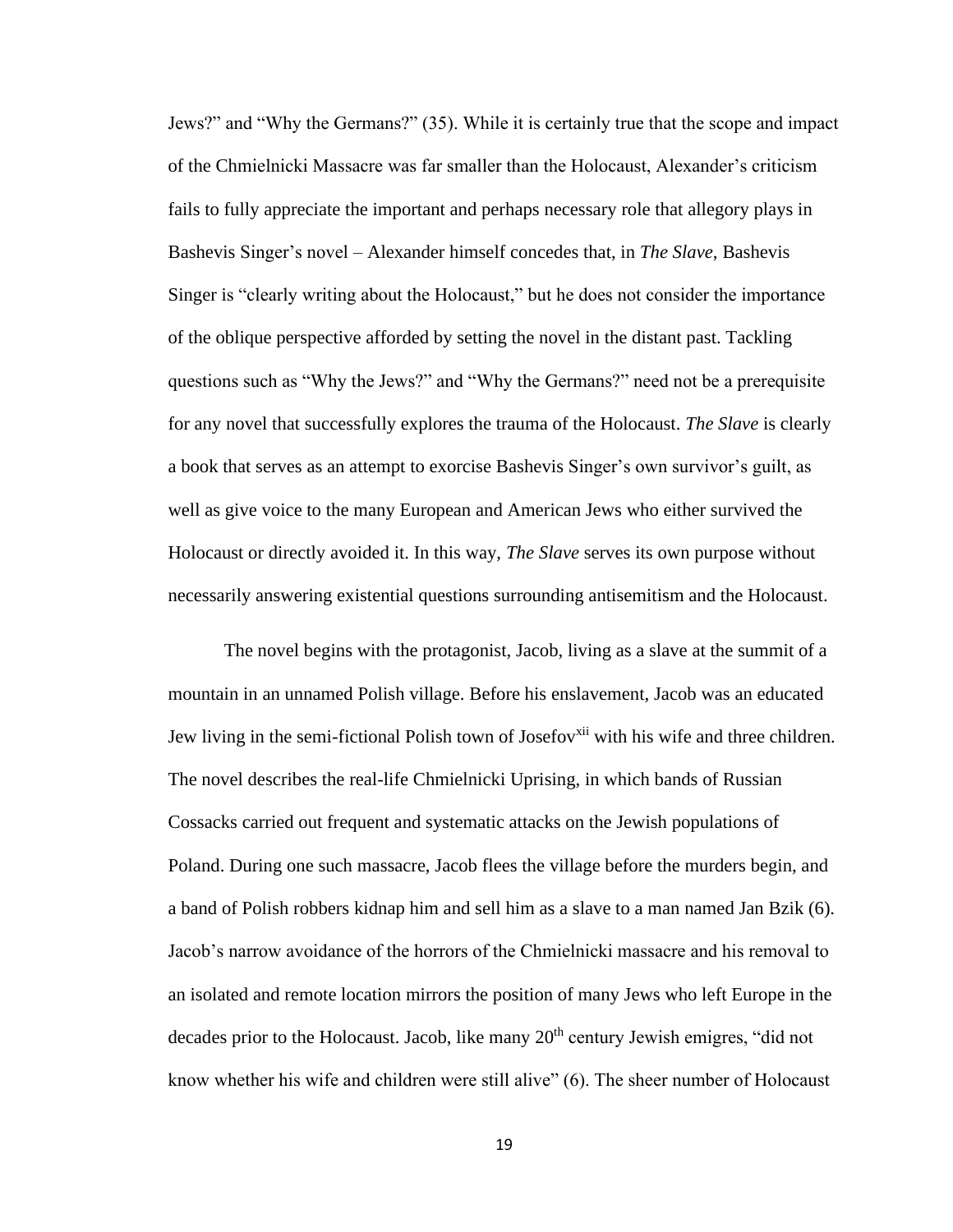casualties and the difficulty of reuniting the survivors and identifying the deceased led to similar instances of confusion on the part of relatives of those who had not remained in Europe. Jacob also experiences intense survivor's guilt; for instance, "he no longer hummed and sang the old melodies, and was ashamed to think about his wife and children and all the other martyrs whom the Cossacks had slaughtered. What connection did he have with such saints? They were holy and he, unclean" (85). In this instance in particular, the manifestation of Jacob's guilt and shame is in tandem with his inability to bring himself to resume the cultural and spiritual practices of his faith, as he feels that his mere act of survival makes him undeserving of participation. The allegorical references to the guilt of those who avoided the annihilation of the Holocaust is particularly stark in Jacob's self-reflection as a slave and stranger in a Christian village.

Jacob is experiencing a clear example of what might be psychologically termed "survivor's guilt," which is commonly described as "A feeling of guilt for surviving a tragedy in which others died, often associated with a sense of having been partly responsible for what happened." (OED). Although he was kidnapped and is in no way directly or indirectly responsible for the death of his family or destruction of his village, he nevertheless feels both shame and guilt related to his own survival. In her analysis of survivor's guilt, philosopher Amber Griffioen argues that "survivor's guilt, properly understood, may represent a kind of response to feelings of shame – one which is centrally tied to the philosophical notions of autonomy and integrity" (Griffioen, 2). Because he was kidnapped and forced into slavery, Jacob was deprived of all autonomy, which Griffioen argues is central to the manifestation of survivor's guilt. Jacob feels helpless because he lacks the power to protect his family, or even to know what truly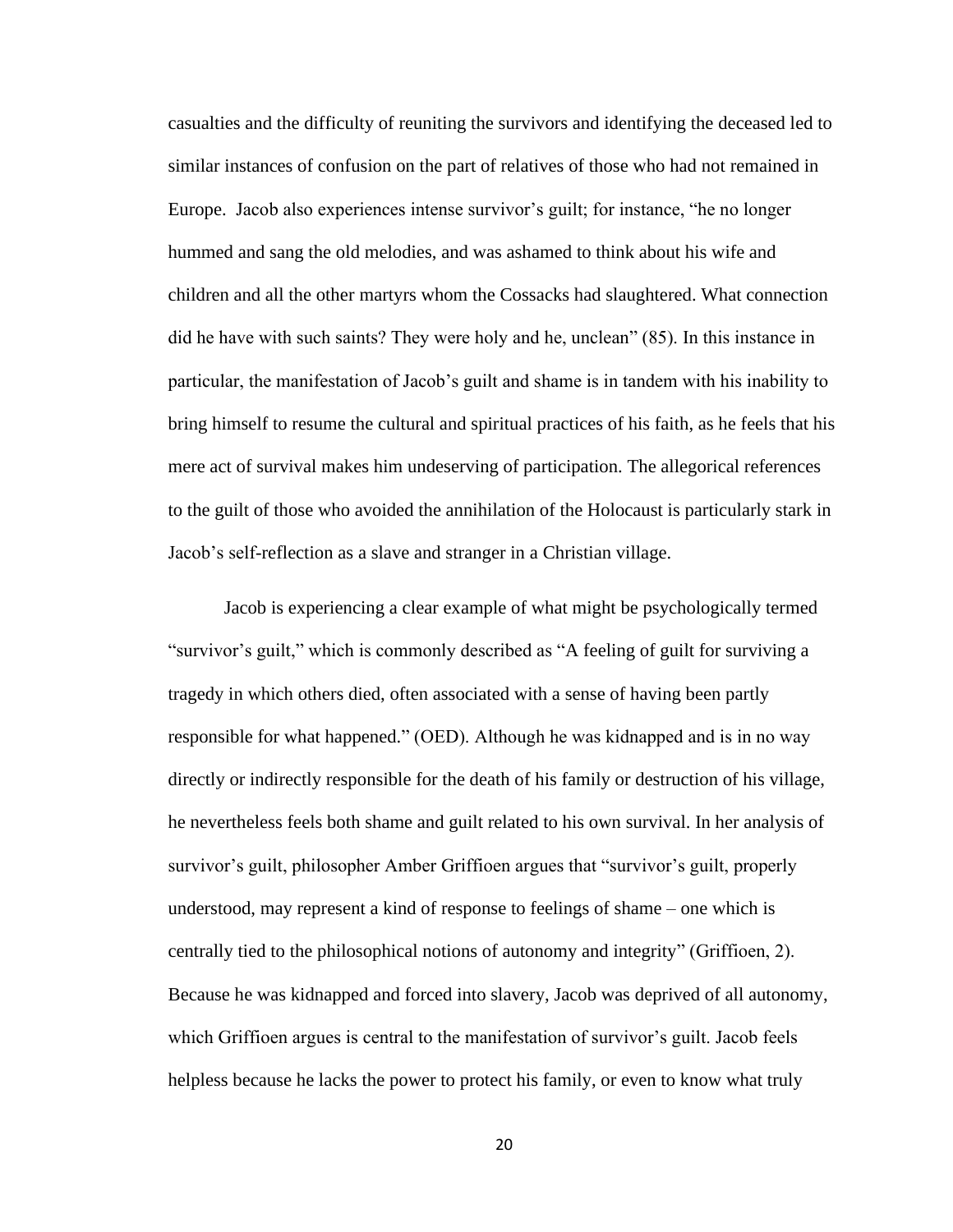became of them. Griffioen argues that such feelings of powerlessness "threaten one's perception of oneself as an full-blown agent and contribute to a very basic experience of shame, given one's perceived inability to instantiate one's autonomy to the degree required for one to have a sense of agency (at least regarding the event(s) in question)" (Griffioen, 8). Specifically, Jacob suffers from a form of survivor's guilt called "substitution guilt," which describes "the feeling that someone else has paid the price for or taken the place of the survivor" (Griffioen, 5). This form of guilt is particularly common among survivors of genocide and author events in which entire communities or groups of individuals are killed, and it often manifests as shame characterized by the individual in question being "undeserving" of survival when so many others died. Holocaust survivor Elie Wiesel is quoted as saying, "I live, therefore I am guilty. I am here because a friend, an acquaintance, an unknown person died in my place" (Glowacka). Similarly, when Jacob asks himself, "What connection did he have with such saints? They were holy and he, unclean," he both elevates the dead (using the exalting but clearly non-Jewish term "saints") and diminishes his own worth, calling himself "unclean." In accordance with Griffioen's definition of survivor's guilt, Jacob's prolonged powerlessness imbues a sense of shame that forces him to hold himself inferior and undeserving of life in comparison to those who died in the massacre.

Jacob's position as a shepherd atop a mountain is also layered with allegory. The text itself compares Jacob's isolated life on the mountain with Moses' ascent up the mountain to converse with God (38). Like Moses, Jacob chisels the commandments on a stone in order to both remember and maintain his Jewish faith. However, the mountain also serves as a secondary metaphor. Atop the mountain, Jacob is both isolated from and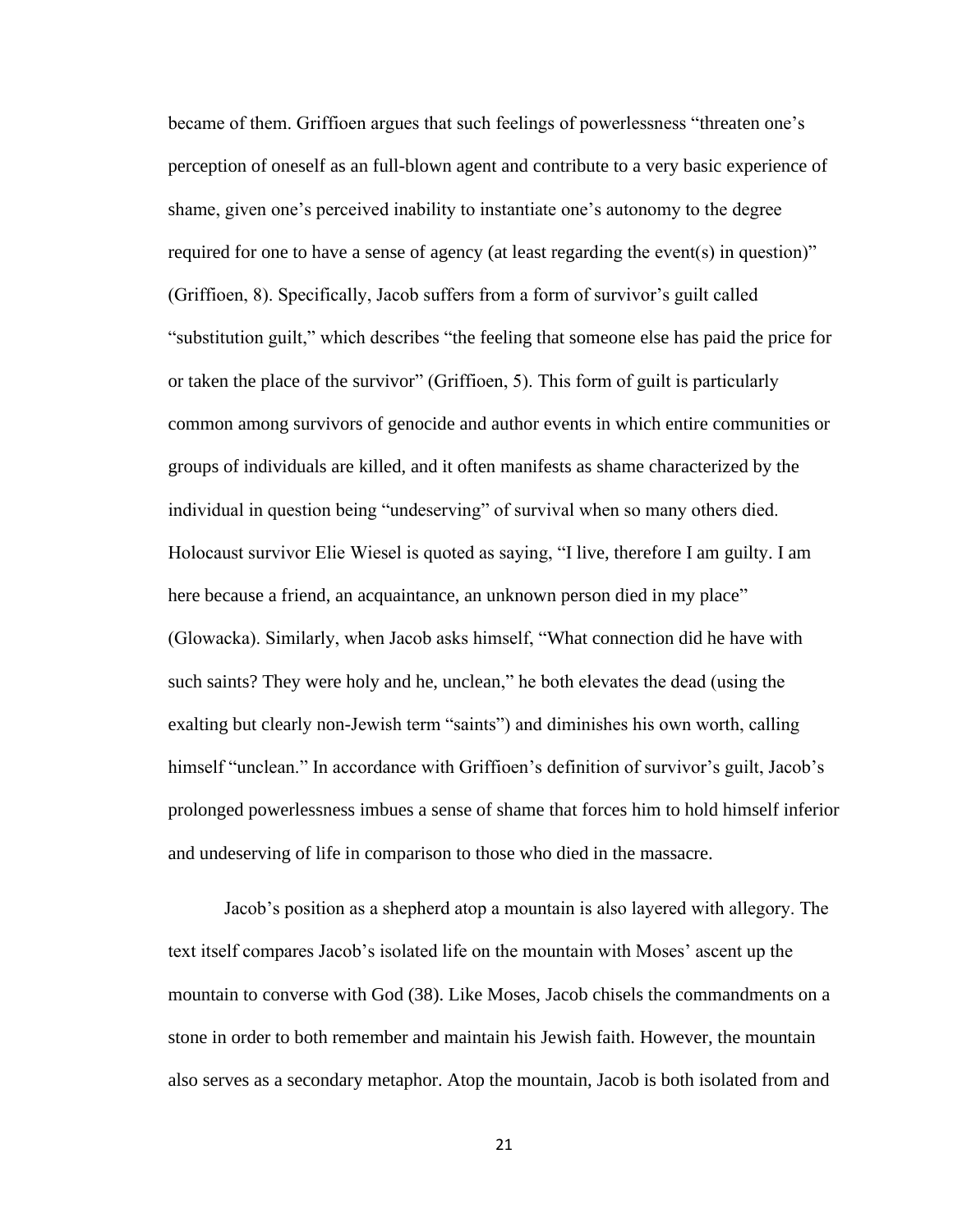totally visible to those below him. His isolation is comparable to the experiences of Jewish immigrants in the United States, like Bashevis Singer himself. The villagers below tolerate Jacob, but regard him with both suspicion and ridicule. His habits and attire make him immediately identifiable as a Jew, and his refusal to participate in Christian ceremonies make him a pariah. While grappling with the grief over the loss of his family and community, Jacob must also contend with the virulent and sometimes violent anti-Semitism of the Polish villagers in the valley and the pagan cowherds who live further down the mountain. Although he remains devoted to his Jewish faith, the ridicule and ostracism that he experiences no doubt further contribute to the shame that Jacob feels as a result of his lost autonomy. For Jewish-Americans like Bashevis Singer, such feelings of restricted autonomy likely would have been familiar.

The United States has been historically referred to as a "city upon a hill," first by Puritan John Winthrop in 1630, who said that the Massachusetts Bay Colony was "as a city upon a hill, the eyes of all people are upon us" (Winthrop). This phrase was later coopted by political leaders, including John F. Kennedy, to describe the United States' role as the visible leader of the free world<sup>xiii</sup>. The fact that Jacob lives in a strange land upon a mountaintop further connects his experience to that of the Jewish immigrant in America. Jacob's isolation, his inability to reconnect with his religion and culture, and the conditional tolerance held by the gentile population is similar in many ways to the experiences of the Jewish immigrant in the United States, where Jewish communities were often isolated and beset with anti-Semitic suspicion, and where a dominant Christian culture often made religious observance difficult<sup>xiv</sup>. Such an interpretation therefore allows the reader to understand Jacob's position as a symbol of the Jewish-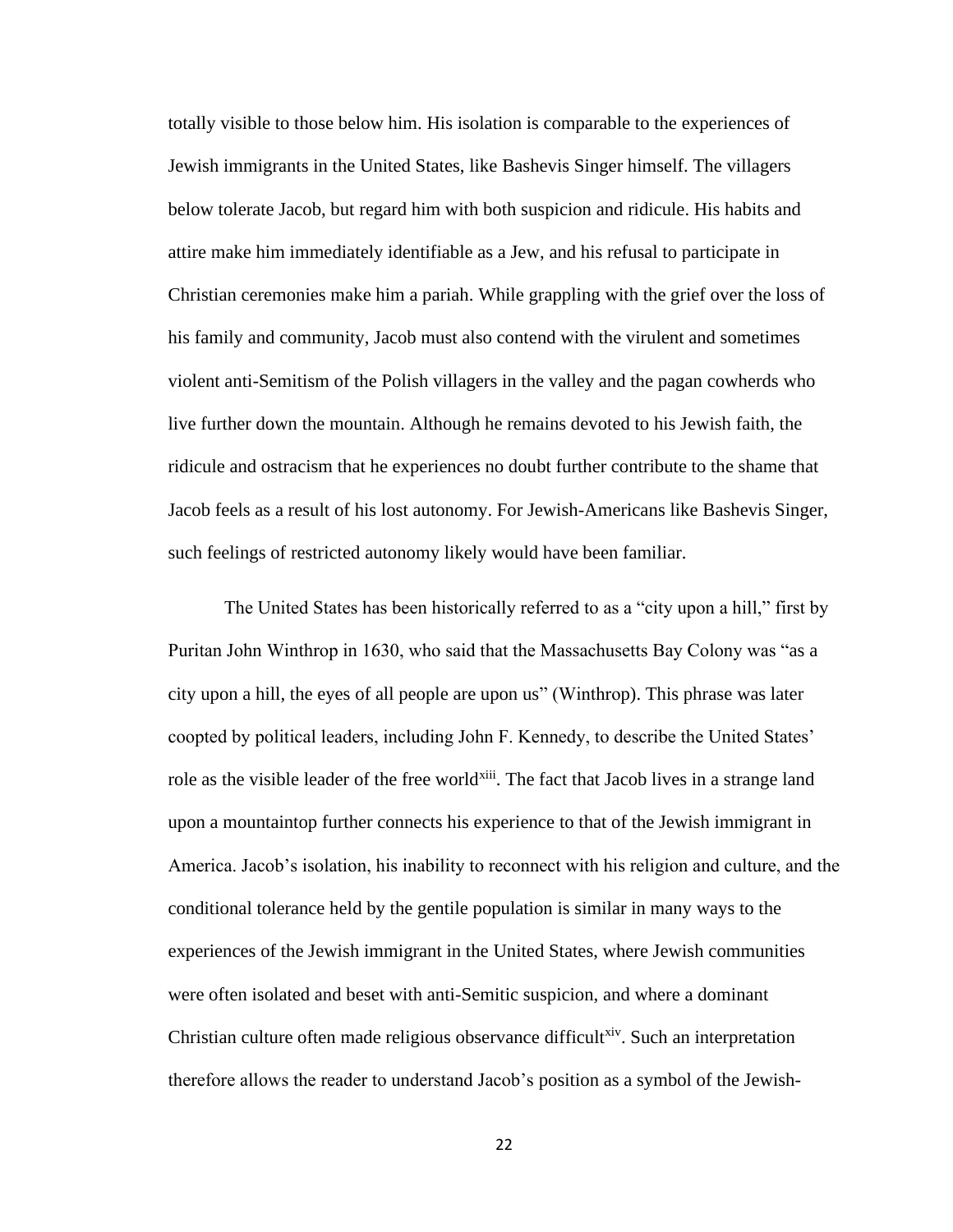American émigré who was able to escape prior to the Holocaust, but must nonetheless find a place in an entirely foreign and often hostile new nation.

Jacob's piety is challenged by Wanda, a widow and the daughter of Jan, Jacob's slave-master. Wanda is a gentile woman, nominally Christian but, like the other Polish villagers, largely uneducated on matters of faith. She quickly develops an intense lust for Jacob, and she repeatedly tries to convince him to have sex with her. Wanda's presence in Jacob's life further complicates both his loss of culture and his estrangement from his faith. Although Jacob feels a strong attraction to her, he forbids himself from any sexual contact, both because he is unsure whether his wife is still alive and because, as a gentile, Wanda is considered unclean by Jewish law, and it would be a serious religious transgression to have sex with her. Wanda initially plays the role of a stereotypical shiksa (שיקסע(, a Yiddish word that indicates "a non-Jewish woman who is either romantically interested in a Jewish man or who is a Jewish man's object of affection" (Pelaia). According to Ariela Pelaia, "the shiksa represents an exotic 'other' to the Jewish man, someone who is theoretically forbidden and, thus, incredibly desirable." This is especially obvious in Wanda's sexual forwardness and the often crass methods that she uses to tempt Jacob to sleep with her – at one point, she initiates sexual contact while he is asleep – and in her complete ignorance of Jewish religious tradition. As a gentile and native Polish villager, Wanda initially represents the allure of sexual assimilation, which grants immediate gratification but comes at the cost of religious piety and (for Jacob) betrays the memory of his former family.

Ultimately, Jacob is unable to resist Wanda's advances; he engages in sexual contact with her, but only under the condition that she conform strictly to Jewish law and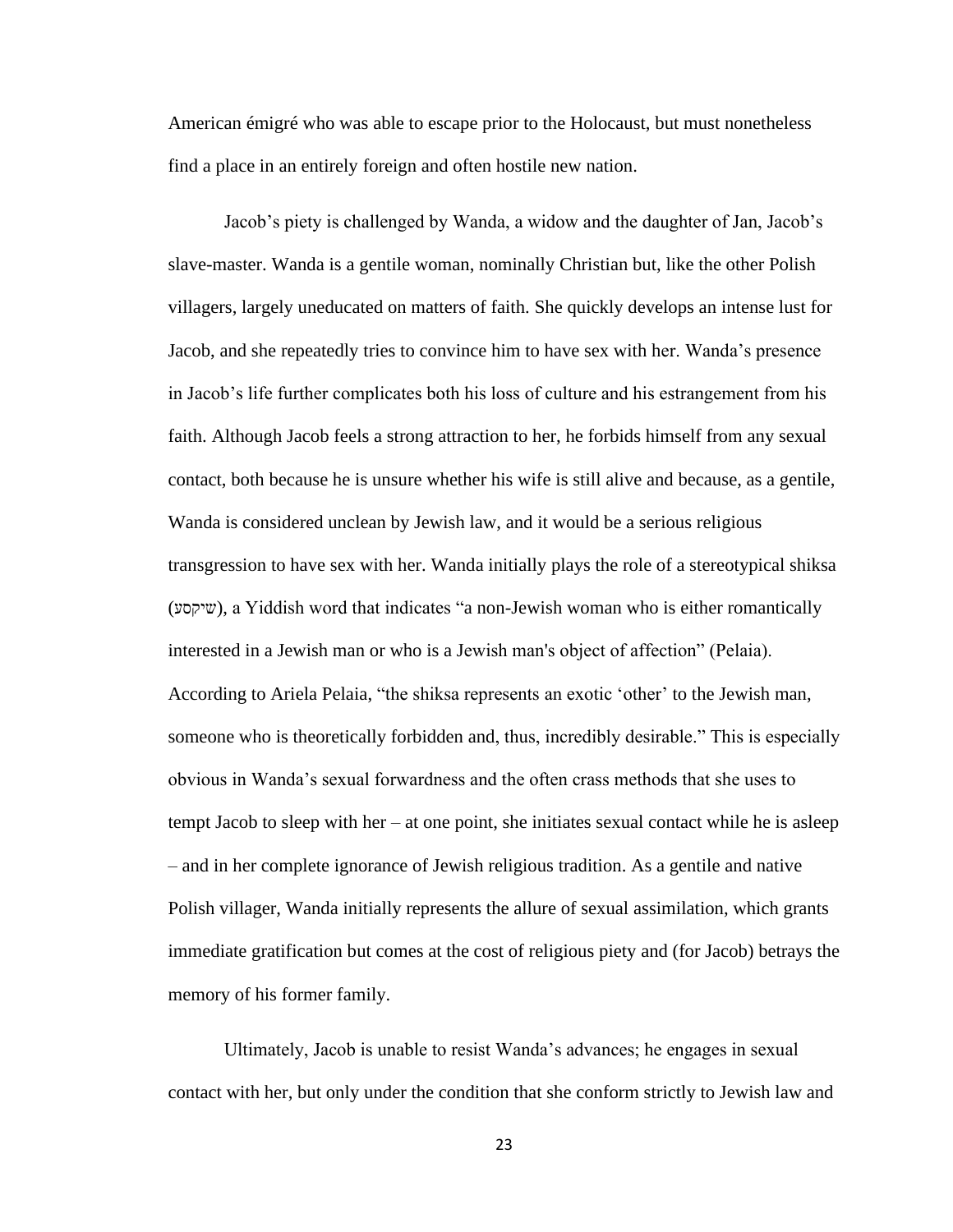eventually convert to Judaism. She agrees, and Jacob quickly falls in love with her, albeit not without intense shame and guilt. As the daughter of his oppressor and an individual completely indifferent to Jewish culture, Wanda represents the difficulty of assimilation in a non-native environment. Their love is genuine, but the dangers that it brings are also real and immediate. It is also worth noting that Wanda's first husband, a native Pole, was killed by a bolt of lightning (10). The Yiddish word for lightning, "בליץ" is pronounced "blits" and is a cognate of the German word "Blitz," the diminutive of "Blitzkrieg<sup>xy</sup>." Readers experiencing *The Slave* in its original Yiddish would likely draw a connection between Wanda's husband having been killed by lighting and a more contemporary woman widowed by a soldier who died fighting World War II. This small detail further supports the allegorical interpretation of Wanda and Jacob's relationship as one between a Jewish émigré and an American gentile.

Among the most obvious and persistent themes in *The Slave* is Jacob's contention with the destruction of his culture by the Chmielnicki Massacre, which ultimately erodes his memories of both his family and his faith. By virtue of being transplanted away from the source of his cultural heritage, Jacob repeatedly struggles to remember many basic Jewish traditions. For example, "lacking as he did a calendar, he could not even observe the holy days properly" (11) and he was unable to recall the 248 commandments and 365 prohibitions of the Torah, which made him sometimes unsure whether he was committing a sin (37). This dissonance from the bedrock tenets of his faith builds in Jacob, causing him great anguish. Bashevis Singer writes that "Jacob's heart cried out. The Jews were celebrating Simchath Torah, were reciting 'Unto Thee it was shown,' and circling the lectern . . . But now all of this seemed dreamlike to him. He had been torn from his home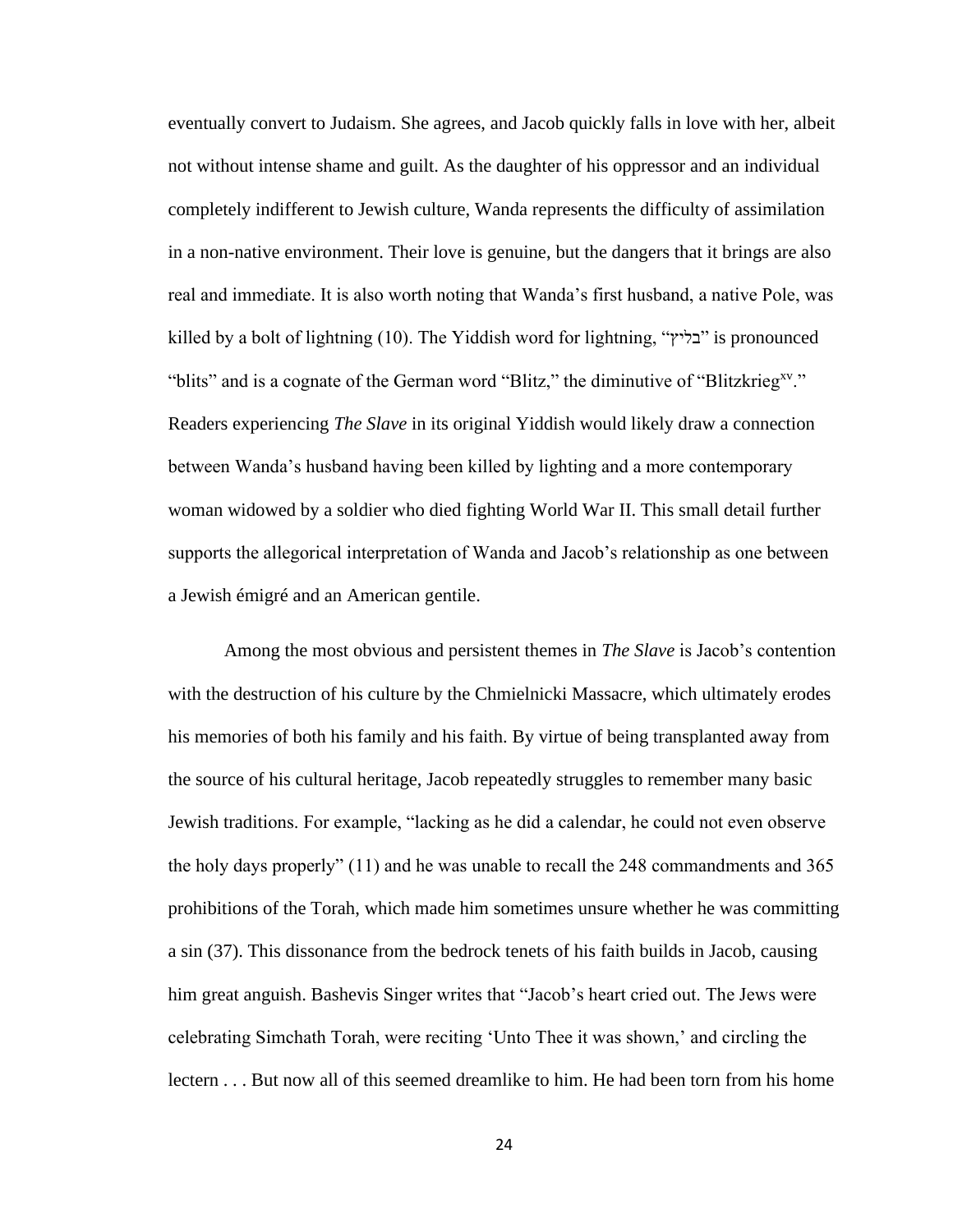not four but forty years ago!" (73). When he finally sees Jewish men again, Jacob also describes this sensation as "strange and dream-like" (97). When these men pay his ransom and take him back home to Josefov, Jacob realizes that he no longer remembers how to be a Jew; he asks the men "should I rend my clothes? . . . I have forgotten the law" (100), and he loses his grasp of language, as "each time he tried to say something, Yiddish and Polish mingled in his head" (101). Although he returns to his home and the source of his cultural memory, Jacob is a changed man because of his exile, and he is unable to resume life as his former self.

Jacob's need to mourn the loss of his children long after most of Josefov's citizens have moved forward from the events of the Chmielnicki Massacre represents a clear example of the psychological principle of "belatedness," which R. Clifton Spargo defines as follows: "simply put, belatedness signifies an element of noncooperation in the mourner, marking him as someone who is, if only accidentally, out of step with the rhythm of his society and its forgetful flow toward the future" (Spargo, 129). Josefov's "forgetful flow toward the future" infuriates Jacob – he is outraged that members of his community not only no longer mourn the deceased but have also quickly reverted to their sinful and dishonest behaviors. Dr. Andrew Barnaby argues that belatedness as a psychological concept plays a particularly strong role in the exertion of trauma and manifestation of grief; he argues that being physically absent from the central event not only imparts serious psychological damage on the absent party, but that the absence itself causes the individual to become unable to move forward with their life. Barnaby writes, "it may be that the reenactment or obsessive return occurs precisely because, at the time of the original event, the subsequently traumatized subject was already left behind in the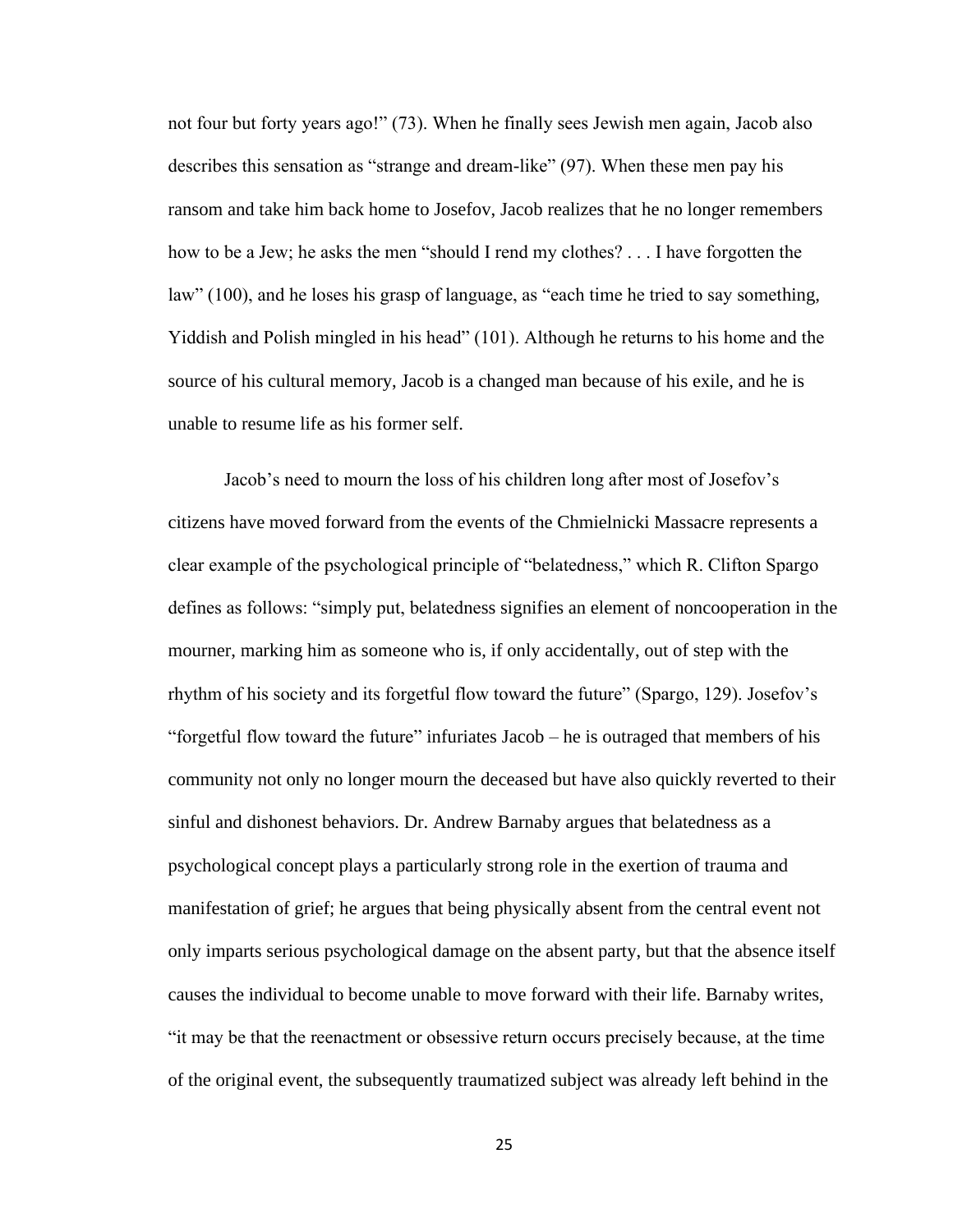sense of not having been present" (Barnaby, 124). Jacob clearly experiences a delayed grieving process after having been kept away from his community for four years, but as Barnaby would suggest, Jacob's particular form of belatedness stems from the very fact that he was absent when the massacre occurred. Such an "obsessive return" to the imagined or physical site of trauma may very well have also forced many American Jews into a permanent state of belatedness, wherein their absence from the Holocaust arrested the normal process of grieving and prevented individuals from synthesizing and rationalizing overwhelming feelings of survivor's guilt.

This loss of his personal connection to his Jewish faith and culture is more than just a social and religious transgression for Jacob; it is also a mortal one. When the Jewish elders who pay his ransom inform him that his wife and children were indeed murdered by the Cossacks,

He remembered his own children, little Isaac, Breina, the baby; he imaged them thrown into a ditch of lime and buried alive . . . Jacob wondered how it had been possible for him to forget them for an instant. Through forgetfulness, he had also been guilty of murder. "Yes, I am a murderer," he said to himself. "I am no better than they" (102-3).

Jacob's feelings of personal responsibility for the deaths of his family members is also a classic manifestation of survivor's guilt. Jacob feels both helpless and devastated by their deaths. His absence and his lack of autonomy prevented him from playing the role of protector for his wife and children, and such a failure causes him to judge himself guilty (even though their deaths were no fault of his own). As Amber Griffioen argues, such a psychological approach "attributes at least partial responsibility for that event or its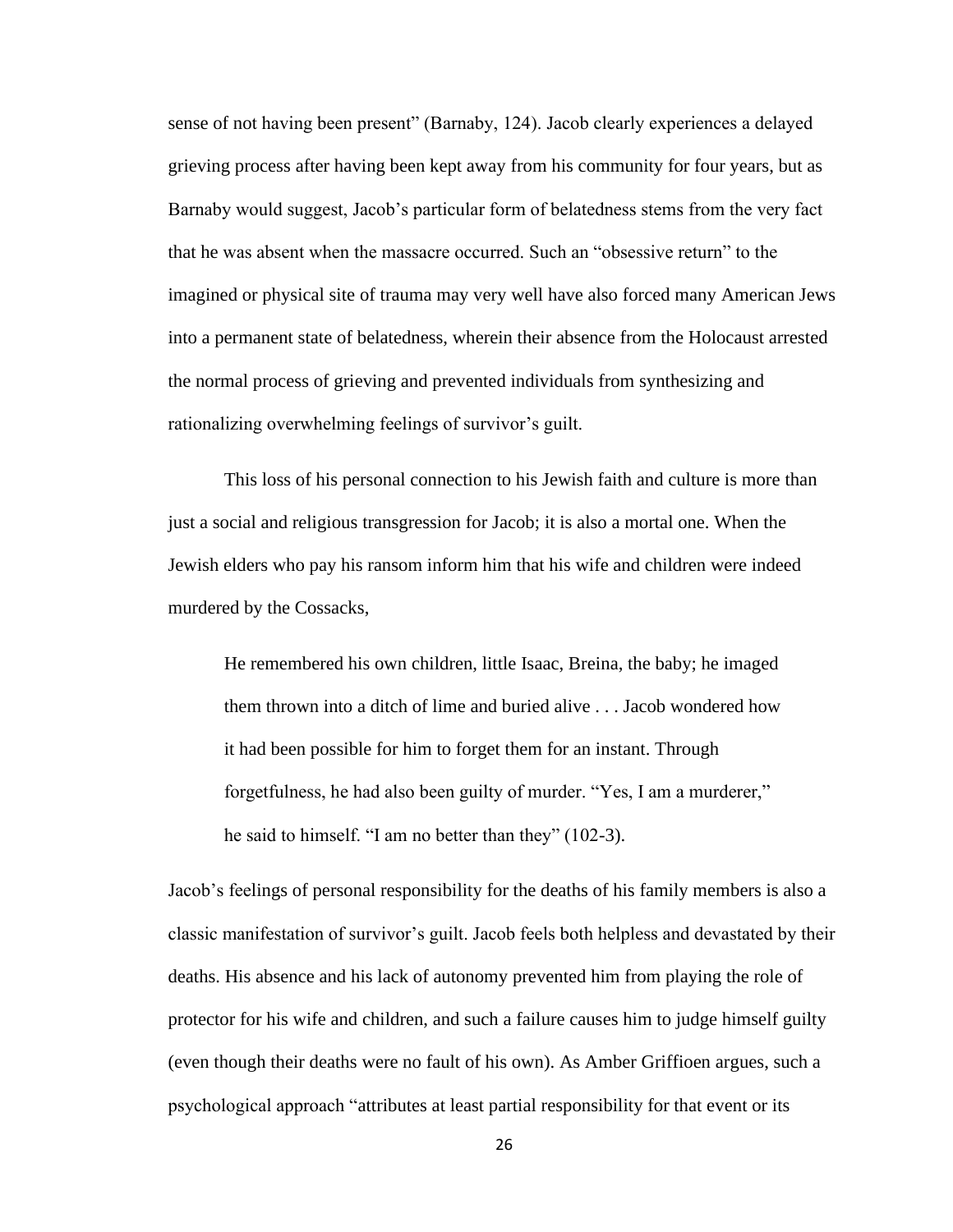consequences to the survivor herself. This allows for the recognition of the event as something objectively bad, but makes room for the subject to retain a sense of agency in light of her trauma" (Griffioen, 10). Because his perceived failure both "resulted" in the violent murder of his entire family and (in his mind) was caused by his abdication of his masculine and parental duties as protector of his family, Jacob must accept responsibility for their deaths in order to establish a degree of personal autonomy. For him, blame is more palatable than helplessness.

The need to assume responsibility that Jacob feels is not unusual for trauma survivors, even those who did not themselves experience the trauma firsthand. Marianne Hirsch poses a critical question in the introduction to her book *The Generation of Postmemory: Writing and Visual Culture after the Holocaust*. Hirsch asks "How are we implicated in the aftermath of crimes we did not ourselves witness?" (Hirsch, 2). In Jacob's (and Bashevis Singer's) case, this question is further complicated because both men share both a familial and communal relationship to the victims of such crimes. While Hirsch's *The Generation of Postmemory* is firmly rooted in a twenty-first century, post-Holocaust critical space, it is nonetheless instructive for understanding the ways that genocide manifests as a trauma not just for victims, but also for individuals like Bashevis Singer and Jacob, who were not physically present when the violence was enacted. Hirsch writes:

that descendants of victim survivors as well as of perpetrators and of bystanders who witnessed massive traumatic events connect so deeply to the previous generation's remembrances of the past that they identify that connection as a form of *memory*, and that, in certain extreme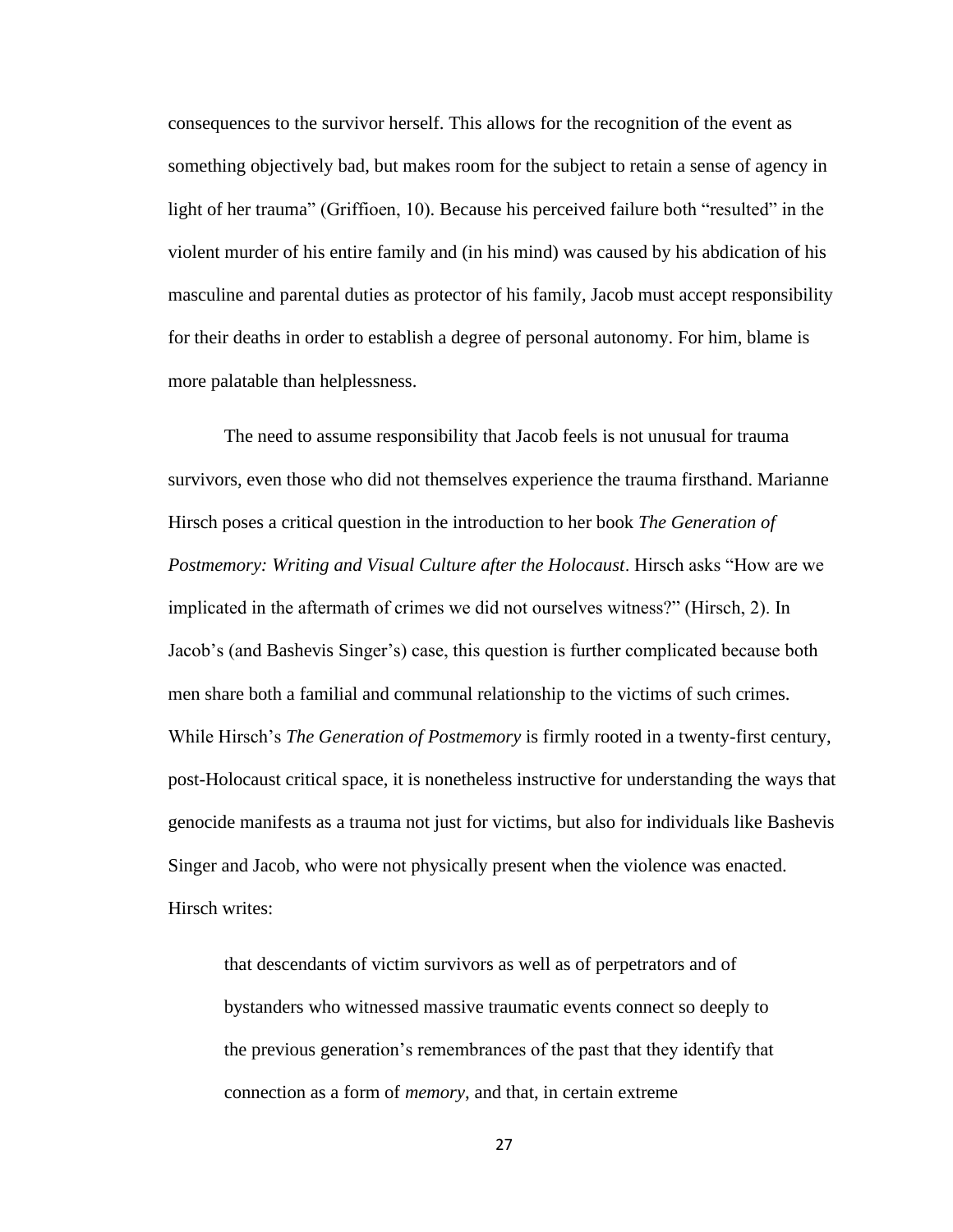circumstances, memory *can* be transferred to those who were not actually there to live an event (3).

Although Hirsch emphasizes that the prefix "post" in postmemory refers specifically to the "relationship that the 'generation after' bears to the personal, collective, and cultural trauma of those who came before," (5) the same ontological framework can be applied to the long-lasting trauma that manifests as survivor's guilt experienced by Jacob. Jacob is haunted by images of his children being buried alive, as well as Jews digging their own graves and villages being burned to the ground. Despite Jacob not having been "actually there to live [the] event," the reality of what happened to his family and community takes the form of an authentic memory in his mind. Although Jacob is clearly experiencing survivor's guilt as a result of the massacre of his community, it must also be noted that he is also experiencing real trauma in the form of postmemory-like flashbacks, due to his familial and communal connection to the victims. It is no coincidence that the types of atrocities that the Jews of Josefov experienced were quite similar to those that Jews experienced at the hands of Nazis during the Holocaust. As an allegory, *The Slave* provides a theoretical conception of the intersection between 'mere' survivor's guilt and the more complex transfer of memory-as-trauma that would later be outlined by Hirsch in *The Generation of Postmemory*. Bashevis Singer gives voice to a suffering that goes far beyond grief, and despite his position of relative safety as a Jew living in the United States, his writing in *The Slave* elucidates the particular form of trauma that is exerted upon individuals *who did not die*, but still witnessed the near annihilation of their families, communities, and cultures.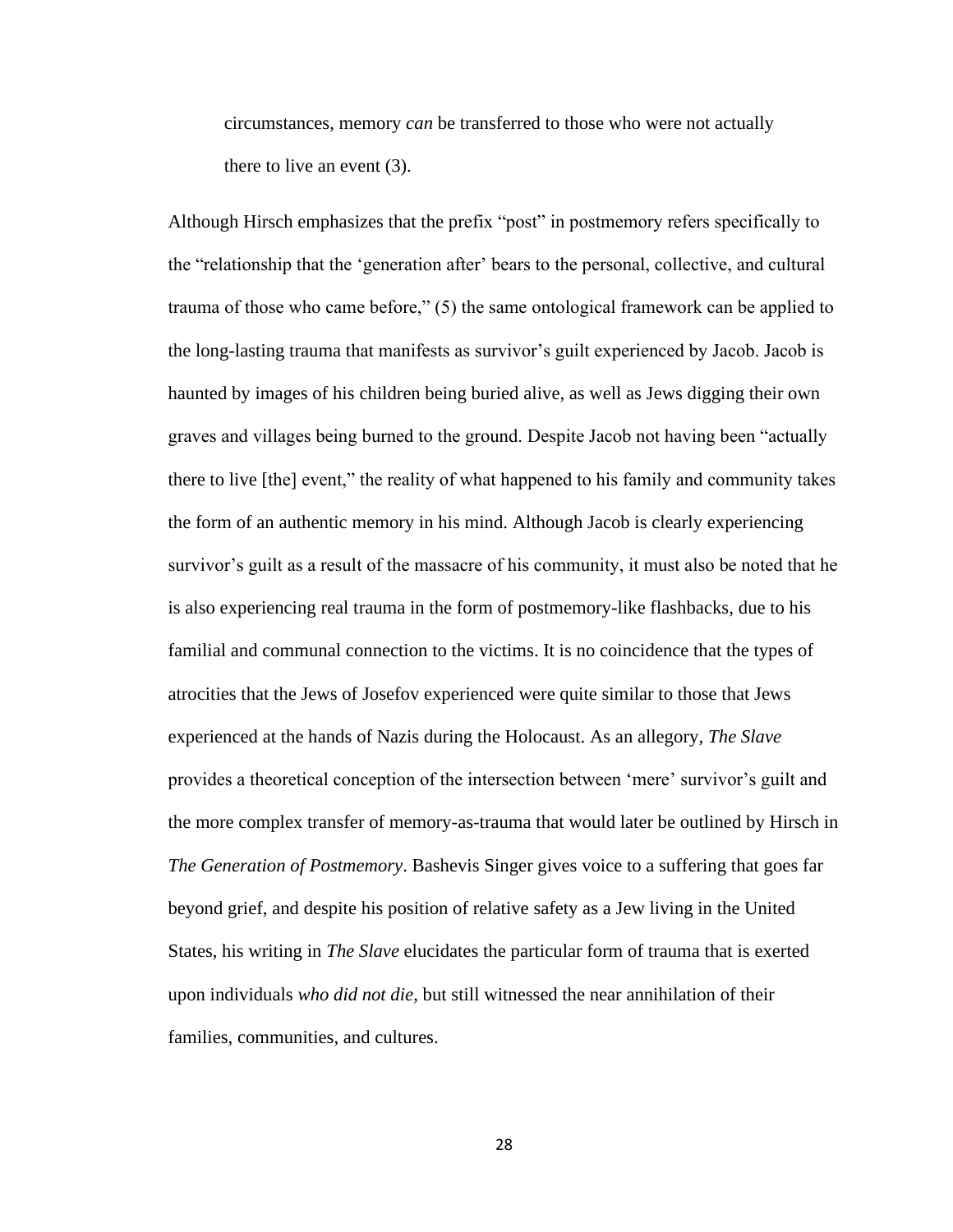Jacob contends that his lack of remembrance for his family is equal to murder, but it is not necessarily true that he ever actually "forgot" his family; instead, "forget" seems to refer to an insufficient reverence for their memories. Jacob anguished over the death of his wife and children throughout his period of enslavement, but Bashevis Singer seems to indicate that the act of "forgetting" was committed when he entered a sexual relationship with Wanda. From a strictly religious perspective (ignoring the realities of human grief), the death of his wife during the Chmielnicki Massacre means that Jacob did not commit adultery by having sex with Wanda. Indeed, remarriage is quite common in Jacob's Jewish culture, and matchmakers attempt to find him a new wife almost the moment that he returns to Josefov. Instead, his foray with Wanda seems to represent a form of cultural betrayal – his "forgetting" was not an act of literal disremembering<sup>xvi</sup>, but rather a betrayal of the expectations of his family and community. In this way, it is clear that Jacob's grief is wound tightly with both his cultural and religious beliefs. According to Deborah Dash Moore, several scholars of American-Jewish studies consider intermarriage to be "the final step" of assimilation (Moore). This is particularly true when a Jewish man marries or reproduces with a gentile woman, as Jewish identity is traditionally conferred matrilineally, meaning that any children born of such a union would not truly be considered Jews. Apart from the religious prohibition against sex with gentiles, Jacob's actions represent a willing attempt to divorce his future offspring from a direct Jewish ancestry, thereby foreclosing them from significant cultural and religious inclusion. Whether viewed in a seventeenth- or twentieth- century context, it is not difficult to understand why Jacob considers his affair with Wanda to be an affront to his community, his faith, and his first family.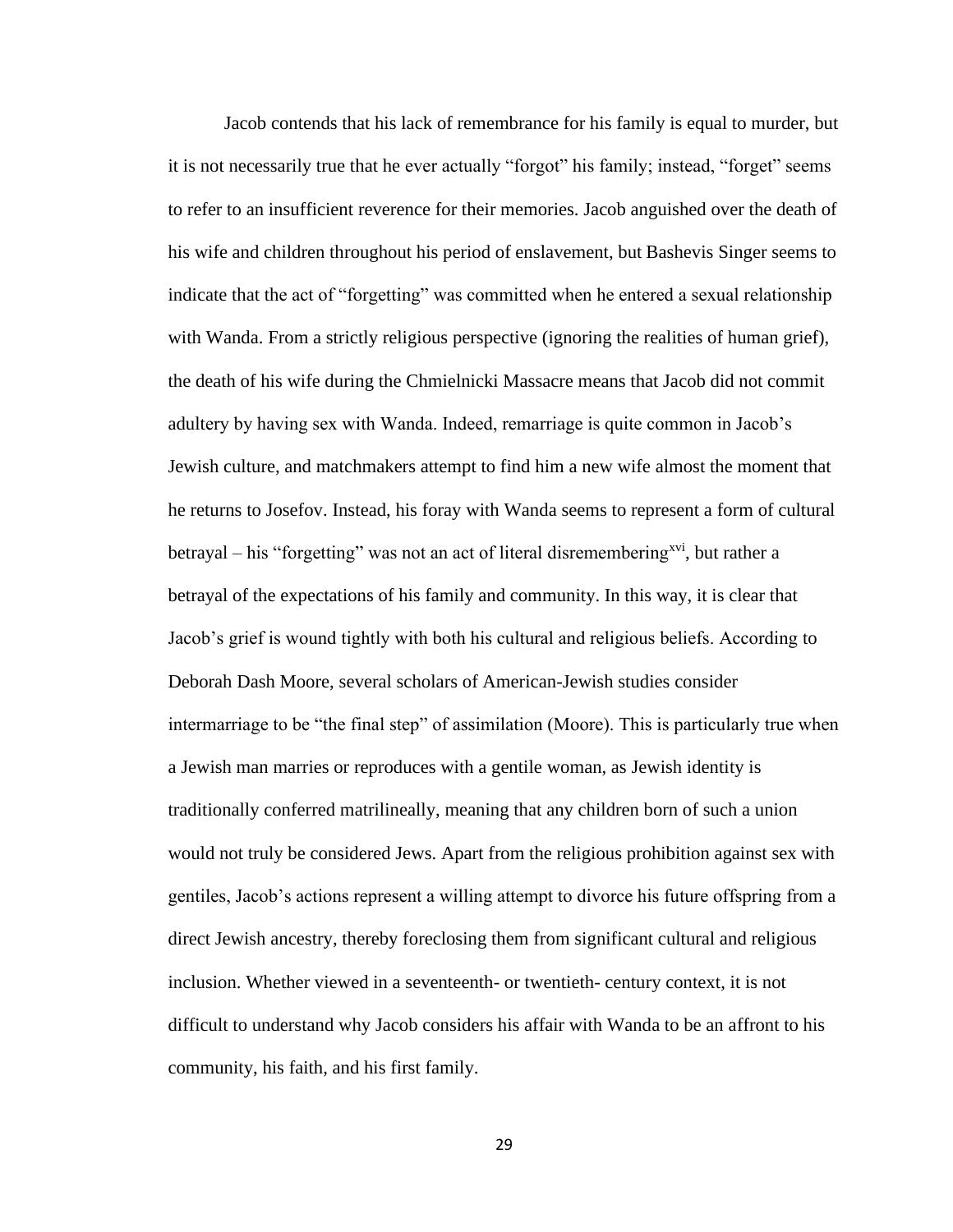Although Jacob does ultimately return to Josefov, his expectations are quickly shattered. Jacob is unable to resume his old life, not only because his family is gone, but because he has returned a changed person. Bashevis Singer writes, "not an hour had passed, scarcely a minute, without his coming upon something new or something he had half forgotten. Was it so trivial a matter to return to Jewish books, clothes, holidays, after years of slavery among the pagans?" (104). He becomes disillusioned with the gossip and corruption of the Jewish population, he is disinterested in the matchmakers' attempts to find him a new wife, and he finds himself unable to cope without returning to the memory of the events of the Chmielnicki Massacre. Furthermore, Jacob is unable to overcome his love for Wanda, even though he has returned to his culture and family. Of himself, Jacob thinks "the Jews had ransomed him but he remained a slave" (113). Although Jacob regains his sense of place, he has been changed by his experiences. This creates a feeling of incongruity that he cannot reconcile, and he is impatient that others do not share his perpetual grief and outrage, thinking, "what was so new for him was stale for everyone else" (107). Again, Jacob experiences a form of belatedness that does not allow him to either resume the life he previously led or seek to achieve a new life in the community that he left behind against his will. He is provided an opportunity to teach children on matters of faith, and townspeople generally respect him. He is offered the opportunity to marry a second wife (precisely in accordance with Jewish tradition), yet he finds himself unwilling to participate in the life that he left behind and over which he continues to grieve.

Jacob's inability to move forward from the trauma that he did not personally witness is mirrored in his surprise at how quickly the community erased the physical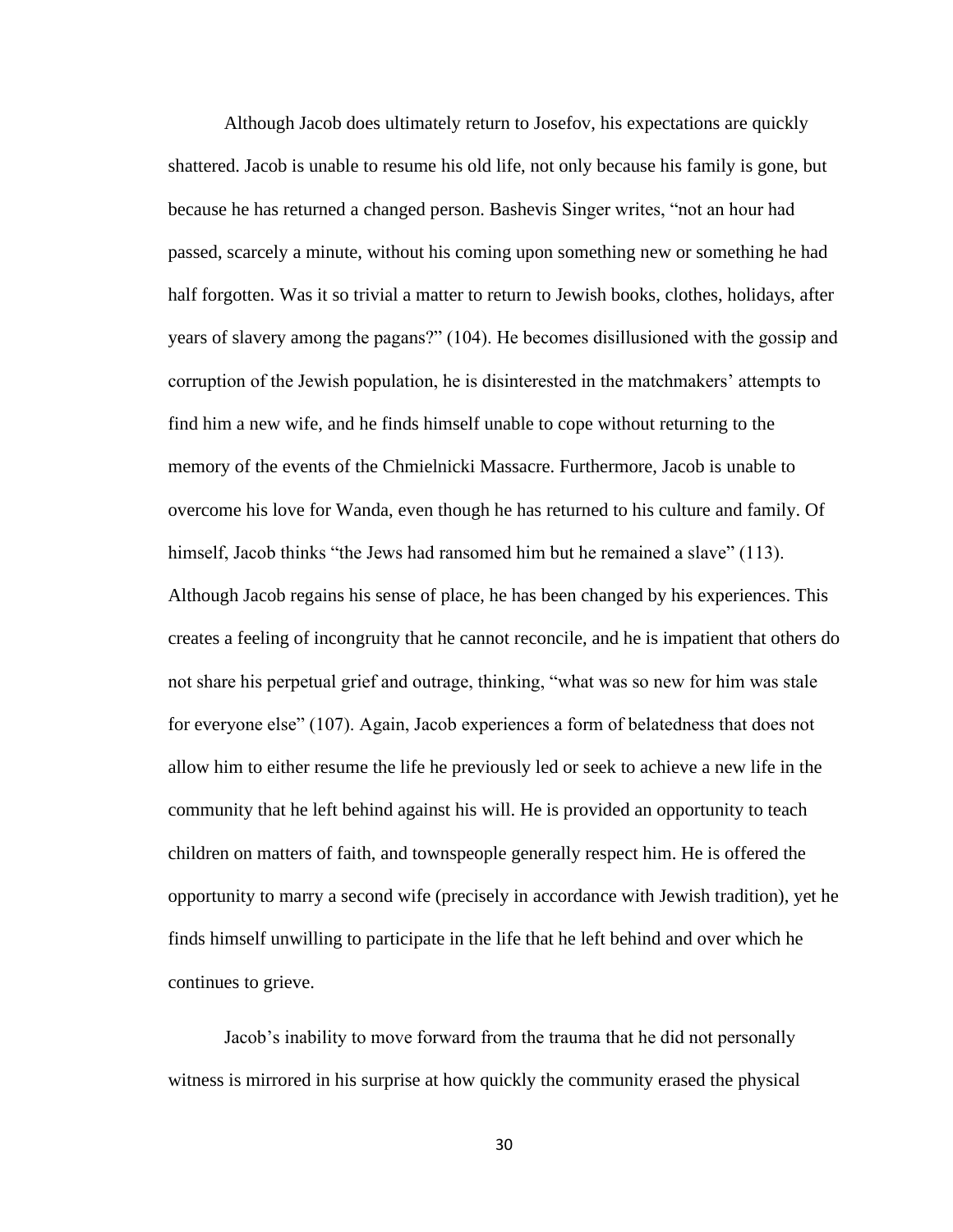markers of the lives of those who were lost. Bashevis Singer writes, "houses were being built, buildings roofed; on every side men were mixing lime and carrying bricks. There were new stores in the market place and once again the peasants flocked to town on market day to deal with the Jews" (106). This evokes further anguish in Jacob, who "would have liked to run off and hide in some ruined building where he could remain in silence. But there was no such place in Josefov.  $\cdot$  (106). This passage raises the question of the preservation of spaces and places that existed before and during events of cultural trauma. Human geographer Dr. Tim Cresswell defines "place" as a location that has a subjective emotional and/or historical association, while "space" is a more abstract term that refers to specific but uncharacterized geographical areas within which people and groups exist<sup>xvii</sup> (Cresswell). Following the Holocaust, Jewish spaces and places destroyed during the War were rarely reconstructed, nor were their remains left as permanent markers of the community's history to this day. For survivors and international members of the Jewish community, however, the fact that these spaces no longer exist in their pre-war or immediate post-war states leaves many in a position similar to Jacob's, and Bashevis Singer argues that survivors lack the ability to return to the sites of their cultural memory and heritage in a way that is conducive to the grieving process.

The Great Synagogue of Warsaw, for instance, was at the time of construction the largest synagogue in the world and one of the grandest buildings in Poland. Following its destruction in 1943, the building was not reconstructed, and its place is now occupied by a skyscraper built under Soviet direction during the Communist period<sup>xviii</sup>. In Krakow's Kazimierz district, several of the community's major synagogues survived the war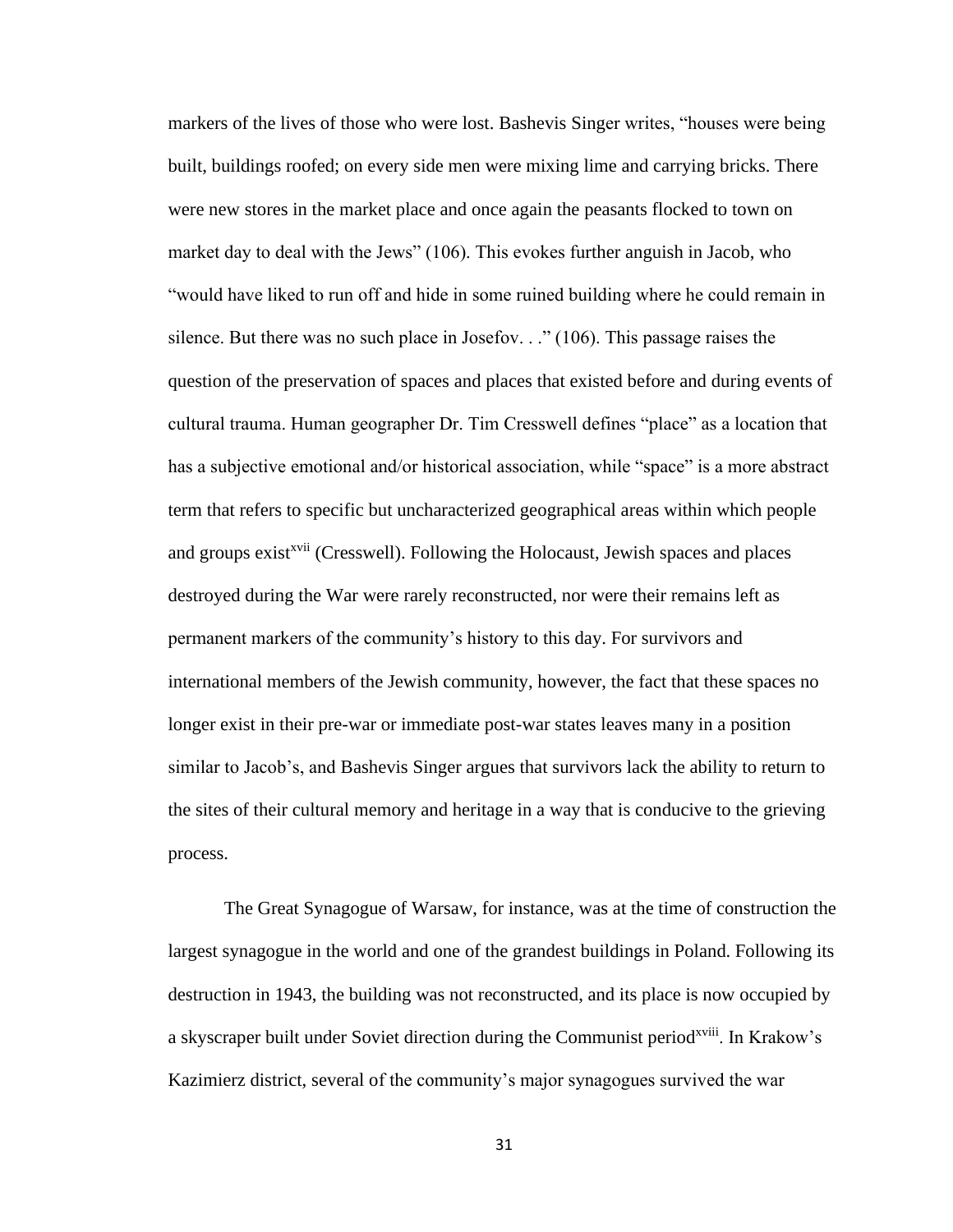largely intact,<sup>xix</sup> but most were not restored until decades later. Berlin's Scheunenviertel, similarly, was largely destroyed and the Jewish cultural presence annihilated during the Holocaust. The New Synagogue there was not rebuilt until 1993. Other, lesser-known cultural centers in cities and towns across Central Europe have largely not been rebuilt, and their spaces are now generally occupied by non-Jewish buildings<sup>xx</sup>. There is no collective strategy that European communities have employed to memorialize the Jewish spaces that existed prior to the Holocaust; some, like Prague and Krakow, have marketed their Jewish quarters as heritage sites and tourist destinations. Others, like Berlin and Warsaw, have largely abandoned the spaces themselves, instead erecting major museums to commemorate the former Jewish citizens of their cities  $\chi$ <sup>xxi</sup>. These are the two primary approaches largely because the Jewish communities in these areas were decimated by the Holocaust itself, so true restoration was rarely possible.

The transformation of historical and cultural spaces is closely tied to the grieving process, as Jacob's feelings makes clear. Contemporary scholars note that "'because of their importance, mourning practices are not simply quaint customs that can be ignored at will. On the contrary, they are duties imposed by the group' usually within established political and religious systems as those parts of society responsible for 'collective decision making' and 'meaning and value articulation'" (Clark & Franzmann). Because he was physically not present for the trauma of the Chmielnicki Massacre or its aftermath, Jacob is unable to participate in the collective grieving process that was necessary for the community to move forward. Four years later, Jacob is unable to contemplate resuming a normal life because the community has already done so without him. Since grieving is a socially necessary task "imposed by the group," Jacob seeks a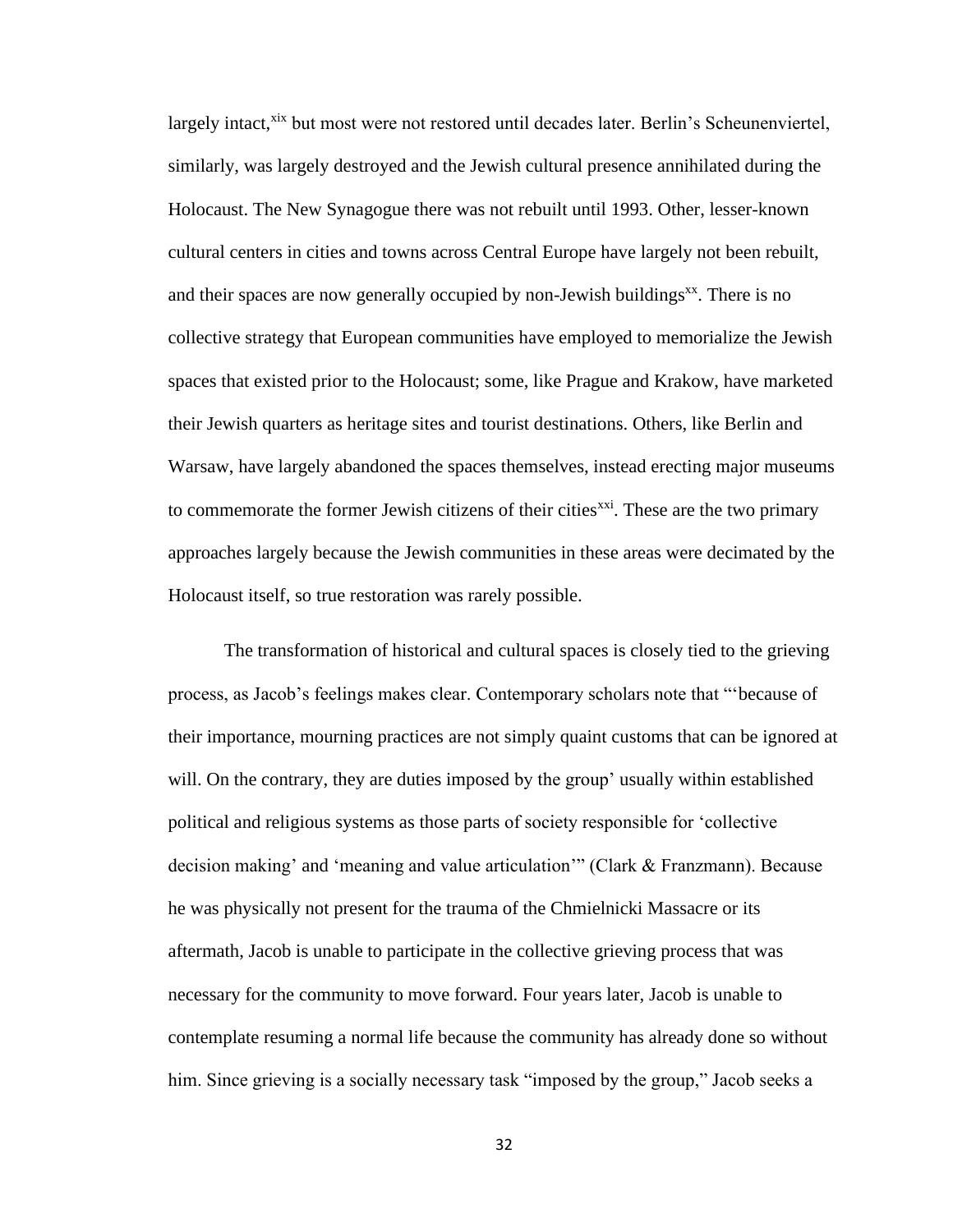return to the ruined buildings and damaged spaces that existed immediately following the attack. Only here would he truly be able to feel the gravity of this loss and retroactively participate in the process of overcoming trauma and loss in the same way as his fellow citizens. Jewish-Americans encounter similar challenges with processing the destruction of their ancestral cultural spaces, and Bashevis Singer suggests that a mere return to these sites cannot possibly lead to catharsis, since the spaces themselves were altered both by the War and subsequent reconstruction and repurposing.

Unable to overcome his grief in Josefov, Jacob quickly leaves the town and travels to Lublin, a larger city with a significant Jewish population. Here, too, he is disillusioned by the religious impiety of his fellow Jews. Furthermore, he is haunted by his love for Wanda, whom he left behind in her village. Believing her pregnant, Jacob sneaks away to retrieve Wanda, planning to create a life with her in secret. When he finds her, she is not pregnant, but she does express her desire to convert fully to Judaism and live a religiously upright life with Jacob. They make a new home in Pilitz, a town in Eastern Poland with a significant Jewish community. Although their marriage is happy, Wanda (who takes the name Sarah) must pretend to be deaf and mute in order to prevent the villagers from realizing that she does not speak Yiddish and is actually a gentile convert<sup>xxii</sup>. Jacob's inability to find acceptance in Wanda's native village is mirrored by the lengths that she must go to in order to gain tacit acceptance in Pilitz; she is literally unable to speak for fear of revealing her true background, which exemplifies the lack of acceptance afforded to interfaith marriages, both when the novel is set and during the twentieth century. Wanda and Jacob develop a bond of true love, which Jacob never felt with his first wife, yet his first marriage was officially sanctioned and celebrated by his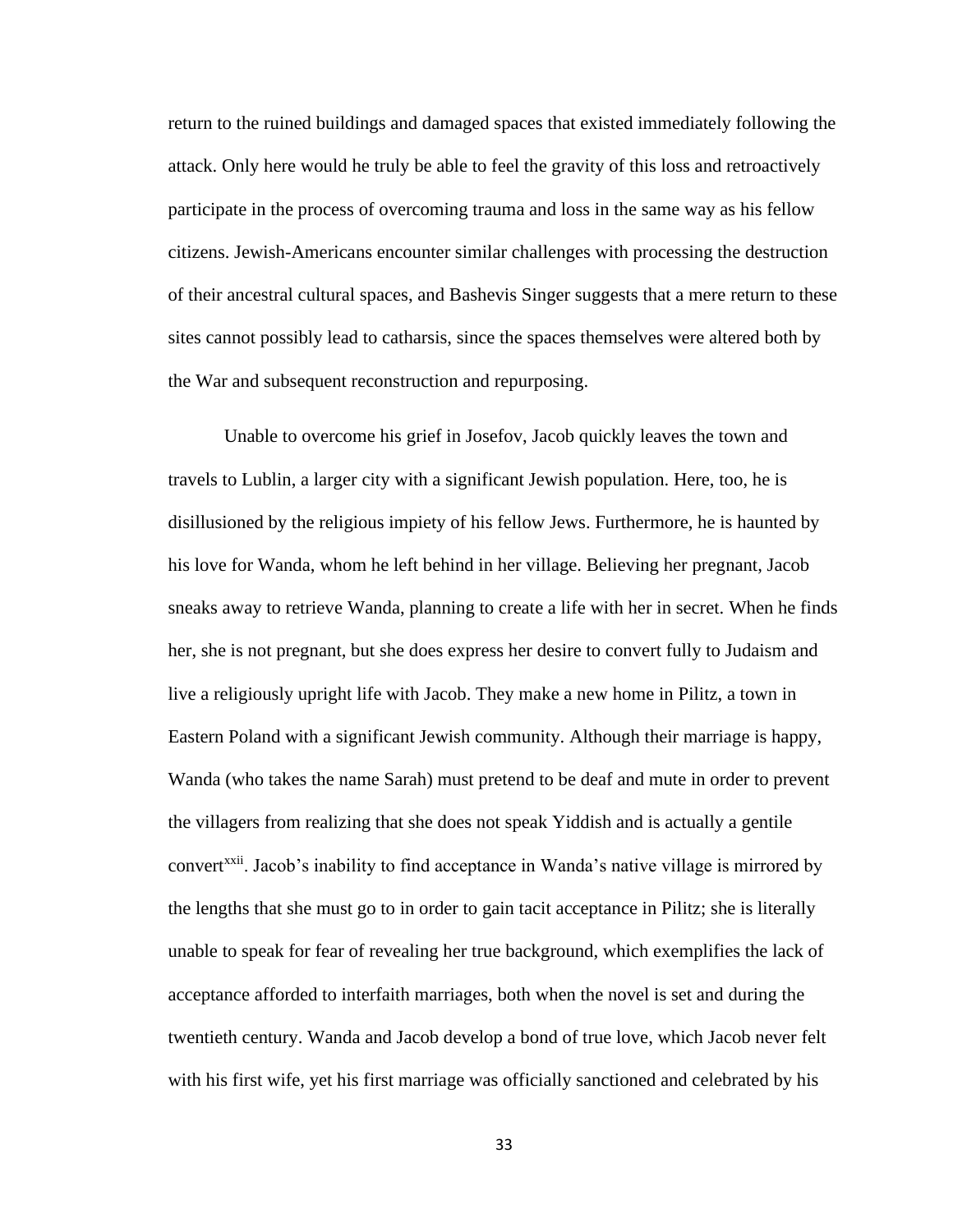community, while his second marriage could have led to both partners being put to death. Here Bashevis Singer further emphasizes the pitfalls of assimilation in an unfamiliar environment, and he clearly makes the point that these risks apply to both Jews and gentiles.

Ultimately, Wanda becomes pregnant. While giving birth, she screams and curses the Jewish community, who mistreated her openly because of her non-Jewish looks and perceived deafness. This act reveals her true identity, and both she and Jacob are essentially excommunicated on the spot. Wanda dies in childbirth, however, and is buried in a grave outside the Jewish cemetery. Their son survives but is taken in by another family while Jacob is arrested by Polish authorities. Jacob escapes captivity (again) and returns to Pilitz to retrieve his child. He then leaves Poland entirely and settles in Israel, where he and his son both become respected religious authorities. Jacob returns to Pilitz 20 years later to retrieve Wanda's bones, and while there, he discovers that he and Wanda have since become revered by the community for their faith and commitment to each other, despite the consequences of their love. While in Pilitz, Jacob dies and is buried next to Wanda. Jacob's ability to find peace in Israel also serves as a clear allegory for the founding of the nation of Israel, which served as a safe-haven for many Jews who survived the Holocaust. Unable to find peace in a non-Jewish community (perhaps like the United States) or in a European community destroyed and rebuilt following a massacre, Jacob is finally able to build a life in Israel. His return to Poland after two decades and his peaceful death and burial with Wanda indicates that Jacob finally achieved a sense of peace, both for the massacre of his first family and the death of his wife and his subsequent excommunication by the Jews of Pilitz. Allegorically, Bashevis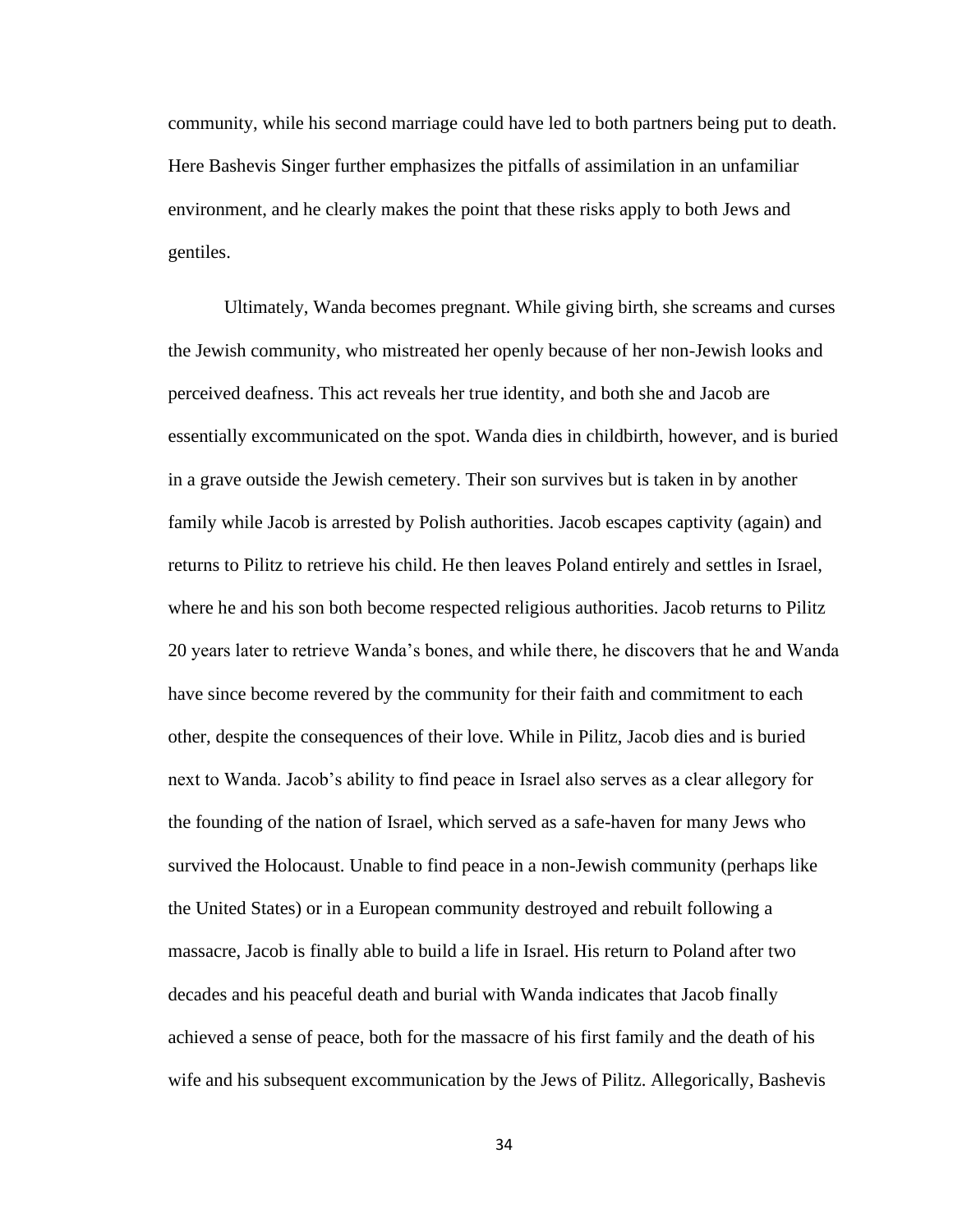Singer seems to suggest that overcoming the grief of both personal and cultural loss is possible, but in Jacob's case, it was only achieved through a move to Israel. Bashevis Singer himself was a Zionist but did not live in Israel, and he seems to suggest that while a physical migration to Israel is not necessary for to overcome the guilt and grief of the Holocaust, the creation of the nation of Israel was necessary to heal the international Jewish community and provide an opportunity for the reestablishment of cultural memory in a place that is specifically Jewish, which was not possible in the United States, nor in post-Holocaust Europe<sup>xxiii</sup>. Furthermore, this ending also suggests an important connection between place and the process of healing and overcoming trauma. Jacob is unable to find peace in Poland, and is only truly capable of moving on with his life when he moves to Israel, the cultural and spiritual point of origin for the Jewish people. Aside from the Zionist implications of the novel's ending, it also suggests a need for communal and spiritual reconfiguration as a solution to the trauma that Jews experienced following the Holocaust.

While the novel's ending gestures toward twentieth century political issues quite clearly, the entirety of *The Slave* serves as a very clear allegorical allusion to the position that American Jews (and in some ways, all Jews) found themselves in in the aftermath of the Holocaust. Because Bashevis Singer chose to distance the narrative from the Holocaust itself, however, he completely avoids the ethical constraints of fictionalizing an event of such a magnitude without having truly experienced it firsthand. While Theodor Adorno suggests that any art that seeks to evoke pleasure or entertainment from the Holocaust is unethical, he also insists that survivors must resist the urge to remain silent in the face of the trauma that they experienced (Adorno). There is no question that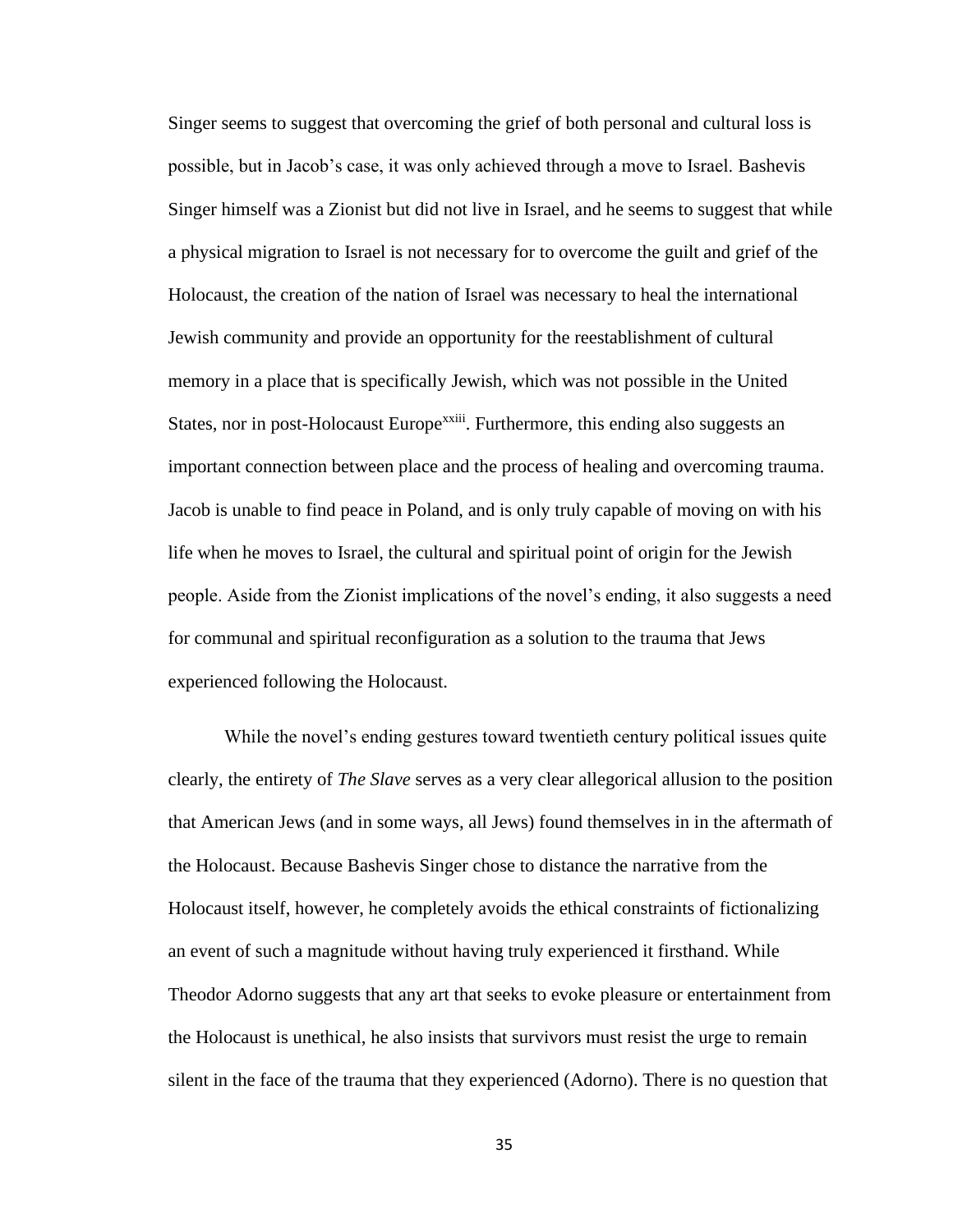Bashevis Singer and other Jewish Americans experienced significant trauma by virtue of their cultural and religious connection to the millions of victims of the Holocaust, as well as their personal connections to the people who died and places that were destroyed. While such an obvious allegorical narrative might generally be considered clumsy or even excessively cautious, in the context of the Holocaust as experienced by a nonvictim, such an approach strikes a careful balance that allows Bashevis Singer to explore feelings of grief and pain that are specific to Jewish Americans. At a time before Holocaust fiction entered the mainstream, *The Slave* provides one of the earliest and most enlightening depictions of the complexity of Jewish Americans' response to the Holocaust and the significance of their own survival.

While critics are largely correct to assert that *The Slave* does not attempt or even hint at answering the question of *why* such tragic and senseless events (real or allegorical) were committed against the Jewish people, the novel succeeds as an emotional exploration of the impact of trauma on individuals who were able to avoid the physical experience of genocide, but who nonetheless experience tremendous psychological violence as a result of the destruction of their communities and historical cultural spaces. As a Jewish immigrant in the United States, Bashevis Singer's experience might be considered lucky – he narrowly avoided the Holocaust, becoming a legendary author and winning a Nobel Prize for Literature. However, *The Slave* provides an intimate and devastating glimpse at the power that survivor's guilt holds over individuals who were absent at the time of trauma – in fact, *The Slave* demonstrates that this absence itself is indeed the root cause of this particular type of trauma. Bashevis Singer delineates clearly between those who were present but survived, and those who survived *because* they were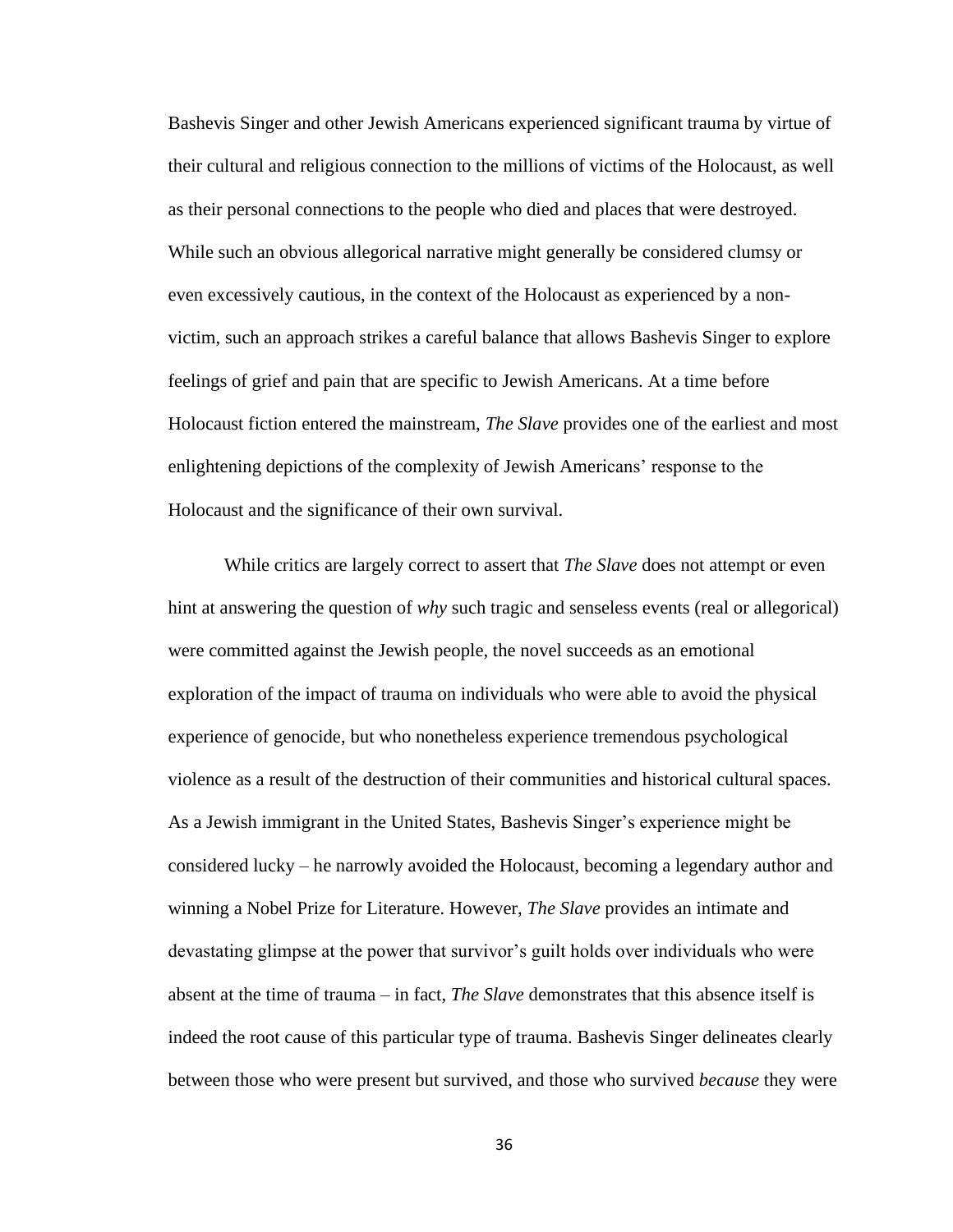*not* present. Bashevis Singer presents a complex emotional picture of those who survived because they were not present, lifting the reader's understanding beyond a onedimensional grasp of survivor's guilt and illuminating the absolute power that an absence at the site of cultural destruction and genocide can hold over a single individual.

viii Bashevis Singer later learned that they had managed to escape Poland to Israel via Moscow, but he received this information long after marrying his second wife in 1940.

ix Yiddish is the primary language of the Ashkenazi (Central and Eastern European) Jewish Community. Although it is derived from German, it is written with Hebrew script and contains elements of a variety of languages. Precise numbers are not available, but in 1915 there were at least 500,000 Yiddish speakers in New York City alone, compared to less than 180,000 in the United States today.

<sup>x</sup> Although most of Bashevis Singer's writing was translated into English, his decision to write only in Yiddish was largely motivated for a desire to maintain Yiddish as a living language of art and literature. Importantly, a Yiddish-speaking audience in the United States would have been far more likely to have had first- or second-hand experience with the Holocaust than an English-speaking audience.

xi Extensive database searches turned up zero scholarly articles dedicated only to *The Slave*. When the novel is mentioned in critical books, it is rarely afforded more than a paragraph or two, and few focus squarely on issues of Holocaust allegory or survivor's guilt.

xii "Josefov" seems to refer to the town of Józefów, which is located near Zamosc and in proximity to Lublin, two details that match Bashevis Singer's description of the town. However, Józefów was founded in the 1720s, long after the Chmielnicki Uprising (1648-1657). Józefów is nonetheless a town with great historical significance for Polish Jews, as it was the location of the Józefów Massacre. On July 13, 1942, Nazi soldiers massacred 1,200 to 1,500 Jews in the village square. The similarity of this Holocaust-era event to the fictionalized depiction of the Chmielnicki massacre in *The Slave* further suggests an intentional allegory between Jacob's experiences and the events of the Holocaust.

xiii The phrase was perhaps most famously used by Ronald Reagan in 1980, but *The Slave* was published in 1962.

xiv Conversely, Jacob also experiences several attempts at forced assimilation, which also hints at the pressures exerted on Jews to assimilate to the dominant American culture. Some villagers "wanted to marry him to one of their daughters" (5), while others "jokingly sought to force a piece of sausage in his mouth" (9). He resists all of these temptations, but he is unable to resist a sexual relationship with Wanda, a Christian.

xv "Blitzkrieg" refers to German military tactics consisting of intense air- and ground-supported offensive attacks designed to quickly disable and defeat an enemy target.

<sup>&</sup>lt;sup>xvi</sup> "Disremembering" here refers to the practice of intentionally erasing an event or individual from either personal or collective memory – effectively the rewriting of history to avoid confrontation with difficult memories or prevent dissonance between truth and what one wishes to perceive as reality. A passage from Toni Morrison's *Beloved* well illustrates the use of disremembering to warp both personal and collective histories: "Disremembered and unaccounted for, she cannot be lost because no one is looking for her, and even if they were, how can they call her if they don't know her name?" (Morrison, 323). <sup>xvii</sup> For instance, a synagogue might be considered a "place," while a street in a Jewish neighborhood might be considered a "space."

xviii It is important to note that, almost immediately following the end of World War II, Poland became a Communist nation under the tight control of the Soviet Union, which largely prevented the rebuilding of Jewish buildings.

xix The High Synagogue survived intact and today serves as a small museum. The Remah Synagogue was used by the Germans as a warehouse, but survived the war intact. It is in active use today. The Old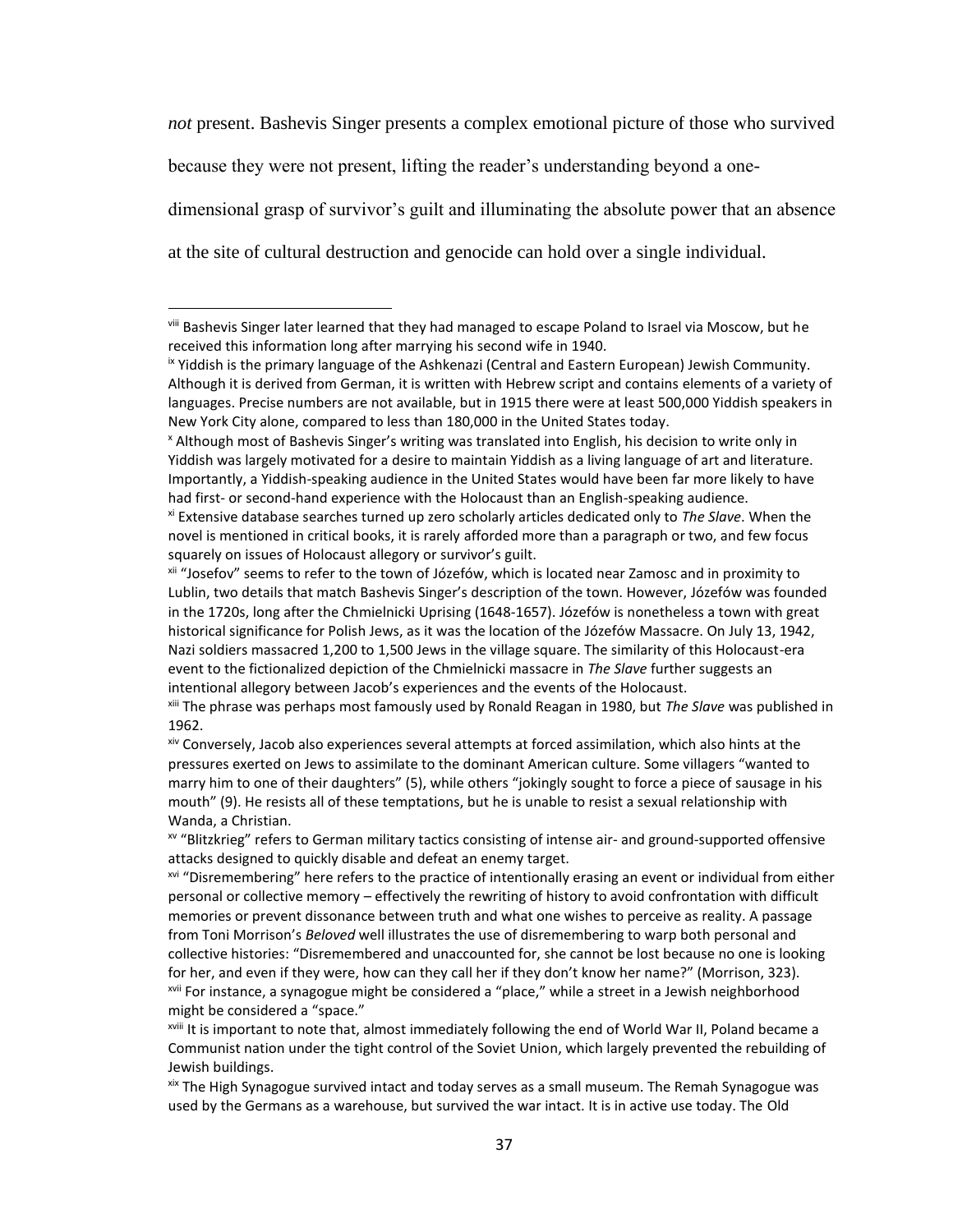Synagogue was ransacked and also used as a warehouse, but survived the war largely intact. Today it also serves as a museum.

<sup>xx</sup> In Leipzig, for instance (home to East Germany's largest pre-war Jewish population), all but one synagogue survived the War, and those destroyed were never rebuilt. Frankfurt's Judengasse, another of Germany's largest pre-war Jewish districts, was completely leveled following the War and replaced with streets and offices, leaving no trace of the former Jewish presence.

<sup>xxi</sup> The Jewish Museum Berlin and the POLIN Museum, respectively.

<sup>xxii</sup> Although conversion was allowed according to Jewish law, Christians converting to Judaism was forbidden during this period of Polish history. Additionally, Jewish law forbade conversion on the basis of love or marriage. Had they been found out, both Jacob and Wanda risked excommunication by the Jewish community and death under Polish law.

xxiii It is worth noting that Palestine was not empty space prior to the establishment of Israel, but was rather a primarily Muslim country with a large and growing Jewish minority. I am sensitive to the dispossession of Palestinian citizens for the establishment of Israel and the subsequent oppression of Palestinians by the Israeli government.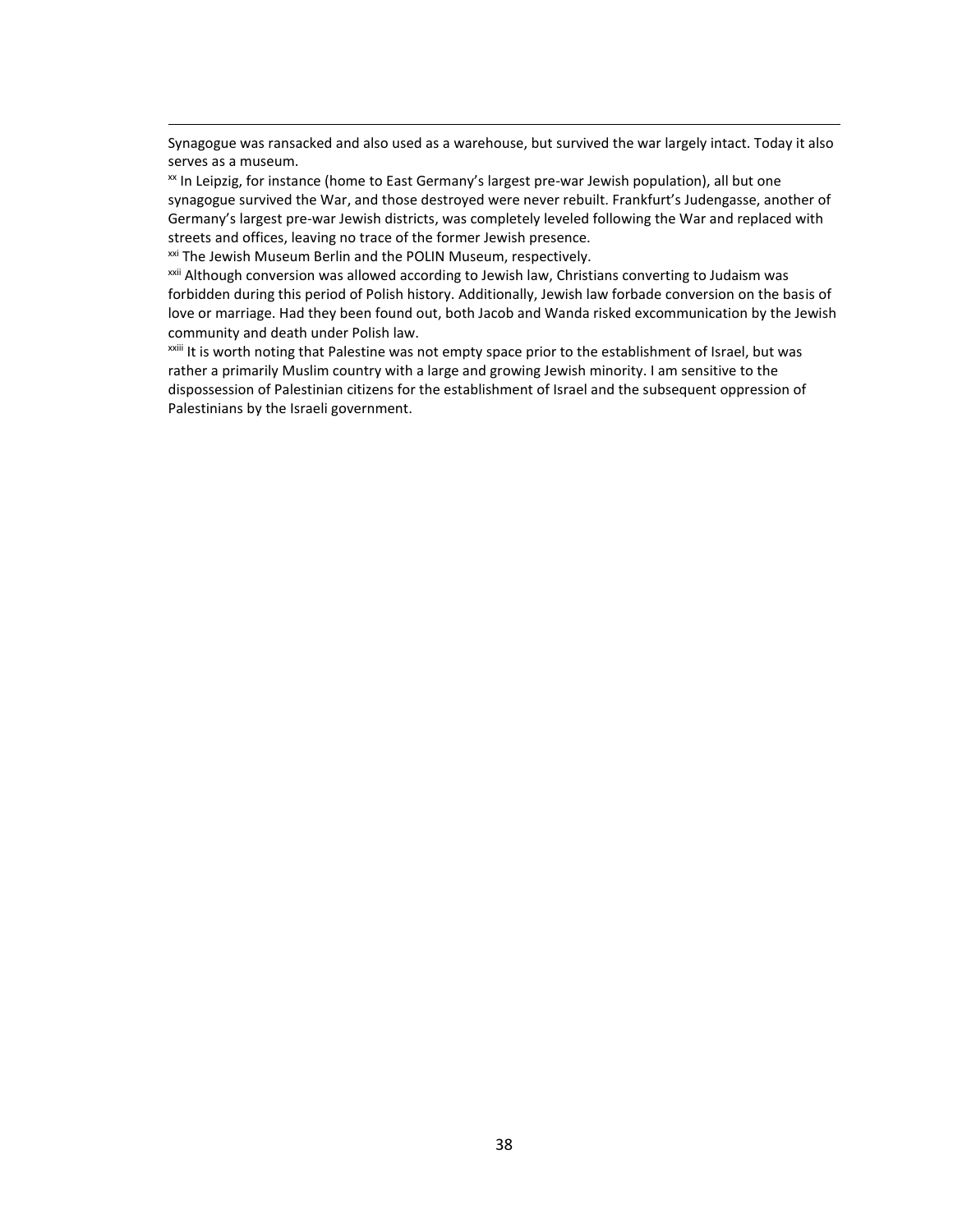#### CHAPTER 2:

<span id="page-44-0"></span>Survivor's Guilt and the Destruction of the Family in Cynthia Ozick's "The Shawl"

In contrast with Isaac Bashevis Singer's *The Slave*, which has been largely overlooked by literary critics, Cynthia Ozick's 1980 short story "The Shawl" has left an indelible impression on Jewish-American literature about the Holocaust, and it has formed the basis for many critical analyses of this literary genre. The story's impact might initially seem outsized, considering that "The Shawl" is a mere six pages and was published to little initial fanfare in the *New Yorker Magazine* in 1980. It was not until 1989, when the short story was republished in book-form by Vintage International that "The Shawl" began to attract serious critical attention. The story itself, while short, delivers a palpable emotional shock to the reader; Ozick skillfully leads her reader to a feeling of impending disaster while holding them in the grip of terror before the story's final, devastating paragraph. Importantly, and also unlike Singer's novel, "The Shawl" seems to avoid allegory entirely, instead placing the reader directly in the mind of a Holocaust victim, augmenting the experience with intimate sensory and physical details. In this way, Ozick does not allow her readers to shun or circumvent the complex emotional and psychological questions at the heart of the narrative, instead forcing them into a confrontation with the ugliness and horror of life in a Nazi death camp. In this regard, "The Shawl" is undoubtedly successful. However, this assertion calls forward two important questions. First, what exactly are the emotional and psychological questions at the heart of the narrative? And second (and perhaps most importantly), what is Ozick's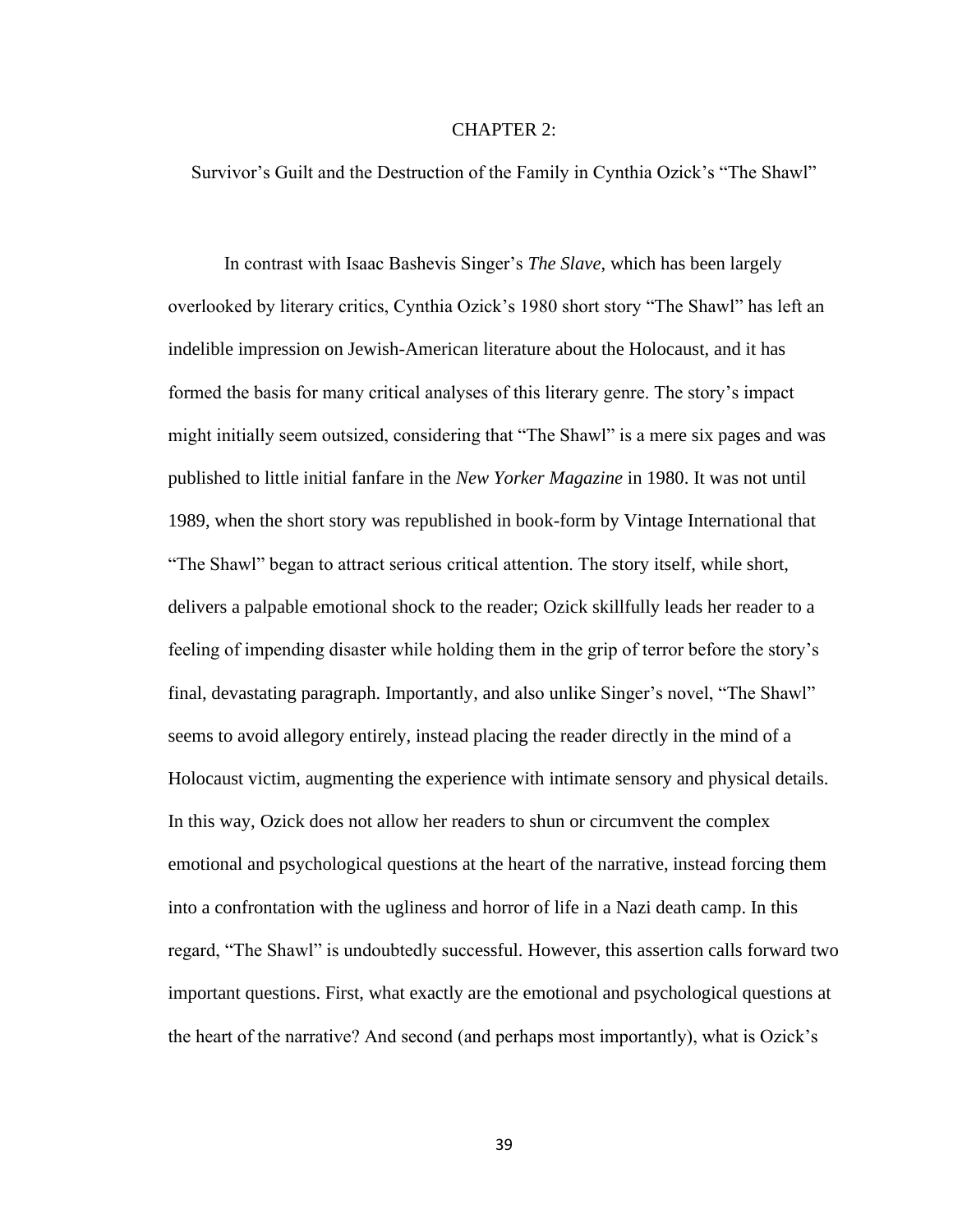role in the prompting and investigation of such questions, considering the fact that she is an American-born Jew who did not experience the Holocaust first-hand?

Like *The Slave*, Ozick's "The Shawl" is intensely concerned with the impact that an event as destructive as the Holocaust has on familial bonds. Specifically, Ozick suggests that the Holocaust profoundly disrupted the bonds between relatives, including (or especially) the bond between parent and child. Although Bashevis Singer's Jacob does not witness the murder of his children, Ozick's protagonist does in fact see her daughter murdered, but both are completely powerless to protect their children. The inability to protect a child from murder prompts an investigation of survivor's guilt – specifically, like Bashevis Singer, Ozick is also concerned with the urge by survivors to assign or assume responsibility for the deaths of others. While Bashevis Singer's approach to this question is purely allegorical, Ozick creates a realistic narrative through which she explores the breakdown of family ties and the need to ascribe blame for the death of innocent people. Her non-allegorical approach, however, raises ethical questions about the ability of non-victims to fictionalize the events of the Holocaust, and whether doing so trivializes the experiences of survivors and the deceased. Ultimately, while Ozick herself later expressed regret for having published "The Shawl," her short story has left a lasting impact on Jewish-American literature and provides a remarkable insight into the personal struggles of the generation of twentieth century American Jewish writers whose lives coincided with the Holocaust, but who survived by virtue of their geographic presence in the United States.

Cynthia Ozick is herself a second-generation American, having been born in 1928 to Russian-Jewish parents in the Bronx. According to Giles Harvey in his 2016 interview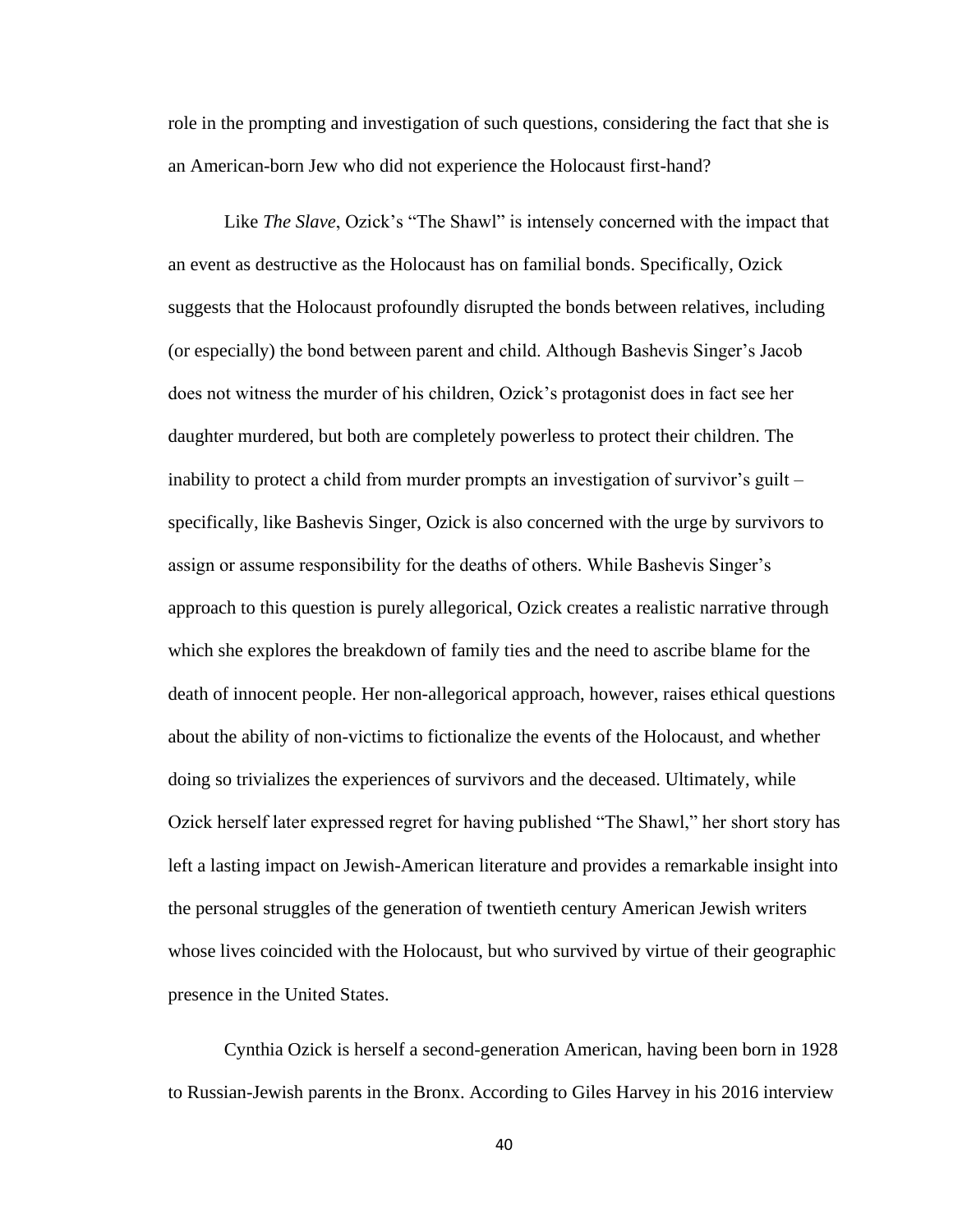with Ozick, her parents "fled the old country to escape the pervasive anti-Semitism that overtook the empire at the turn of the 20th century" (Harvey). As such, her parents were clearly not strangers to religious persecution. Her father owned a pharmacy, and the family was financially comfortable during her childhood. Nonetheless, having grown up in the primarily Italian-American neighborhood of Pelham Bay, Ozick has spoken of experiencing anti-Semitic abuse firsthand; she notes in Harvey's interview that she was called "Christ-killer" by her peers and was ostracized for refusing to participate in Christmas caroling (Harvey). Ozick attended New York University and the Ohio State University, and she published her first novel in 1966, at the age of 37. Since then, she has had a largely uninterrupted and successful writing career, publishing critical and fictional texts alike, including essays, novels, plays, and short stories. "The Shawl" was published after Ozick was already a well-known author and expert on Jewish aesthetics and the role of Judaism within the wider social fabric of the United States.

It is perhaps a bit shocking, given Ozick's reputation, that such a powerful story received so little initial attention. A compelling explanation for the limited recognition that this story received relates to the broader academic attitude toward first-person Holocaust narratives. Holocaust expert Barbara Warnock notes in an interview with Brigid Katz that scholars initially "treated the Holocaust as a chapter within the broader narrative of the Nazi regime, rather than a subject in its own right," and Warnock notes that "it took until the late 1960s at the earliest, and perhaps even onto the 1980s, for a larger shift in the framing of the Holocaust to occur in academia" (Katz). Warnock suggests that scholars disregarded first-person accounts of the Holocaust during the first several decades following World War II in favor of a more holistic view of the war, in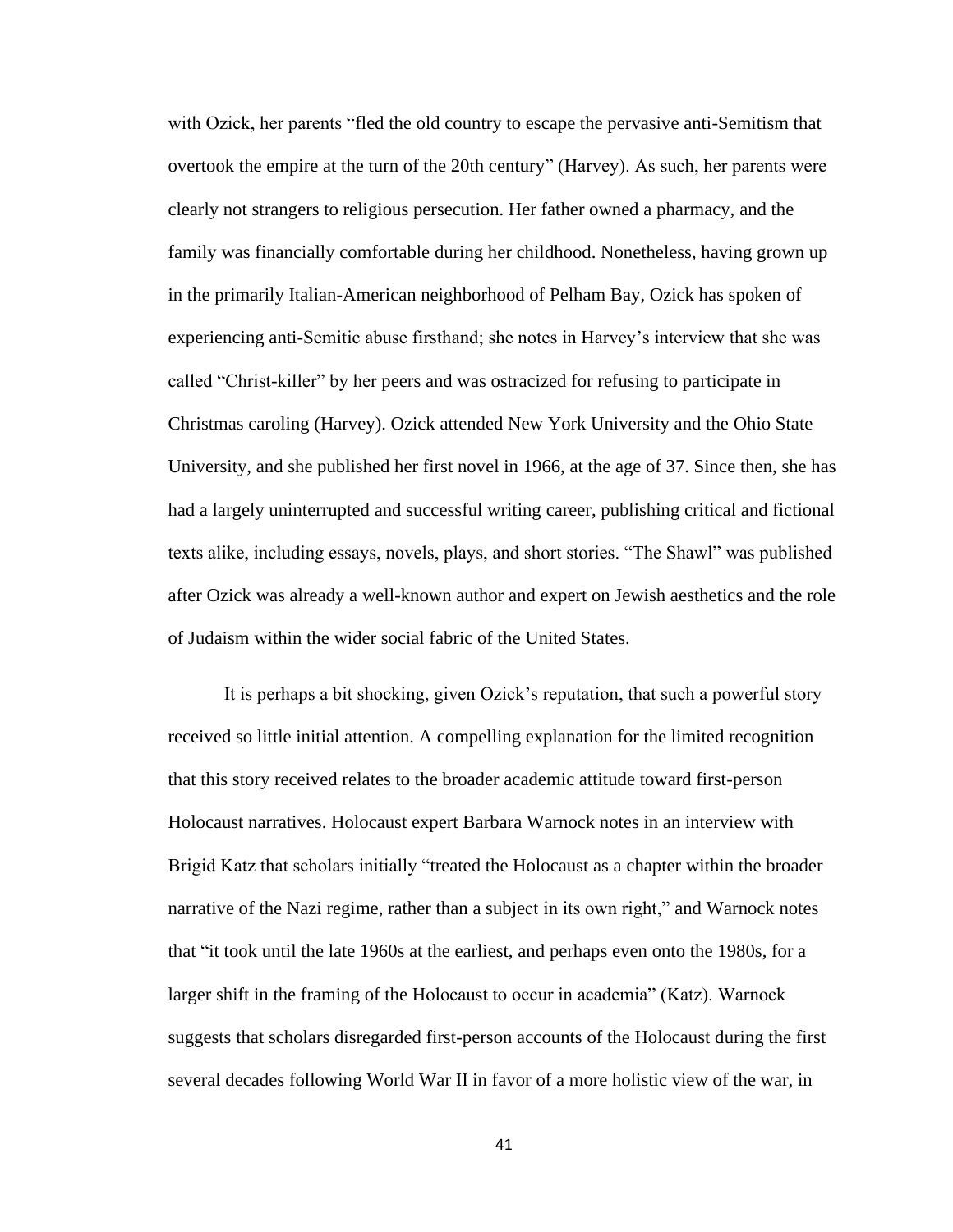which military and civilian casualties were not discretely distinguished, and the Holocaust was not necessarily considered an event separate from the War itself. Although Warnock's assertion specifically pertains to first-person accounts by survivors, a comprehensive analysis of popular culture during this period reveals a strikingly similar trend. While the military aspect of the War made for a popular cinematic and literary themexxiv, few books or films dealt directly with Holocaust survivors' experiences. With regard to American pop culture, the change in this trend, which began in the late 1970s and progressed into the 1980s, occurred over the same time period in which institutions and museums began in earnest to record oral testimony from Holocaust survivors. This effort, as well as a shift in academic and pedagogical approaches to teaching the Holocaust<sup>xxv</sup>, seems to have expanded such topics as were previously regarded as taboo and led to the dissemination of a wide variety of Holocaust narratives over this period, both fictional and non-fictional. While the phenomenon can be clearly identified by the sharp uptick in film and print stories directly related to the Holocaust during the 1980s (as is described in detail later in this chapter), it does not definitively answer the question of why Ozick's story took nearly a decade to be published in book form and command the attention of critics. Nonetheless, understanding that "The Shawl" was published in the midst of this time of changing academic attitudes toward Holocaust literature is vital to understanding Ozick's authorial position as an individual who never witnessed the Holocaust firsthand, because her story was published at a time when many authors, both Jewish and non-Jewish, were grappling with the ethical questions associated with fictionalizing an event as horrific as the Holocaust.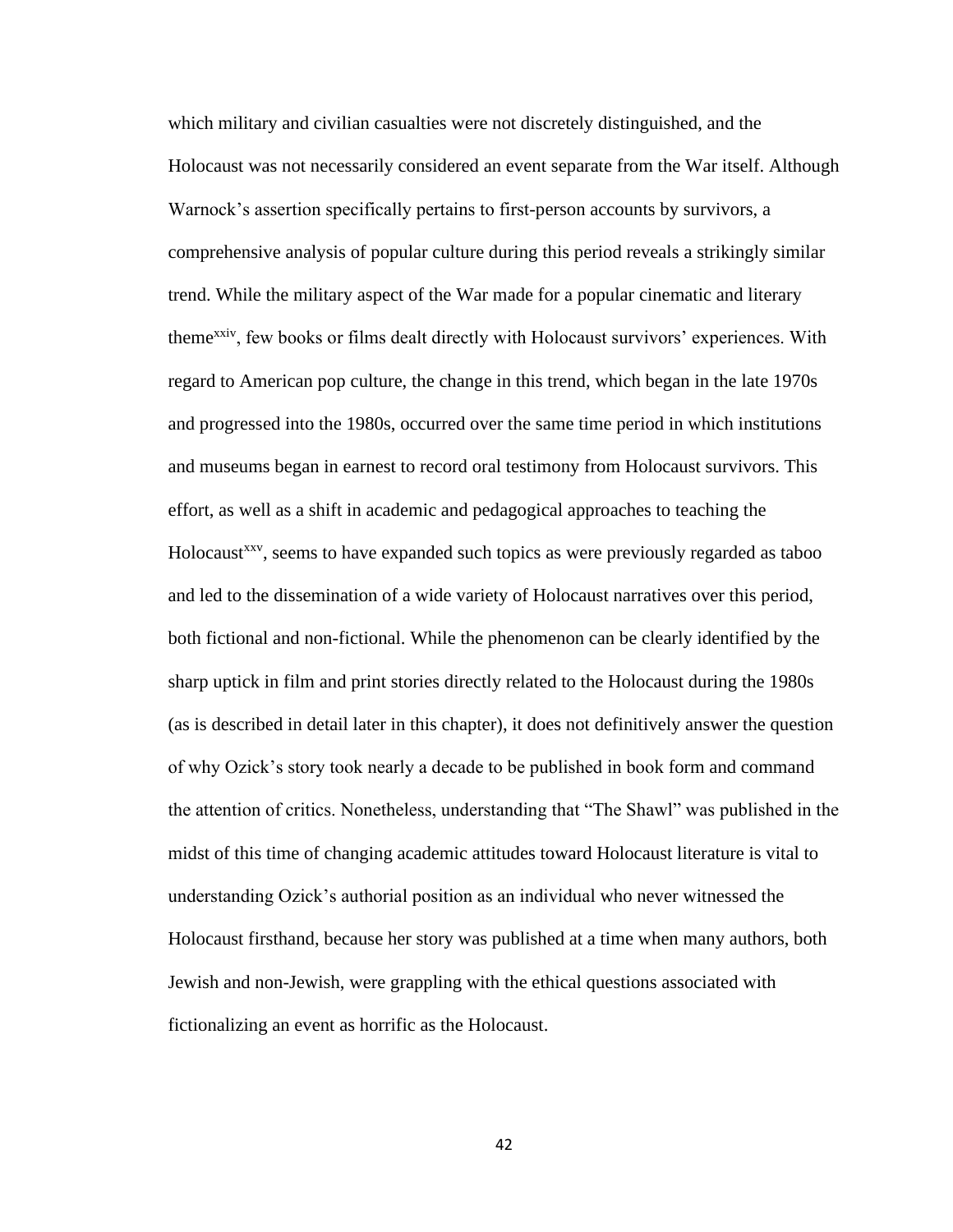An overview of the changing academic attitudes toward depictions of the Holocaust in media during the 1970s and 1980s is helpful for understanding the approach that Jewish-American authors of the mid-twentieth century took toward writing about (or not about) the Holocaust. Two of the most well-known authors who wrote about the Holocaust, Primo Levi and Elie Wiesel, were survivors who wrote memoirs and critical historical texts on the subject, but very few non-memoir accounts of the Holocaust were published during this period. Similarly, very few films dealing with the Holocaust directly were produced in the decades following the end of World War II. Nonetheless, the Holocaust was an important thematic influence on Jewish writers, inside and outside the United States. Menachem Kaiser writes that, "the Holocaust has influenced, if not defined, nearly every Jewish writer since, from Saul Bellow to Jonathan Safran Foer, and many non-Jews besides" (Kaiser). Written in 1962, Isaac Bashevis Singer's *The Slave* is firmly situated in the period of time before Jewish authors generally ventured into incorporating the Holocaust directly into their fictional works<sup>xxvi</sup>. With individuals such as Elie Wiesel advocating against depicting the Holocaust through art and most Jewish American authors avoiding the subject in their fiction, the late 1970s and early 1980s seem to represent a transformational period in Jewish American literary attitudes toward the Holocaust (Wiesel). At the very least, this time period gave rise to a willingness on the part of Jewish American writers (and ultimately, filmmakers) to offer a more graphic, realistic view of the Holocaust in their work. Ozick's publication of "The Shawl" in 1980 seems a seminal moment in this larger cultural and artistic movement, particularly since the short story drew praise and criticism (and continues to do so) because of its hyperrealistic, heart-wrenching style and content.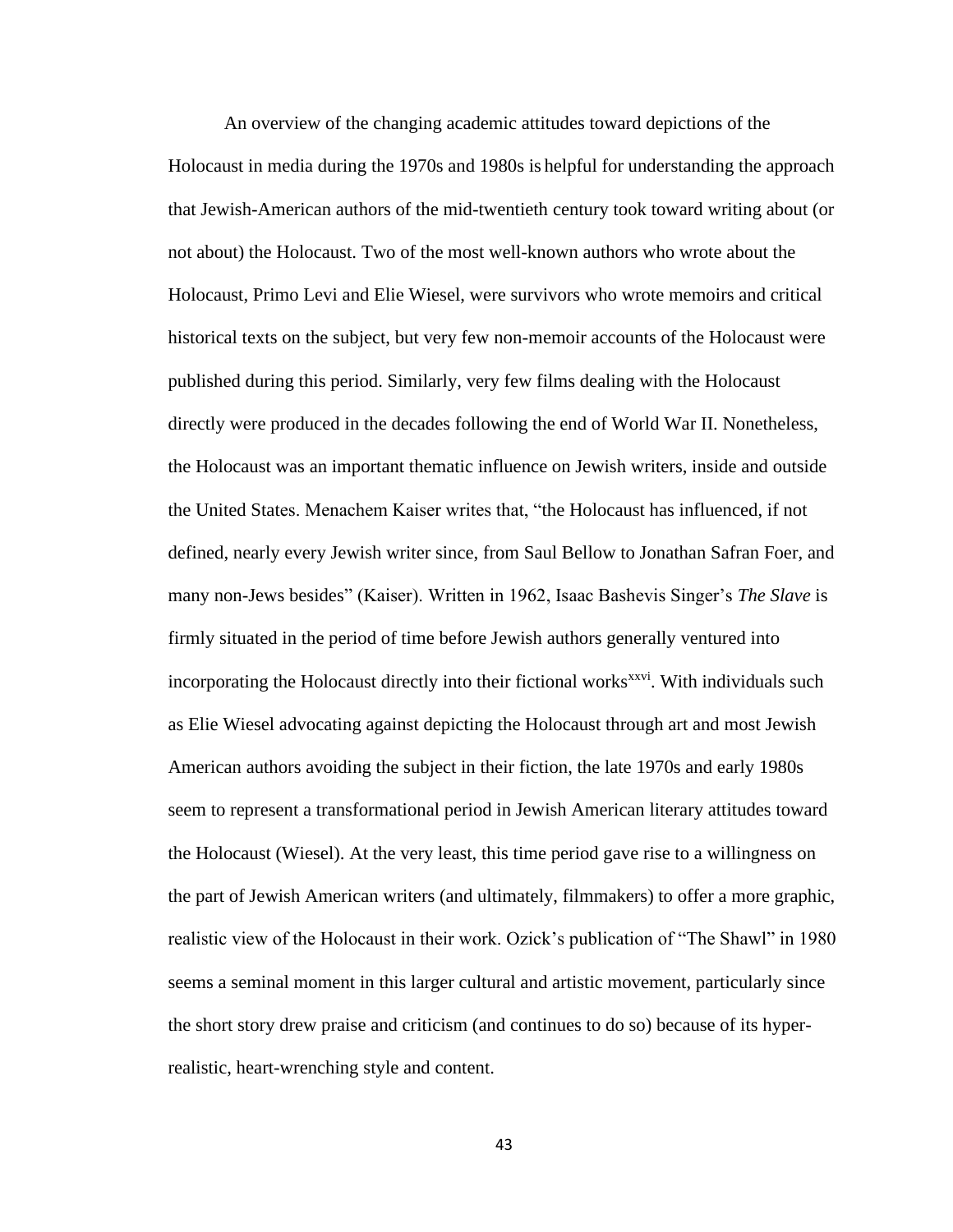"The Shawl" represents the Holocaust in way that might accurately be described as the opposite of an allegory. Specifically, Ozick's minimalist writing style clearly provides the reader with a first-person perspective on the reality of a Nazi death camp. The text lacks an omniscient narrator, providing only the immediate perspective of Rosa, the primary protagonist. Rosa's perspective is limited to the physical sensations that she feels and the immediate spatial positions of her daughter Magda and her niece Stella. Rosa's thoughts never wander; she considers only reality as she experiences it moment to moment. Reading a story structured in such a way provides the reader with only a very narrow aperture through which to view the events of the plot. Absent a narrator's contextualization or a protagonist's power of retrospection and anticipation, the reader can only experience the horrors in their immediacy, without opportunity to brace oneself and certainly without the option to overlook the most terrifying and depraved aspects of Rosa's experiences. Ozick's narrative format immediately centers the reader in the story. "The Shawl" begins with the lines "Stella, cold, cold, the coldness of hell. How they walked on the roads together, Rosa with Magda curled up between sore breasts, Magda wound up in the shawl" (3). Ozick's language privileges physical sensation before providing any expository details – "cold, cold" – and then provides a paradoxical metaphor, "the coldness of hell," to convey the suffering inherent in the protagonists' condition. By offering her reader primarily the most fundamental sensory descriptions of a death camp, Ozick's writing takes the form of a sort of documentary realism that leads the reader closer to experiencing rather than simply encountering or understanding the most horrific realities of the Holocaust.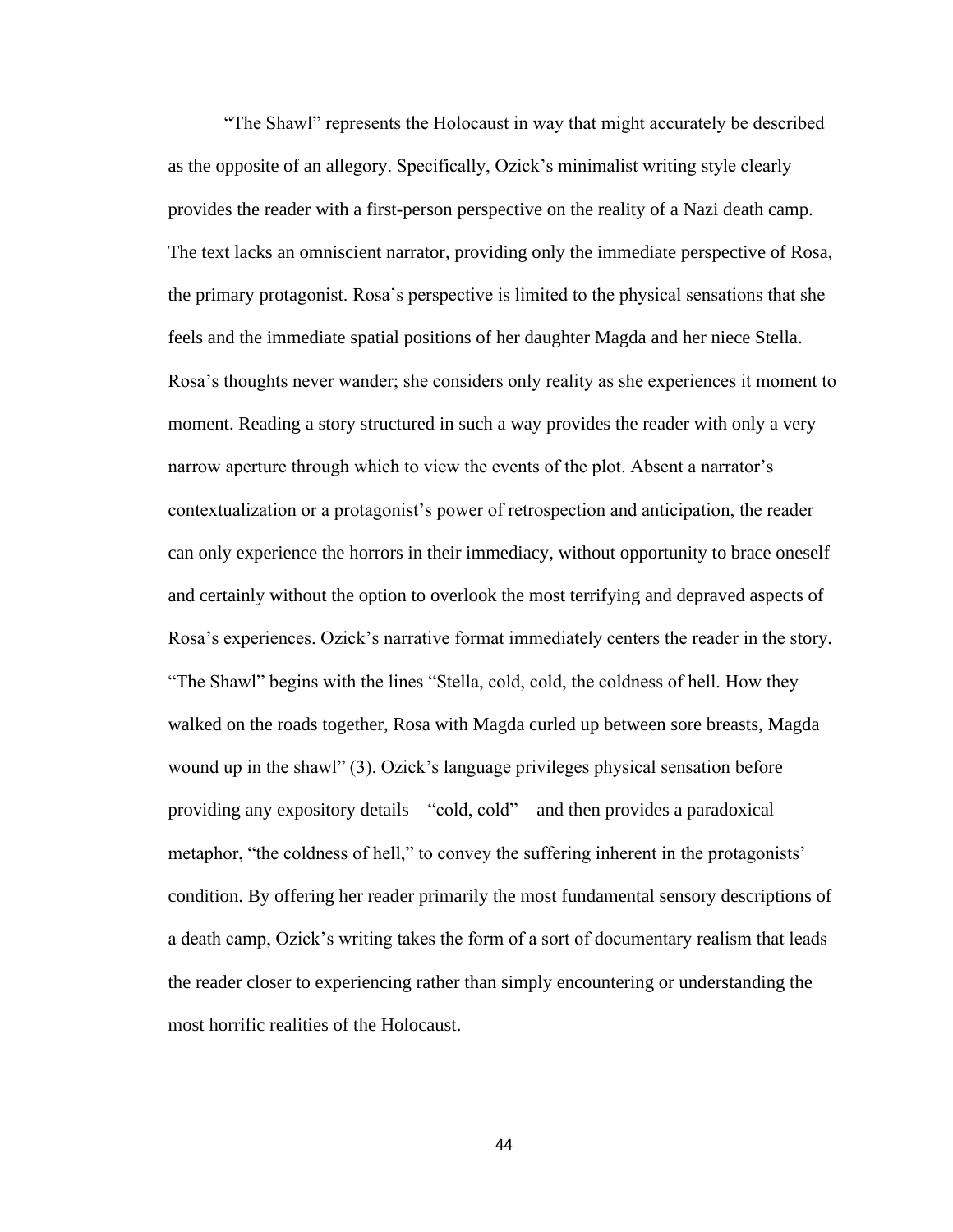Despite the hyper-realistic writing style and serious subject matter, the story somewhat unexpectedly focuses on the mystical qualities of a tattered shawl that the protagonist Rosa uses to warm and nourish her infant daughter Magda. Ozick writes, "It was a magic shawl, it could nourish an infant for three days and three nights" (5). Magda sucks on a corner of the shawl, which provides her with enough nourishment to survive for months against the odds in a Nazi death camp. Furthermore, Rosa uses the shawl to hide Magda from the guards, holding her daughter to her body beneath the shawl so that Magda is simply "mistaken there for the shivering mound of Rosa's breasts" (6). Finally, the shawl is used to placate Magda and preventing her from crying or making any other sounds that would alert the guards of her existence, which also helps her to survive in the barracks with her mother undetected. Ozick's description of the shawl as capable of nourishing an infant "for three days and three nights" is reminiscent of the story of Hanukkah, in which a one-day supply of oil burned for eight days, enough time to consecrate the temple that had been defiled by the Hellenistic king Antiochus in 167 BCE<sup>xxvii</sup> (1 Maccabees). Additionally, shawls are important garments in Judaism, as Jews are instructed by God in Deuteronomy to wear prayer shawls (tallit, יתִּל ַט(. Such shawls made Jews easily identifiable and were a central part of the Jewish identity, particular for the Ashkenazim (as Rosa and Magda likely were). Furthermore, both Jewish men and women were traditionally buried with a shawl covering their bodies, a point that is also quite significant to Ozick's story, as Magda's death is a direct result of her separation from the shawl.

Magda's death, as with every brutality depicted in this brief story, is both shocking and horrifying. Because of the mystical powers of the shawl itself, Magda is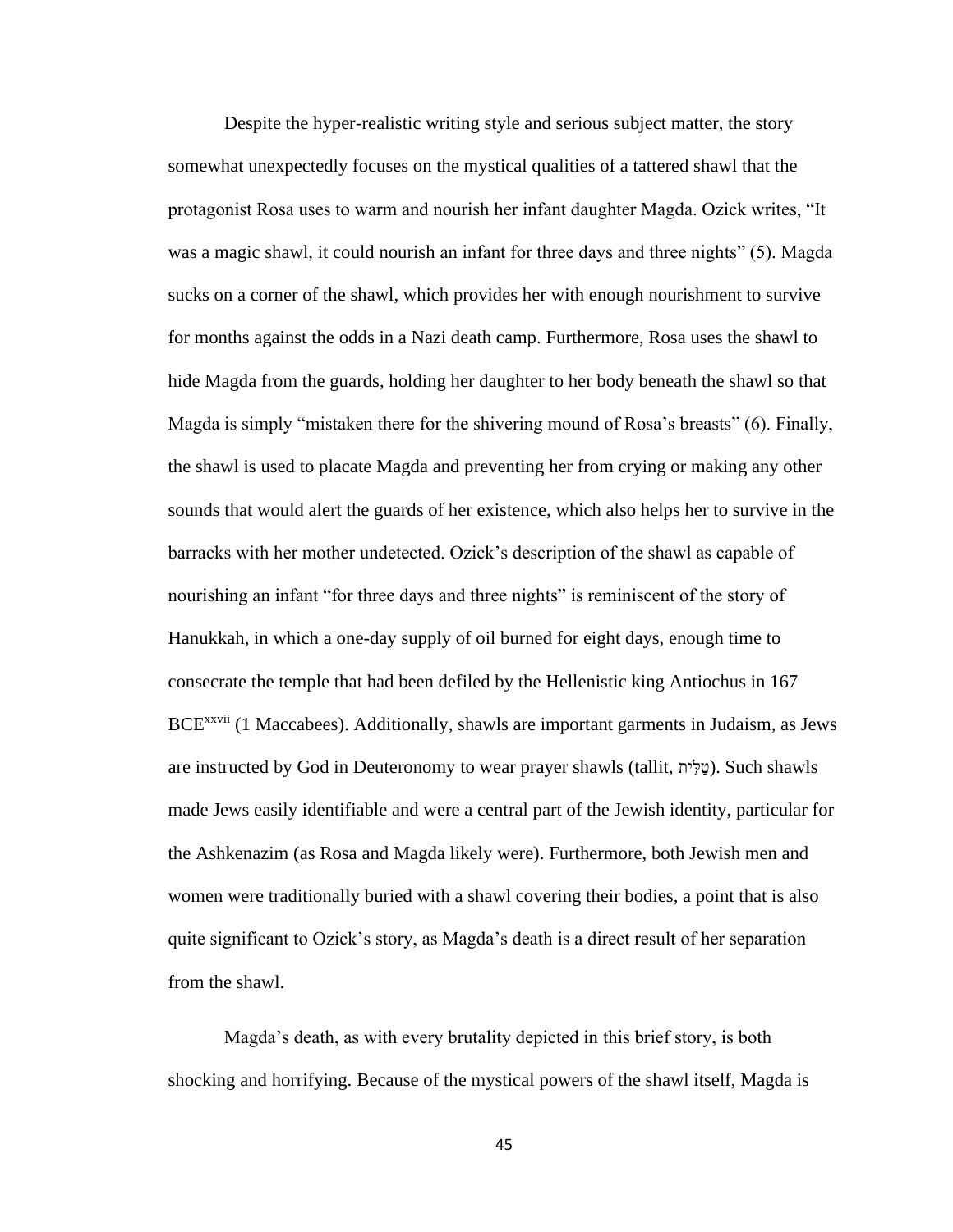able to survive without nourishment and remain undetected in the death camp barracks. As long as she is wrapped in the shawl, Magda does not make a sound, which allows her to avoid discovery by the guards. One day, perhaps out of jealousy, Stella steals Magda's shawl, causing her to immediately begin screaming. Ozick presents Rosa's two options – neither of which has the power to save her daughter – either she can run to Magda without the shawl with the understanding that she will continue screaming, or she can retrieve the shawl from Stella but risk Magda attracting the guard's attention in the meantime. The open-ended manner in which Ozick writes of this choice places the reader squarely in Rosa's position, faced with a desperate and futile pair of options. Instead of providing the reader with Rosa's decision, Ozick writes, "Rosa entered the dark" (8). Ultimately, she seeks to retrieve the shawl first, but as expected, Magda's wailing attracts the guards' attention almost immediately. Magda is carried away by a guard, and Ozick describes the moment of her death as follows:

All at once Magda was swimming through the air. The whole of Magda traveled through the loftiness. She looked like a butterfly touching a silver vine. And the moment Magda's feathered round head and her pencil legs and balloonish belly and zigzag arms splashed against the fence, the steel voices went mad in their growling, urging Rosa to run to the spot where Magda had fallen from her flight against the electrified fence; but of course Rosa did not obey them. (9-10)

While this passage retains the brutality of the rest of the story, it is perhaps notable for its use of counterintuitive simile ("like a butterfly touching a silver vine"). In the moments in which Rosa tries to receive Magda's shawl, she has a fleeting thought of "another life,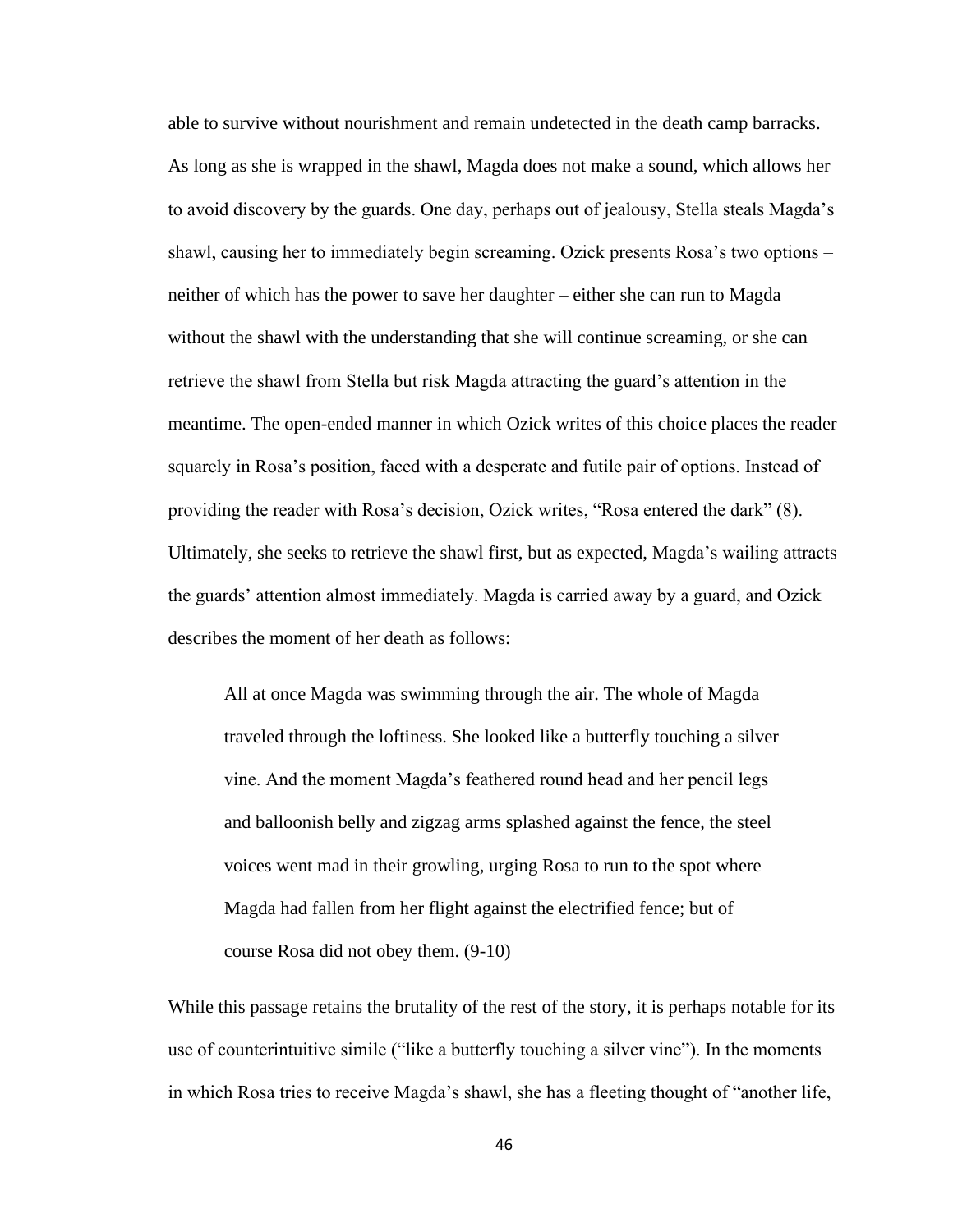of butterflies in the summer . . . On the other side of the steel fence, far away, there were green meadows speckled with dandelions and deep-colored violets; beyond them, even farther, innocent tiger lilies, tall, lifting their orange bonnets" (8). And as she watches as Magda is carried away by a guard, Rosa thinks "she was no bigger than a moth!" (9). The repetitive comparison of Magda to a butterfly and the insinuation of "another life" on the other side of the fence (the same fence upon which Magda is killed) seems to suggest that Rosa is grappling with the unstated question of whether her daughter might not be better off if death brought her to "another life<sup>xxviii</sup>." As Rosa is hurrying to save Magda, she considers what "flowers" and "rain" mean for her and her daughter: "excrement, thick turd braids, and the slow stinking maroon waterfall that slunk down from the upper bunks. . ." (9). Upon this thought, Rosa "stood for an instant on the margin of the arena" (9). She hesitates, and it is at this precise moment that Magda is picked up by a Nazi guard.

Rosa's hesitation in this moment is critical. Although she certainly could not have saved her daughter (the situation was futile from the start), it is her hesitation and ultimate inaction that allow her to appropriate the blame for her daughter's death. "The Shawl" closes with Rosa unable to run to her daughter, unable to call out, unable to even scream, because she knows that any reaction would alert the guards that she had hidden the child and result in her death. Therefore, she is unable even to express even the most basic form of grief upon seeing her daughter thrown into an electrified fence. Instead, Rosa "took Magda's shawl and filled her own mouth with it" (10). The story ends without revealing whether Rosa herself survived the death camp<sup>xxix</sup>, and the reader is certainly not left with any concrete sense of what guilt (if any) Rosa felt regarding her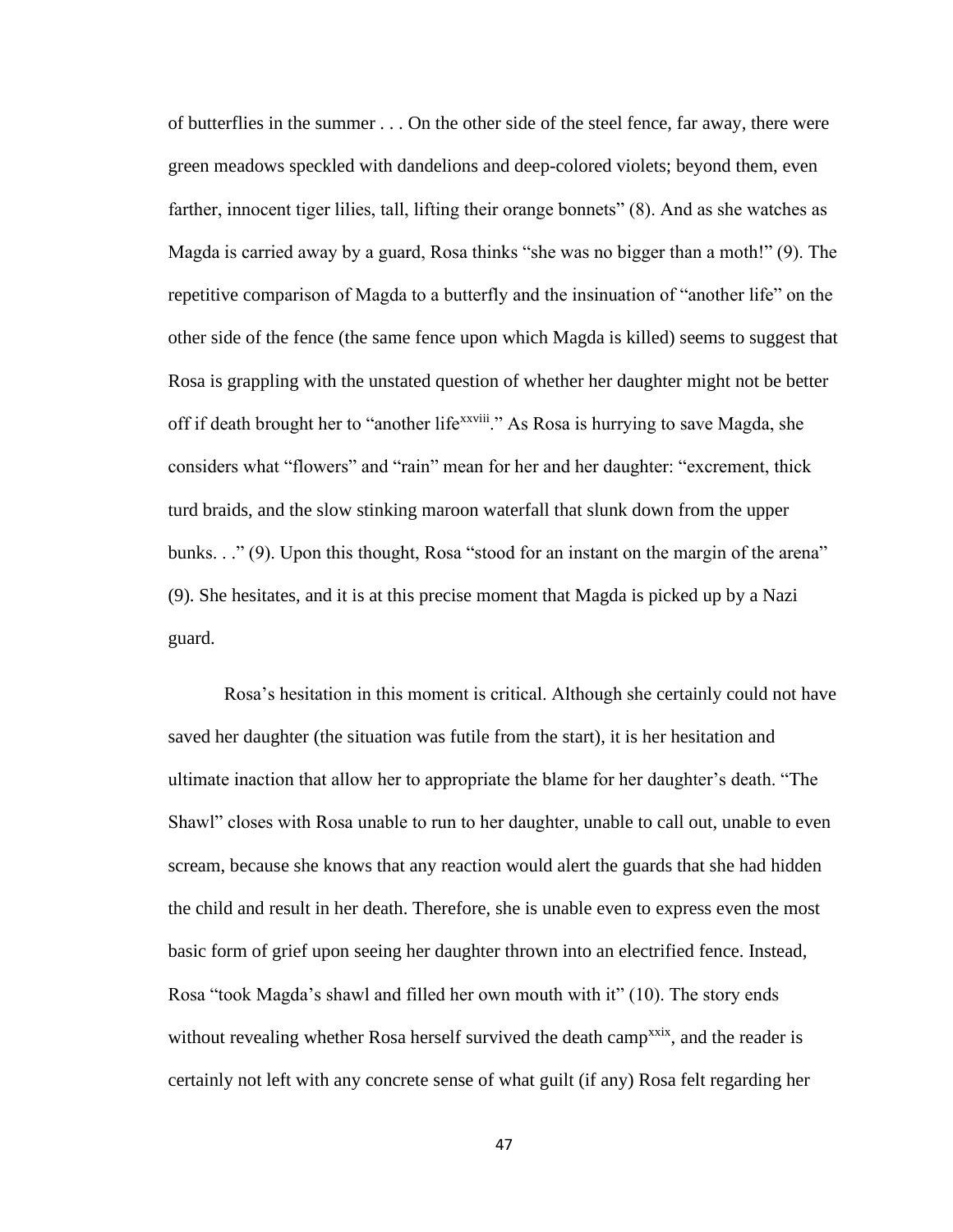role in Magda's death. However, the story does depict a woman who is unable to perform her duties as a mother, and ultimately her daughter is killed. Witnessing the violent death of one's own child, particularly after having tried and failed to prevent it—or even hesitated—is undoubtedly one of the most traumatic experiences that an individual could experience, and any reader of "The Shawl" is forced to consider how Rosa could possibly cope with what she experienced.

By line two, Ozick makes quite clear that maternity is one of the key themes of "The Shawl." "Sore breasts" indicate that the condition of motherhood is strained or challenged by the present reality for Rosa; later in the paragraph, Ozick writes that Rosa was a "walking cradle," and that "there was not enough milk; sometimes Magda sucked air; then she screamed" (3). Rosa's inability to produce enough milk for her daughter is a persistent problem in the story. Rosa does not expect Magda to survive, because she has no nourishment to provide her. Ozick writes, "without complaining, Magda relinquished Rosa's teats, first the left, then the right; both were cracked, not a sniff of milk. The ductcrevice extinct, a dead volcano, blind eye, chill hole. . ." (4). Although Rosa's inability to produce milk undoubtedly stems from her own severe malnutrition, it nonetheless prevents her from ensuring her daughter's survival and inhibits the most basic of her maternal duties—keeping her daughter alive. Indeed, the role of "mother" is subsumed by the shawl itself: "so Magda took the corner of the shawl and milked it instead. She sucked and sucked, flooding the threads with wetness. The shawl's good flavor, the milk of linen" (4-5). It is the shawl, not Rosa, that keeps Magda alive, and it is the loss of the shawl that leads to her death, while Rosa is only able to observe passively. One of the most obvious themes at the heart of "The Shawl" is the way in which the Holocaust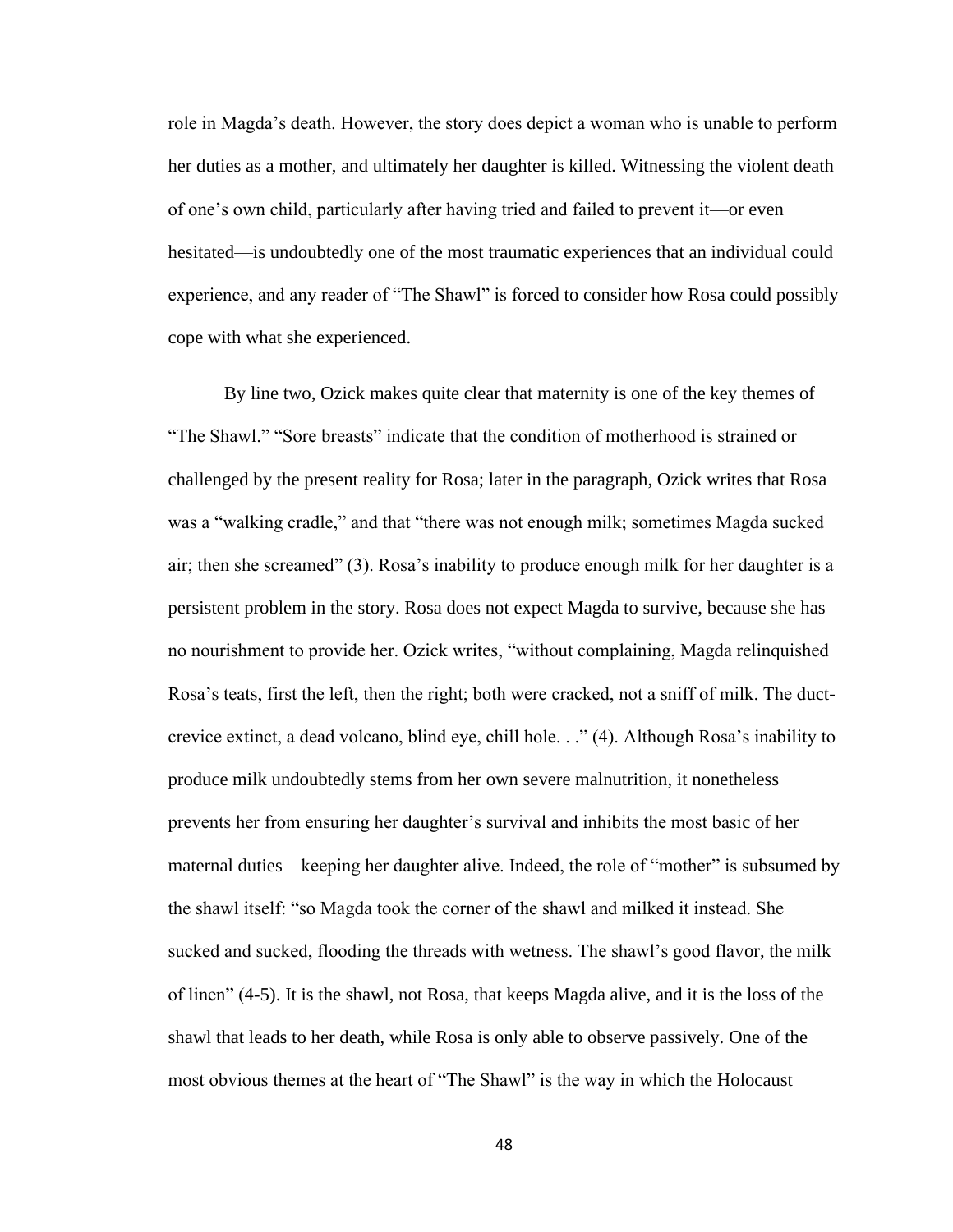explodes familial bonds and dismantles the maternal bond between a mother and child. One can only imagine the trauma that Rosa must experience at not only witnessing her daughter's murder, but also having to cope with the knowledge that her ability to perform her role as a mother was taken from her long before Magda's death.

An important and heretofore unaddressed figure in this short story is Stella. From the start, we know little about her, other than the fact that she is a young girl and Rosa's niece. Based on Rosa's observation that Stella is not menstruating (but ought to be), it would seem likely that Stella is in her teens. Although she is ostensibly responsible for caring for Stella, it is clear from the start that Rosa dislikes and resents her. In Rosa's eyes, Stella is always "cold," and she is described as constantly "ravenous." Rosa imagines that Stella would like to eat Magda, calling her a "young cannibal." Of course, it is ultimately Stella who takes Magda's shawl, setting in motion the chain of events that leads to Magda's death. When asked why she took the shawl, Stella responds that she took it because she was cold. Ozick writes, "and afterwards she was always cold, always. The cold went into her heart: Rosa saw that Stella's heart was cold" (6-7). Stella, unlike Magda, is not Rosa's child; the two lack a maternal connection. Apart from taking Magda's shawl, the story does not reveal what becomes of Stella except that after Magda's death, "the cold went into her heart" (7). There is no indication that Stella experienced any degree of remorse or guilt following Magda's death—on the contrary, "coldness" would seem to indicate a lack of contrition or regard for either Magda or Rosa. From a critical perspective, Stella's coldness provides the story's most promising opening for an exploration of Ozick's position relative to the narrative, and perhaps a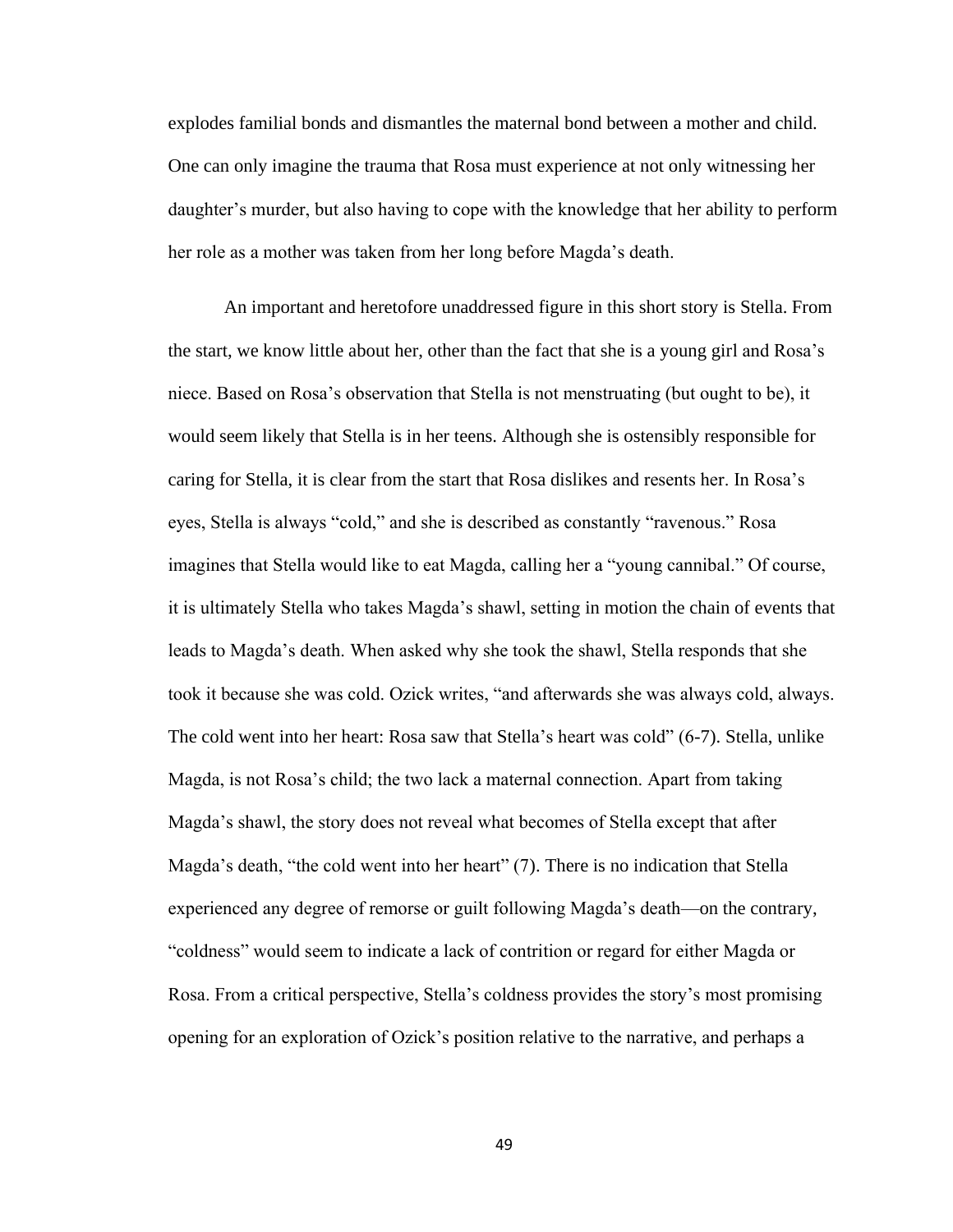broader platform for analyzing Ozick's view on the relationship between American Jews and victims of the Holocaust.

The story gives no clear indication that Stella is a malevolent character per se. In fact, her only wants (or needs, more accurately) are warmth and food. Coldness and hunger are traits that are full of thematic significance, however. Coldness may be interpreted to signify callousness or indifference, while hunger might indicate selfishness and greed. Stella herself (although obviously a victim of the Holocaust at large) is not harmed by Magda's death, nor does she display any grief at the loss of her cousin. However, the reader's initial interpretation of Stella is likely to be biased by the telling of the story from Rosa's perspective. Although one may sympathize with Rosa's anger toward Stella for taking Magda's shawl, the text itself offers many opportunities for reading Stella as a sympathetic character. Beyond the obvious—that Stella is a young girl who is herself a victim of the process of genocide—Stella also clearly lacks a maternal figure. One would expect Rosa, as her aunt, to have love and compassion for Stella, yet she feels only resentment when Stella's need for warmth and nourishment threaten Magda's. Just as the conditions of the death camps inhibited Rosa's maternal abilities with regard to her daughter, they also destroy the familial bonds between Rosa and Stella. As Elie Wiesel writes in his memoir *Night*, "here there are no fathers, no brothers, no friends. Everyone lives and dies for himself alone" (Wiesel, 122). For Rosa, her infant daughter's survival is her only priority, and because Stella is a threat to Magda, Stella becomes a kind of enemy. Textually, this places Stella in a unique position—she is portrayed as a villain, yet an objective analysis clearly reveals that she is no less a victim than Magda.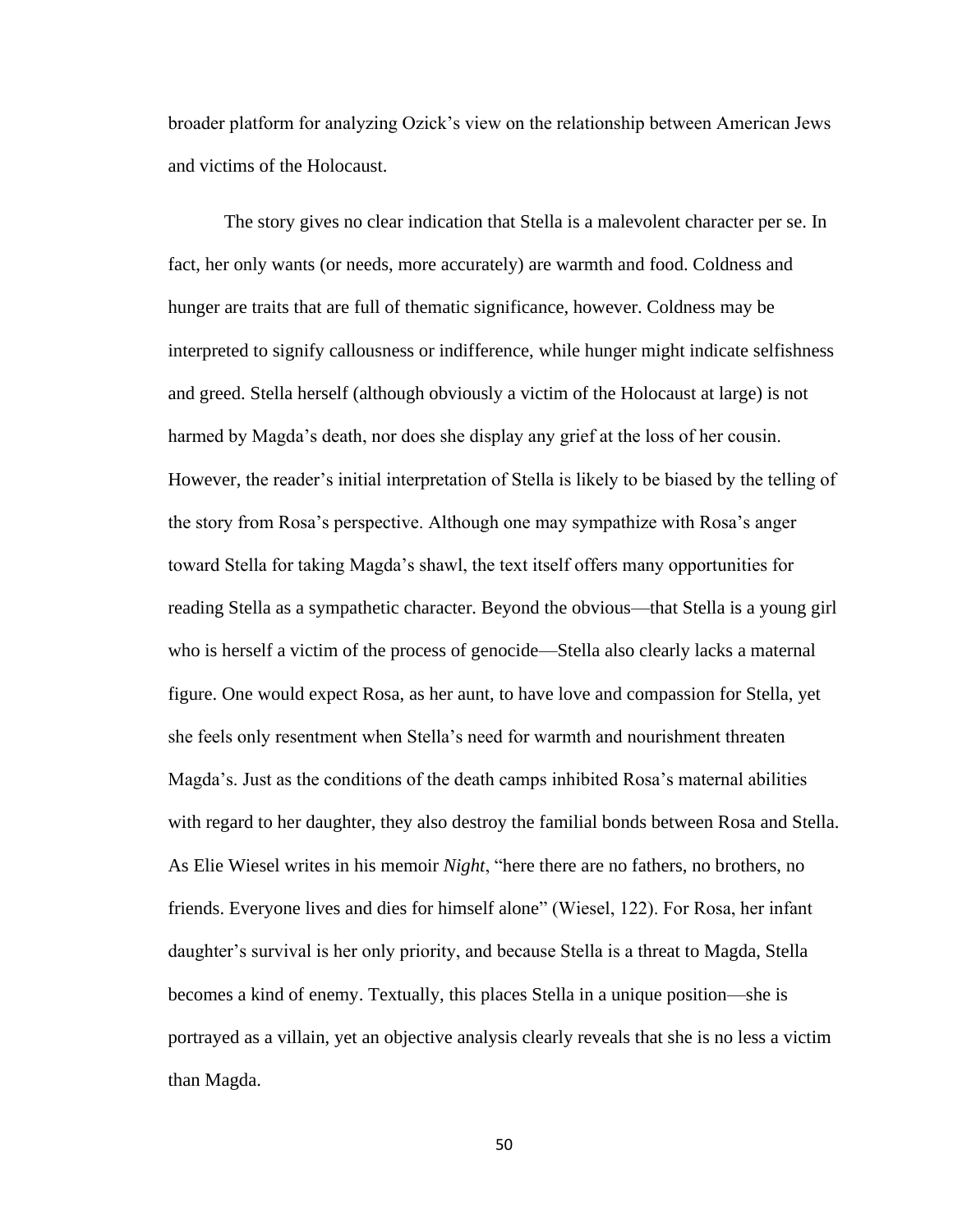Rosa's impulse to blame Stella for Magda's death provides a lens through which to view Ozick's position as a Jewish woman who did not herself experience the Holocaust firsthand. While it is obvious that the responsibility for Magda's death lies with both the guard who killed her and the Nazis at-large for perpetrating this genocide, Rosa does not express the same hatred or resentment towards her captors as she does for Stella. This misappropriation of blame can also be seen in the impulse of many American Jews to blame themselves or otherwise seek to assign responsibility for the suffering of other Jews through their own inaction or absence. Even if one assumes that Stella stole the shawl from Magda knowing that it might put her life in danger, it seems fair to suggest that Stella, a child, also had a right to some of the shawl's magical nourishing properties. Likewise, American Jews and their ancestors who fled or otherwise emigrated from Europe prior to the Holocaust did so with the intention of finding a life of greater safety and economic security. And yet, by taking such an opportunity, those emigres ensured their own survival while many of those left behind perished. Although this analogy is not perfect, as Stella herself is also a direct victim of the Holocaust, it does get to the heart of the question of what responsibility those who survived bear for the deaths of those who did not. As noted in Chapter 1, survivor's guilt often results in an individual "attribut[ing] at least partial responsibility for that event or its consequences to the survivor herself" (Griffoen). By writing a story in which Stella is attributed responsibility for Magda's death, Ozick surpasses the *irrational* assumption of guilt and actually assigns a degree of blame to one of her characters. As Singer demonstrated in writing *The Slave*, it was not uncommon for American Jewish authors to grapple with the question of their complicity in the deaths of Jews during the Holocaust simply because they survived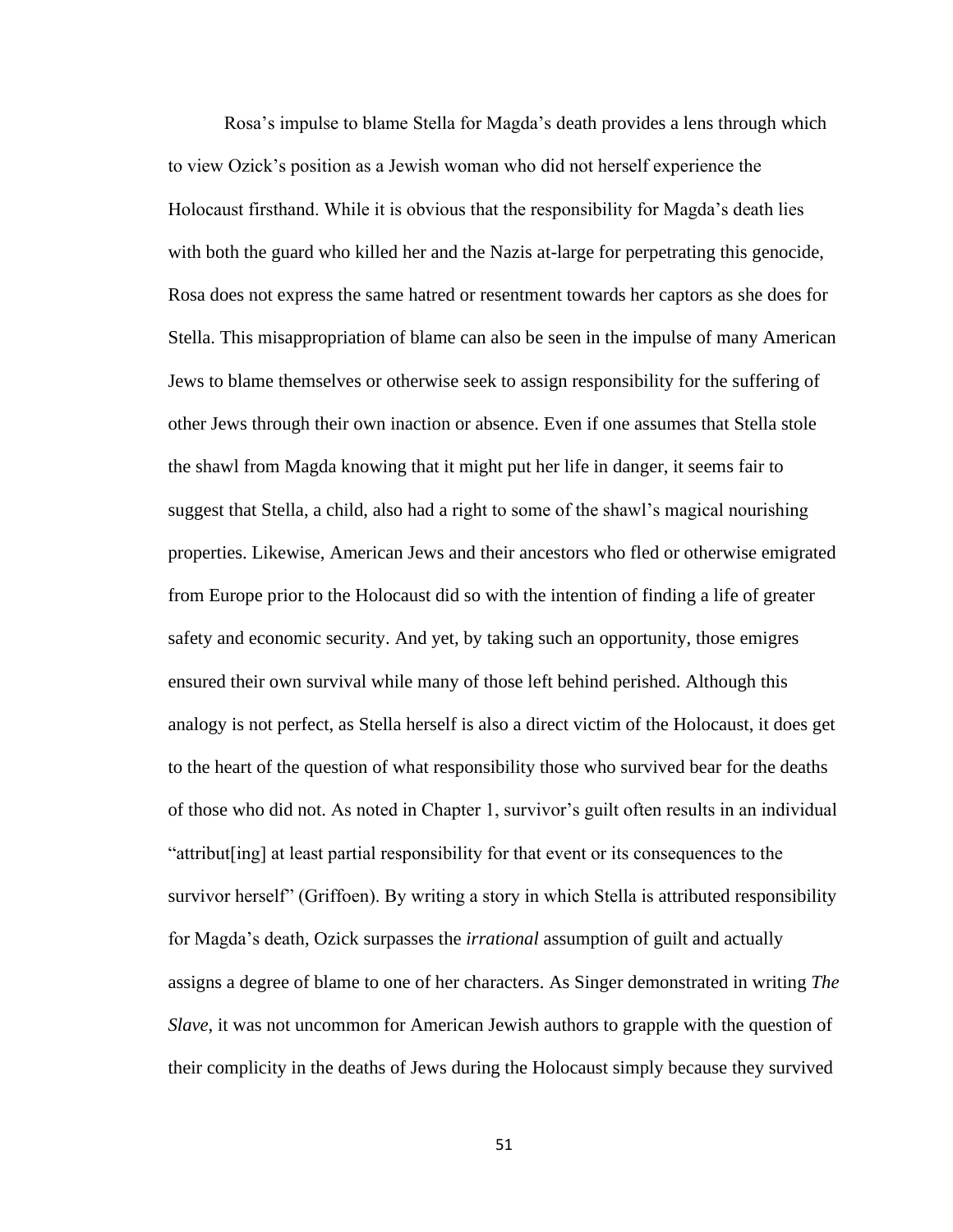by virtue of living in the United States. With this historical and psychological context, it is not a stretch to read Stella as a characteristic manifestation of the survivor's guilt that Ozick and other American Jews might feel when directly confronted with the horrors of the Holocaust.

In a 1989 review of *The Shawl*, Irving Halperin writes that "In a time when the memory of the Holocaust is being trivialized by slick fiction, talk shows, and TV 'documentaries,' . . . Ozick's extraordinary volume is a particularly welcome achievement of the moral imagination" (Halperin). Although Halperin does not identify what he considers "slick fiction," the period in which Ozick published "The Shawl" roughly corresponds with the publication of William Styron's *Sophie's Choice* (1979) and its subsequent film adaption (1982)<sup>xxx</sup>, as well as Thomas Keneally's *Schindler's Ark*  $(1982)^{xxx}$ . Furthermore, Claude Lanzmann's nine-hour documentary on the Holocaust, *Shoah*, was released in 1985<sup>xxxii</sup>. Regardless of Halperin's assessment of these and other examples of 1980s Holocaust media, it is certainly clear that "The Shawl" was published during a time when both publishers and filmmakers were becoming more comfortable with producing content related to the Holocaust. This represented a monumental shift away from the approach of novelists and directors of the 1950s, 60s, and 70s, most of whom chose to avoid the Holocaust as a subject or approach it obliquely or even allegoricallyxxxiii, as Singer does in *The Slave*. This approach was pushed in part by Holocaust survivors themselves, who often felt that artistic license could never be applied to the events of the Holocaust. For instance, survivor Elie Wiesel famously wrote in 1989: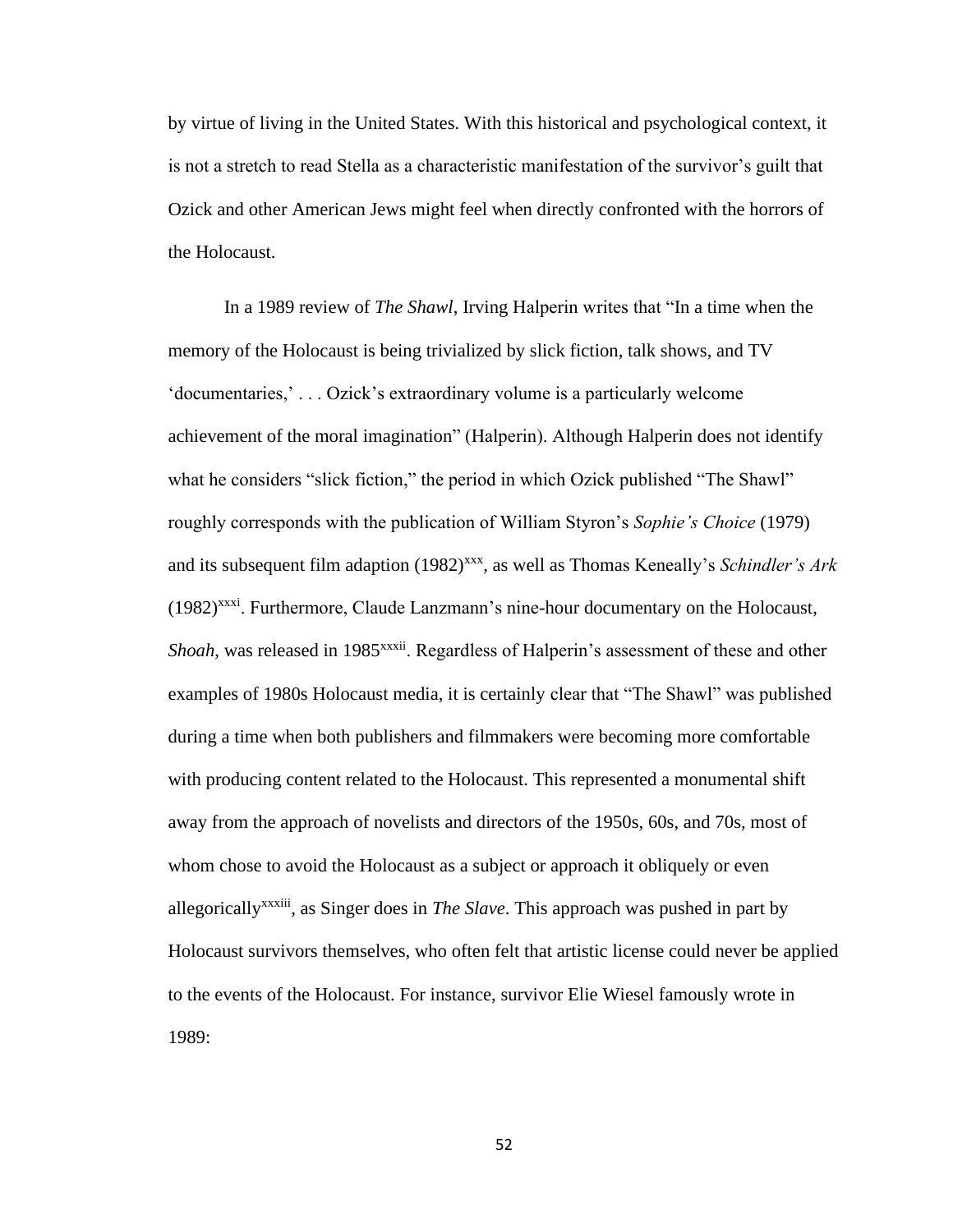Auschwitz represents the negation and failure of human progress; it negates the human design and casts doubts on its validity. Then, it defeated culture; later, it defeated art, because just as no one could imagine Auschwitz before Auschwitz, no one can now retell Auschwitz after Auschwitz. The truth of Auschwitz remains hidden in its ashes. Only those who lived it in their flesh and in their minds can possibly transform their experience into knowledge. Others, despite their best intentions, can never do so (Wiesel).

Wiesel's article, titled "Art and the Holocaust: Trivializing Memory" was published as a rebuke to the many works of fiction published in the 1980s that depicted the Holocaust. He called out works by name: "'The Night Porter,' 'Seven Beauties,' the docudrama 'Holocaust,' 'Sophie's Choice,' 'War and Remembrance' (I speak of the film, not the book, which is both shattering and sensitive) 'Murderers Among Us,' the recent 'Ghetto' that played on Broadway for several weeks and previously, to great acclaim. . ." (Wiesel). For Wiesel, the Holocaust was not merely impossible to depict accurately, but also, he argues, doing so is disrespectful to the millions of people who were killed by the events.

Cynthia Ozick did not live through the Holocaust. Is it true, then, as Wiesel says, that "Only those who lived it in their flesh and in their minds can possibly transform their experience into knowledge. Others, despite their best intentions, can never do so?" Perhaps surprisingly, Ozick herself seems inclined to agree with Wiesel that she not only lacks the ability to transform such experiences into knowledge, but also that attempting to do so is unethical. In a 1993 interview, upon being asked whether she had ever "fictionalized the Holocaust," Ozick responded: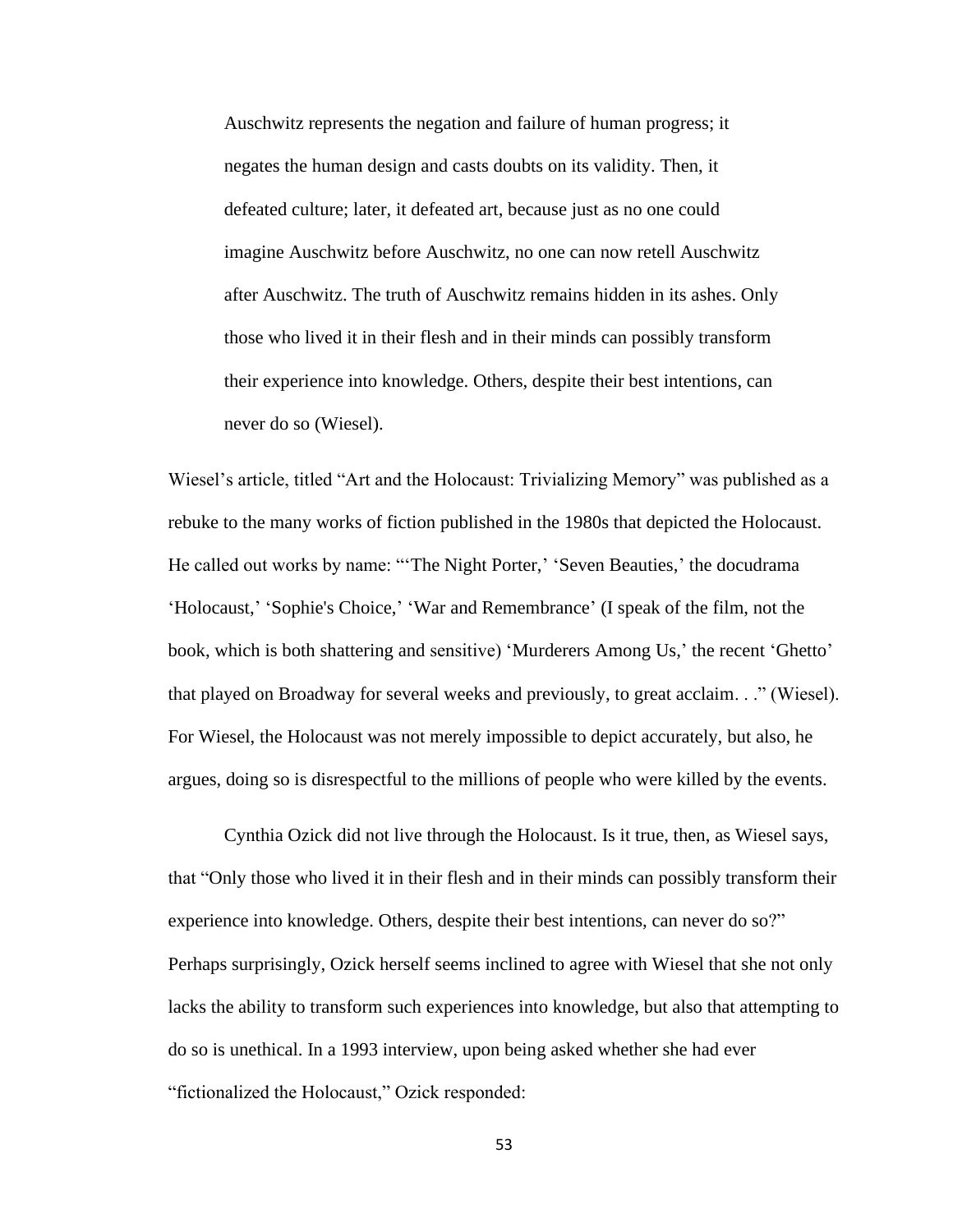I did it in five pages in "The Shawl", and I don't admire that I did it. I did it because I couldn't help it. It wanted to be done. I didn't want to do it, and afterward I've in a way punished myself, I've accused myself for having done it. I wasn't there, and I pretended through imagination that I was. I've also on occasion been punished in angry letters from people who really were there. But I wasn't there, and the story is not a document, it's an imagining. (Canales)

Ozick's quote is revealing in a number of ways. Importantly, she expresses regret for having composed a Holocaust story from her imagination, because she "wasn't there." The other important revelation from this quote is Ozick's justification; she says that she "couldn't help it," which prompts a deeper consideration of her own process of guilt and the position that she finds herself in as a person of Jewish faith who was not harmed by the Holocaust. It is unclear whether caving to this compulsion is meant to exorcise feelings of survivor's guilt, but Ozick's statement that "it wanted to be done. I didn't want to do it" seems to indicate that the need was external of her own creative interests, but rather part of a deep-seated cultural and historical necessity.

Although Ozick claims that she was wrong to write about the Holocaust from a firsthand perspective, her critical writings provide a more complex explanation for her motives. As previously noted, William Styron's 1979 novel *Sophie's Choice* was among the first works of popular American literature to fictionalize the Holocaust. It received criticism, including from many Jewish Americans, for its portrayal of a non-Jewish protagonist and her two children as the story's primary victims. Among these critics was Cynthia Ozick, who wrote an essay titled "A Liberal's Auschwitz," in which she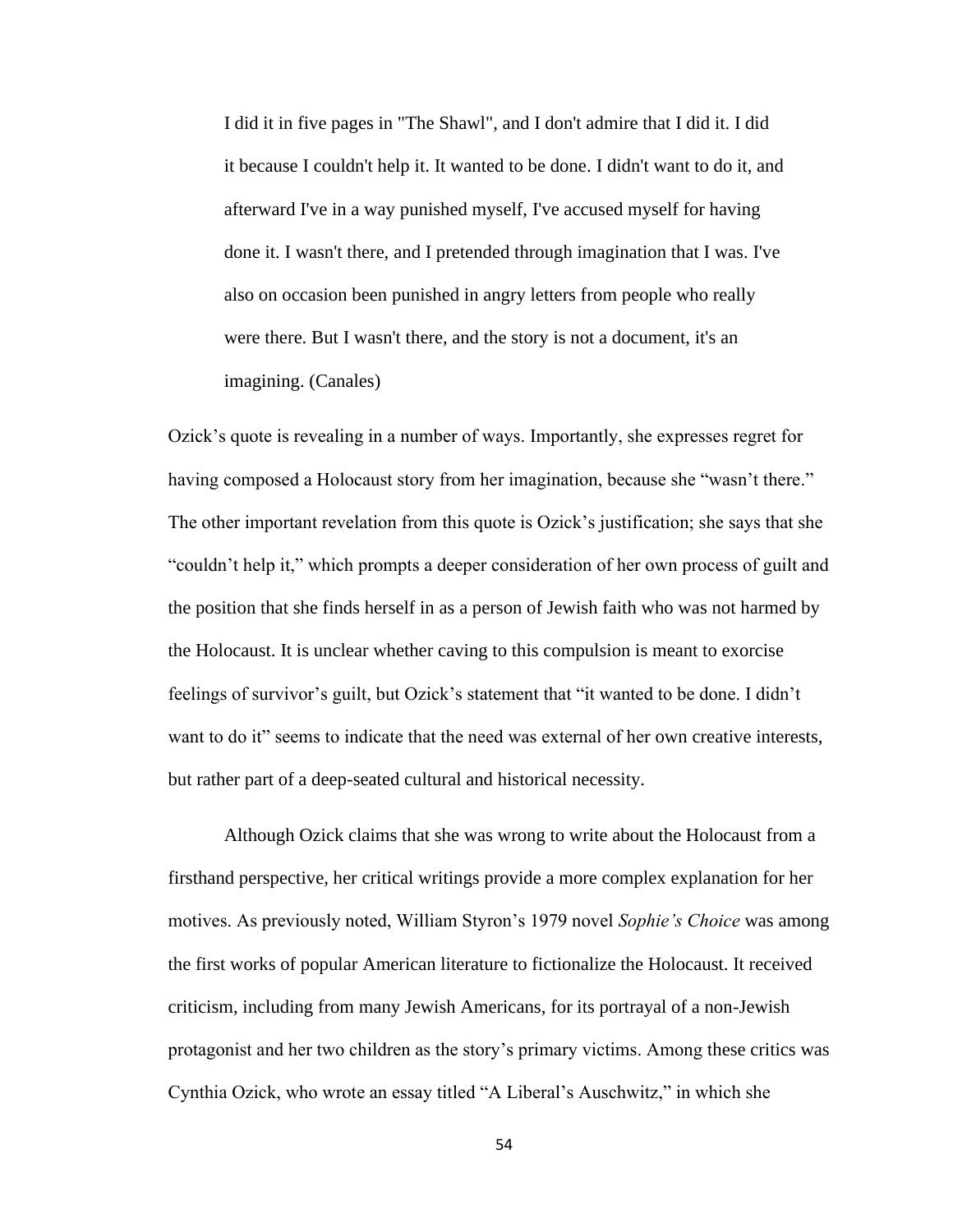criticized Styron's centering of non-Jewish characters in a story about the Holocaust. Ozick wrote, "We have no right, in the nourishing name of 'life,' in the perilously ennobling name of 'humanity,' to divest the Jews of their specifically Jewish martyrdom" (Ozick). While she expressed qualms about her own qualifications to create such a narrative, Ozick clearly believes that the trauma (or "martyrdom," to use her word) of the Holocaust is specific to Jewish people, and therefore they claim the singular ability to tell such stories. This dichotomy helps to explain why, as Jew, Ozick felt compelled to write "The Shawl" just one year after she renounced Styron's right to write a fictional Holocaust narrative as a non-Jew.

To answer the question of what exactly compelled Ozick to write such a narrative, it is vital to turn to the text for clues. It seems particularly revealing that Ozick, who felt that she "couldn't help" but write a fictionalized Holocaust narrative, chose to include a young girl whose seemingly selfish actions result in the brutal murder of a small child. As established, Stella is not an evil character – she, like Rosa and Magda, suffers unimaginable pain and misery in the death camp. And yet, she is characterized by Rosa repetitively as "cold" and "hungry," and perhaps most importantly, indifferent. Objectively, Stella is also clearly a victim; she is starving, she is freezing, and she lacks the love and comfort that she ought to expect from Rosa, her only adult relative. And yet, because "The Shawl" is told through Rosa's eyes, the reader is led to interpret Stella as selfish, greedy, and callous. The authorial decision to include such a character, and to hinge the events of the plot upon her actions, does seem to indicate a desire to ascribe blame where blame is undue – and to perhaps atone for sins uncommitted. This desire to assume or place blame reflects the psychological manifestation of survivor's guilt.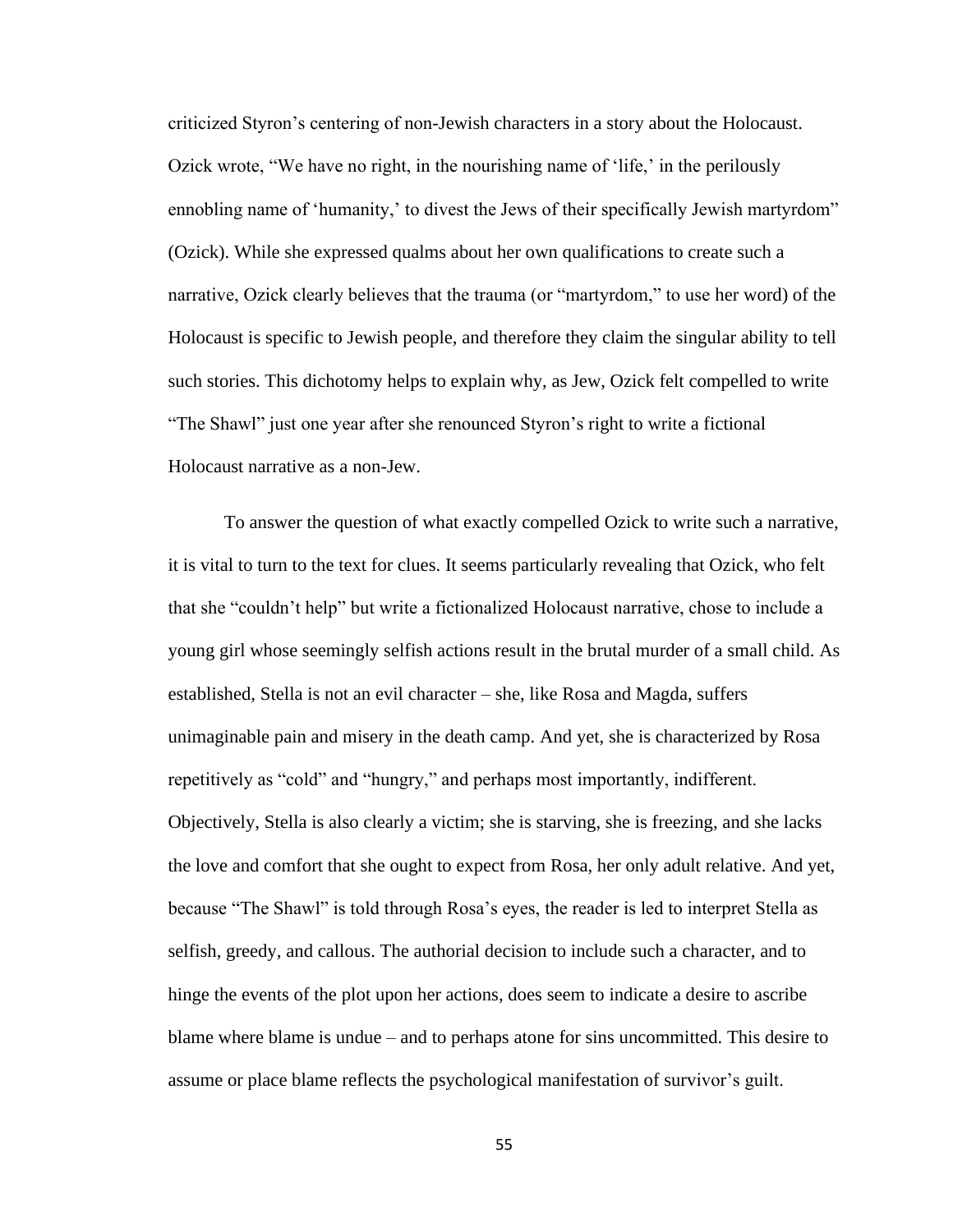Similar to Jacob's insistence that he is to blame for the death of his family in Bashevis Singer's *The Slave*, Ozick's Stella is blamed for Magda's death simply because she, like Magda, craved warmth and nourishment. Keeping in mind the psychological manifestations of survivor's guilt and the established understanding that such a complex can develop even in individuals who were not present when the trauma occurred, it seems likely that Ozick's writing of "The Shawl" was motivated by a desire not merely to fictionalize the Holocaust for an American audience, but rather to work through her own complex feelings of associative guilt and the desire of many American Jews to assume some blame or responsibility for their lack of suffering during the Holocaust.

"The Shawl" is not anchored in any form of historical contextualization or geographic specificity. Read beginning to end, it does not include the words "Holocaust," "death camp," "Nazi," or "Jewish." Instead, it relies on the reader's knowledge of the events in question to establish the setting, while keeping the plot entirely in the moment – starting with a forced march and culminating with the death of a small child at the hands of a guard in a concentration camp. Ozick situates her readers directly in Rosa's mind at all times, describing only what she sees, feels, and hears. Although a third-person narrator, Ozick's style is not omniscient; rather, the impending sense of what *might* befall Rosa, Magda, and Stella is what propels the narrative. As a work of prose, "The Shawl" is remarkable in its power to devastate and force a direct, face-to-face confrontation with the realities of the Holocaust on a sensory level. Thematically, the story explores the ways in which trauma narrows the scope of one's life and limits one's comprehension to only what is in front of them. Furthermore, "The Shawl" conducts a brief but complex analysis of what happens to the bonds of motherhood and family when people are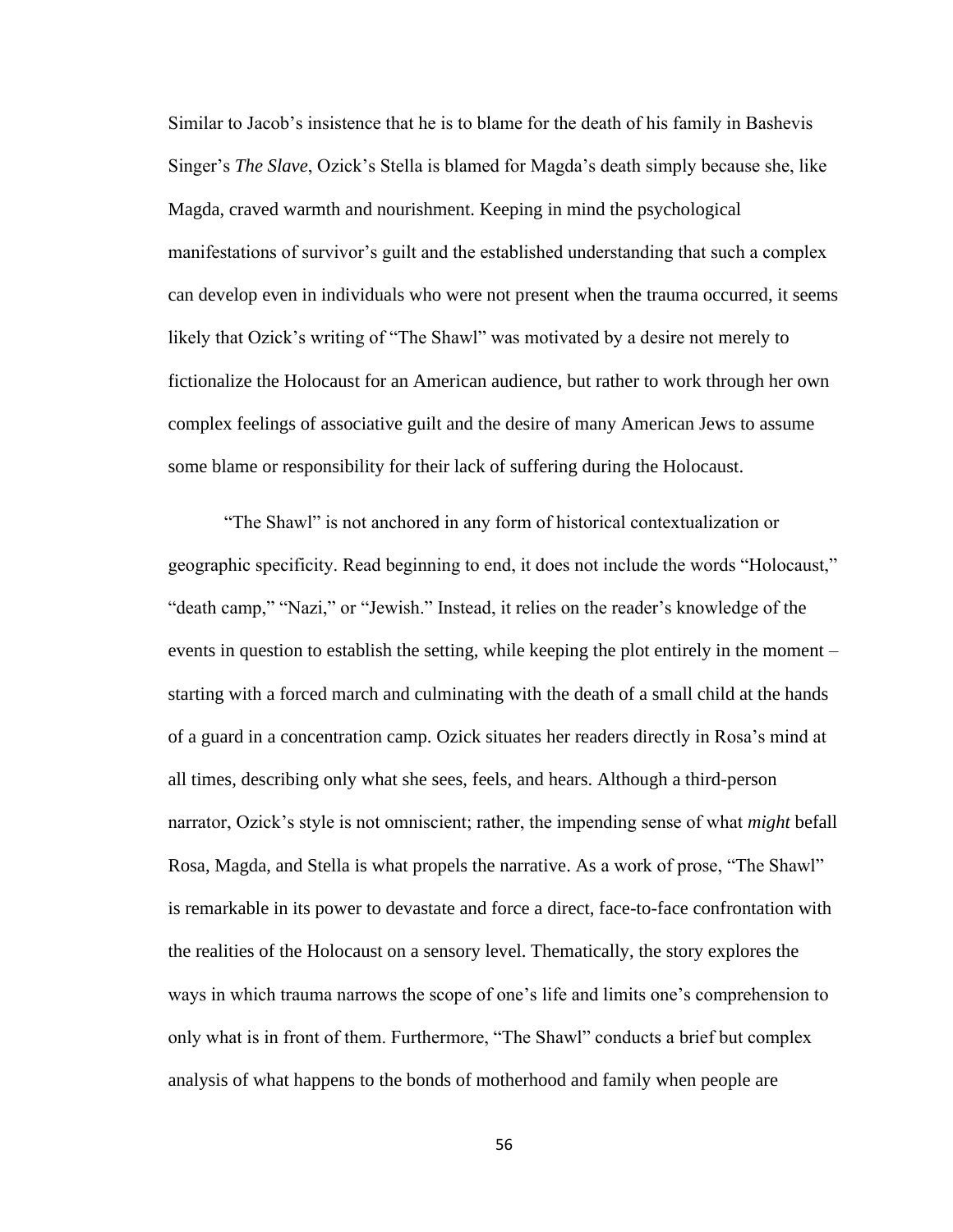stripped of their most basic human dignity. Most remarkably, this six-page short story provides a fascinating look at the workings of trauma and survivor's guilt on Ozick herself, an American Jew who never herself encountered the violence of the Holocaust face-to-face. "The Shawl" stands as a revelatory piece of fiction that presents the Holocaust with cutting devastation while simultaneously calling into question its own right to exist, providing a glimpse into the manifestations of survivor's guilt across an entire community of individuals.

xxiv Norman Mailer's *The Naked and The Dead* (1948), Joseph Heller's *Catch-22* (1961), and Kurt Vonnegut's *Slaughterhouse Five* (1969) each deal primarily or entirely with the military aspects of World War II. *Battleground* (1949), *Decision Before Dawn* (1950), and *The Guns of Navarone* (1961) were early films depicting the same.

xxv James H. Farnham's important 1983 essay "Ethical Ambiguity and the Teaching of the Holocaust" begins with the now-famous phrase, "Having taught a college course on literature of the Holocaust four times, I will soon begin my fifth guided tour through hell" (Farnham, 1). This essay called for a more comprehensive approach toward teaching the Holocaust, including providing a more nuanced understanding of life in a death camp and the leaving of room for ethical ambiguity when teaching about subject such as kapos (prisoners assigned to oversee and sometimes punish other prisoners). The influence of Farnham's essay has been noted by other pedagogical researchers, including David H. Lindquist in his 2007 article "A Necessary Holocaust Pedagogy: Teaching the Teachers." xxvi However, Bashevis Singer's novel *Enemies, A Love Story* and several of his short stories do deal with the Holocaust more directly.

xxvii Although Hanukkah is a relatively minor holiday in Judaism, it has particular significance in modern times, as it falls during the Christmas season and thus is viewed by many as a Jewish equivalent to Christmas. Historically, it was not widely celebrated, but it does emphasize the Jewish belief in the occurrence of miracles during times of struggle or oppression, as is the case in "The Shawl." xxviii The Jewish faith has a clear concept of the afterlife, although it differs somewhat from Christian theology insofar as it lacks a well-defined dichotomy between heaven and hell.

xxix Although Ozick wrote another story, "Rosa," which presumes that Rosa did survive and had immigrated to the United States.

xxx Styron's *Sophie's Choice* was regarded as controversial by some, largely because it focuses on a non-Jewish Polish protagonist. Alvin Rosenfeld wrote in his 1979 article "The Holocaust According to William Styron" that Styron intended to "reorient views of the Holocaust away from its being solely aimed against the Jews, toward its encompassing Slavic and other Christians" (Rosenfeld). It is not clear whether Halperin found this approach objectionable, or if he was in fact referring to *Sophie's Choice* when criticizing the "slick fiction" of 1980s Holocaust narratives. Ozick, however, did object to the subject of Styron's novel.

xxxi *Schindler's Ark* was later adapted into the film *Schindler's List* by Steven Spielberg, and the book was later re-issued under the name *Schindler's List*. Although not generally controversial, *Schindler's Ark* does not center exclusively on the conditions of the Holocaust, but rather tells of Oskar Schindler's efforts to save thousands of Jews from murder by Nazis.

xxxii *Shoah* was criticized by some as being anti-Polish, but it seems unlikely that this well-respected documentary is the target of Halperin's critique of "TV 'documentaries.'"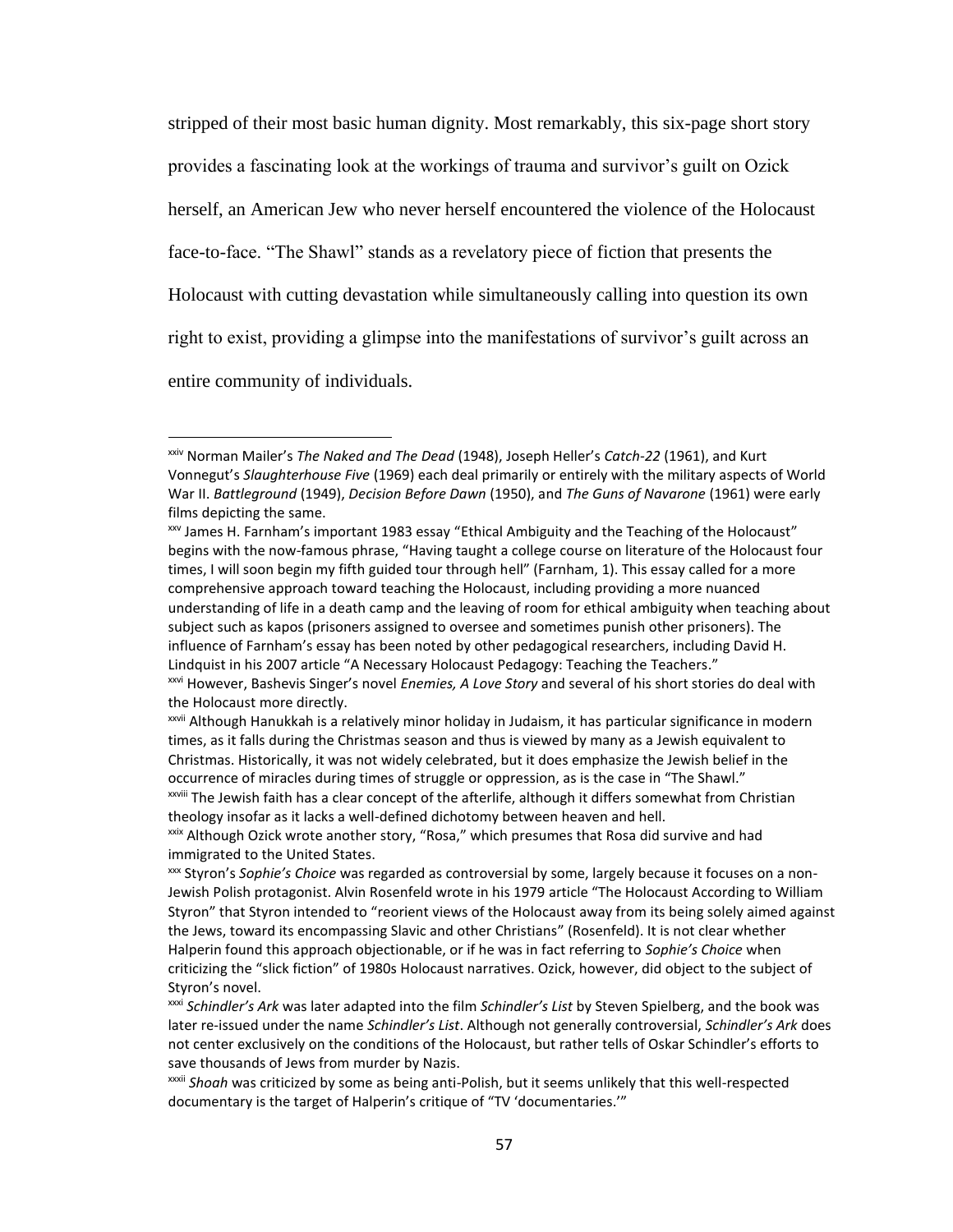xxxiii Wanda Jakubowska's 1947 film *The Last Stage* (*Ostatni etap*) is often considered the first film about the Holocaust. Jakubowska herself survived Auschwitz, and filming was conducted on the grounds of the camp. Extras were often themselves Auschwitz survivors. Noteworthy American films from the following decades include The *Diary of Anne Frank* (1959), *Judgement at Nuremberg* (1961), and *The Pawnbroker* (1964). These films generally concern the events leading up to the Holocaust or those following the liberation of the camps, and they tended to avoid showing graphic violence or conditions in detail. After the release of films like *Sophie's Choice* and *Schindler's List*, American and international filmmakers began to produce more realistic depictions of the horrors of the Holocaust, including *Life is Beautiful* (1997), *The Pianist* (2002), and *The Boy in the Striped Pajamas* (2008).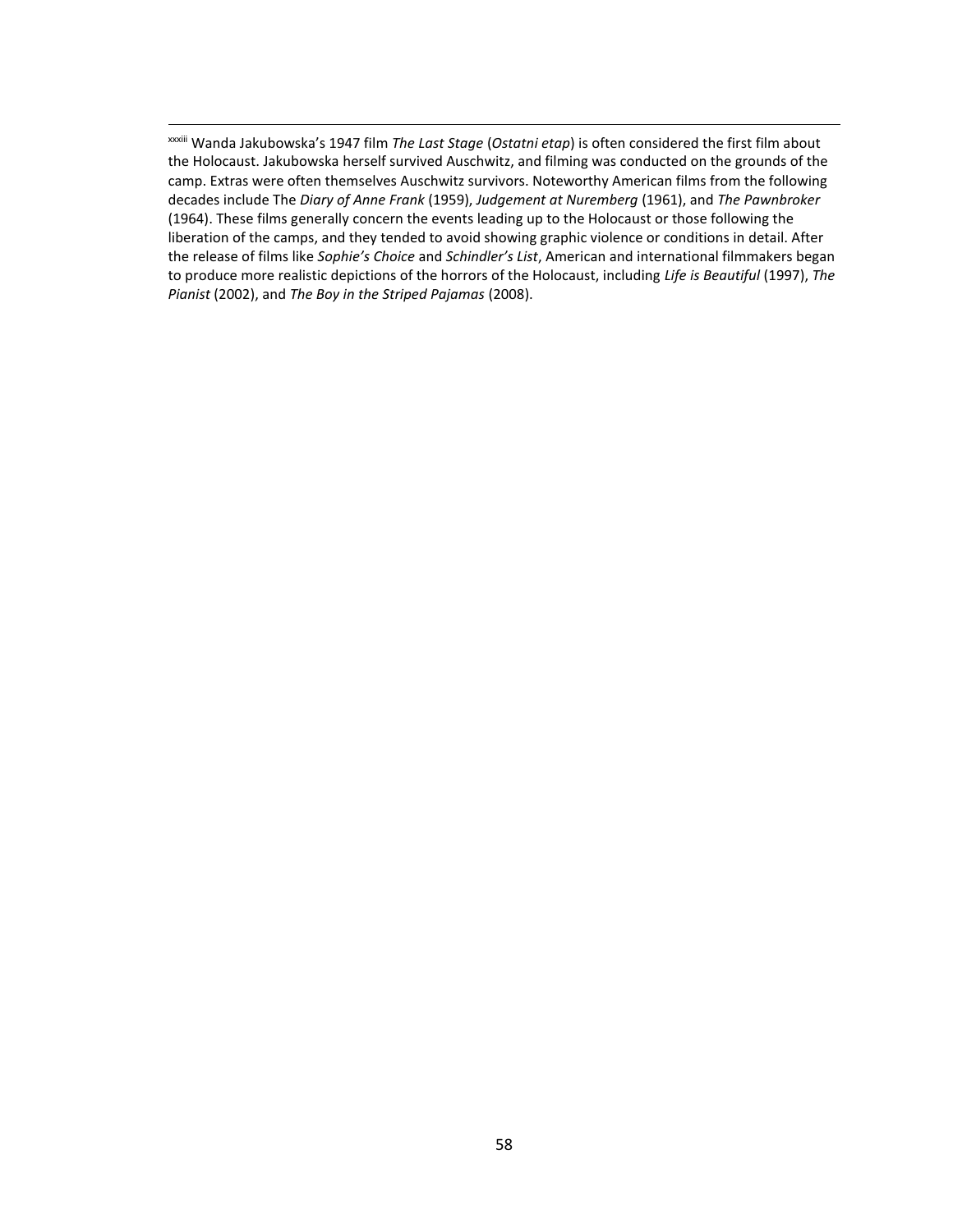#### **CONCLUSION**

<span id="page-64-0"></span>Some 75 years after the last death camps were liberated, it is clear that Elie Wiesel's assertion that the Holocaust "defeated art, because just as no one could imagine Auschwitz before Auschwitz, no one can now retell Auschwitz after Auschwitz" has been largely ignored (Wiesel). In the last two decades, dozens of books and films have been produced that fictionalize the Holocaust—dramas, children's books, graphic novels, even comedic films. Whether Adorno is correct that turning the Holocaust into art is "barbaric" is open to interpretation, but there is no question that it is being done. In today's era, in which the Holocaust is frequently the subject of mass media, it is perhaps difficult to conceptualize a time in which publishing a short story in *The New Yorker* about a little girl who dies in a death camp was considered a risk. It stretches credulity even further to imagine that, 60 years ago, it would have been almost unheard of for an American Jew to publish a novel dealing directly with the pain and grief of the Holocaust. And yet these observations are both true—despite their vastly different approaches, Isaac Bashevis Singer and Cynthia Ozick were two of the first Jewish-American authors to tackle the subject of the emotional trauma felt by American Jews who were not present for the Holocaust, but were nonetheless profoundly and irreversibly affected by it.

If what Adorno says is true, that "suffering . . . also demands the continued existence of the very art it forbids," then it would seem only natural that, at some point, Jewish Americans would turn to the written word to give voice to their own suffering (Adorno). While there is no question that those Jews who were saved from the Holocaust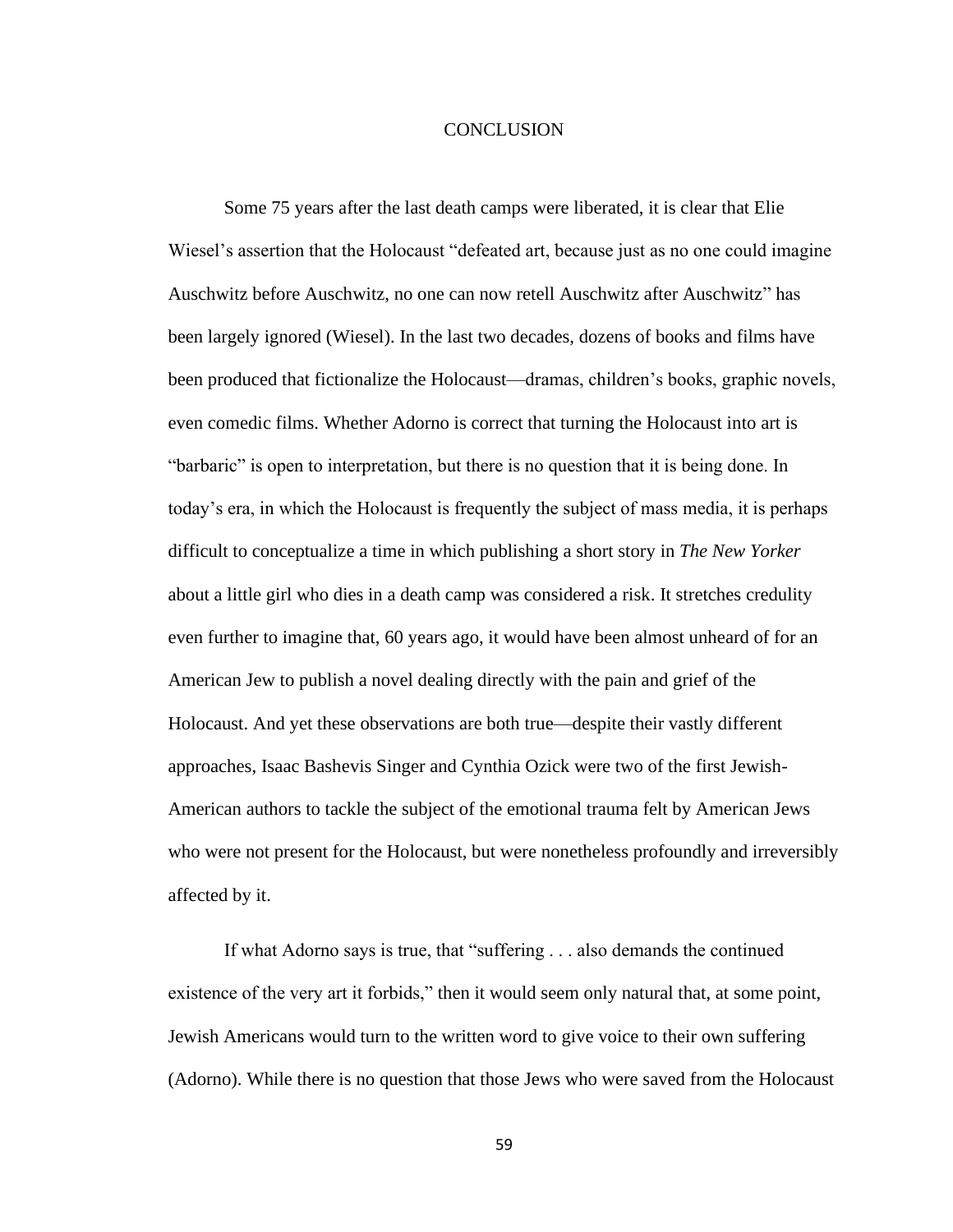by virtue of their residency in the United States did not experience the immense terror of Nazi genocide, they nonetheless experienced a very powerful form of trauma. On an individual level, many American Jews lost relatives and friends. Others lost religious and cultural sites important to their heritage. Nearly all suffered from the horizontal transfer of trauma by virtue of their cultural and/or religious identity as Jewish. They suffered, but the ability of American Jews to break the silence of this suffering and confront this shared trauma head-on was limited by the need to respect the dead and allow space for the survivors. In time, however, Jewish-American authors found ways to speak their trauma. For Bashevis Singer, that meant using allegory to explore the complexities of survivor's guilt. For Ozick, it was a simple as a six-page story reimagining life in a death camp. Today, there exists a wide array of Jewish-American perspectives on the Holocaust, and as a result, the suffering of generations of victims, their families, and their communities are well known.

There is no doubt that Bashevis Singer and Ozick opened doors for subsequent generations of Jewish (and non-Jewish) authors who chose to write about the Holocaust. But how does their approach to the difficulty of fictionalizing mass murder apply beyond just the Holocaust? Following a traumatic event, it is not unusual for critics and philosophers to pronounce the inability of language to adequately convey the true scope of the suffering. For example, Richard Gray writes, "If there was one thing writers agreed about in response to 9/11, it was the failure of language; the terrorist attacks made the tools of their trade seem absurd" (Gray, 1). September 11, 2001 was without a doubt one of the most traumatic days in U.S. history, and the artistic response in many ways mirrors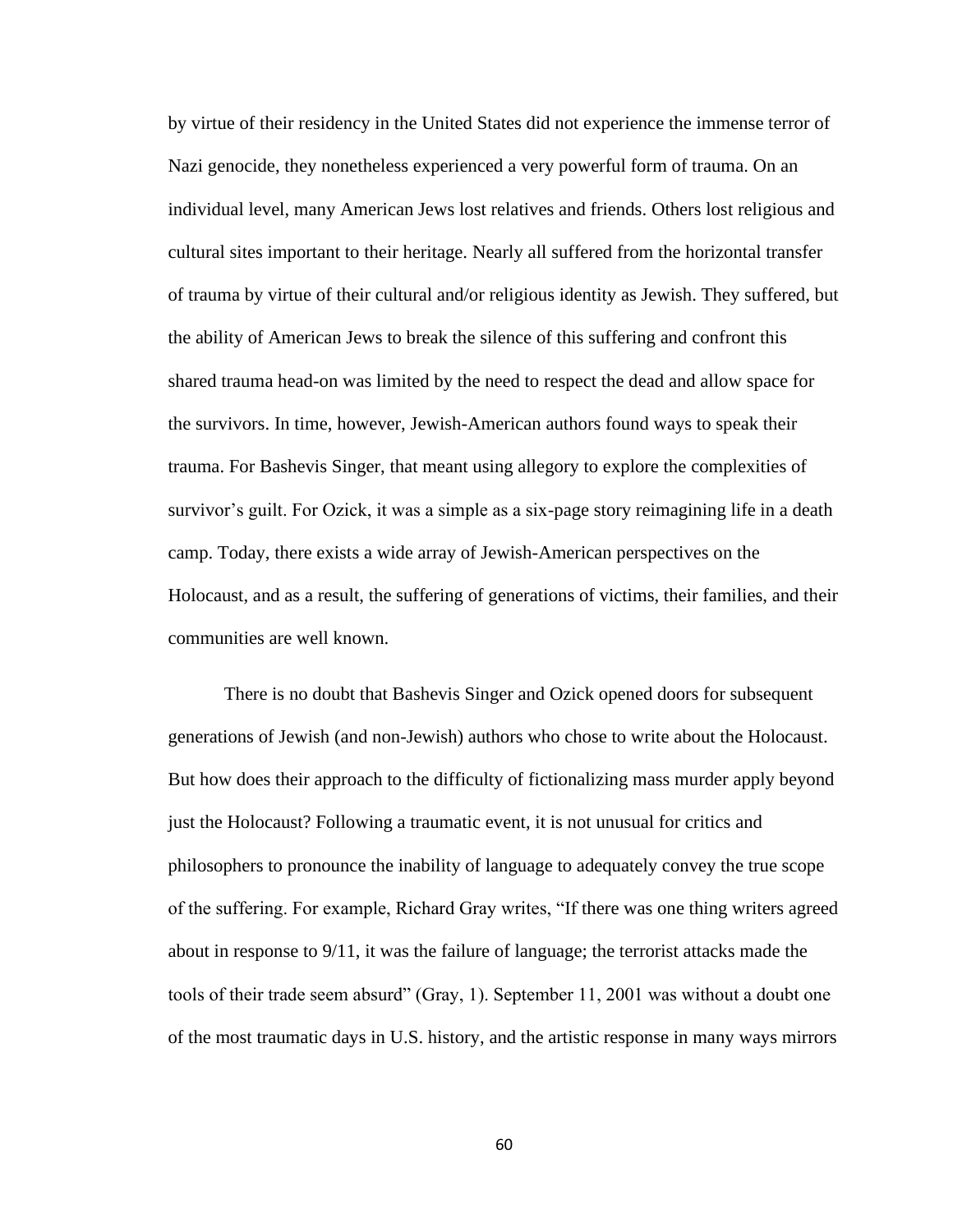the response to the Holocaust. For a period, little was written (and certainly no films were produced) that directly addressed the events of 9/11.

And yet, in time, authors began to find ways to express their suffering. Jonathan Safran Foer, for instance (whom Menachem Kaiser noted was "influenced, if not defined" by the literature of the Holocaust himself), published the novel *Extremely Loud & Incredibly Close* in 2005 in which he depicted the grief and survivor's guilt of a young boy whose father died in the World Trade Center attacks. Foer's approach is similar to Bashevis Singer's; instead of writing the novel from the perspective of a victim and directly reimagining the events of the attack, Foer centers the story on a child, thereby largely avoiding the event itself and focusing instead on grief and the passage of trauma through families and generations (Foer). This approach makes the novel (and subsequent movie adaptation) more palatable for the audience, who are not expected to directly confront the violent trauma of the 9/11 attacks while still facilitating an emotional rumination on the loss of a loved one through a tragic and senseless act.

For better or worse, it seems unlikely that the ethical warnings against making art out of certain traumatic events will ever last forever. Although entirely well-reasoned, Elie Wiesel's insistence that those who did not experience the Holocaust firsthand cannot reproduce it artistically has not succeeded in preventing generations of artists from attempting to do so. As long as trauma is passed on through and across generations and communities, it is nearly impossible to limit artistic expression to only those with firsthand experience with such traumas. As both Bashevis Singer and Ozick demonstrated, people who suffered the effects of trauma will inevitably find a way to give themselves a voice.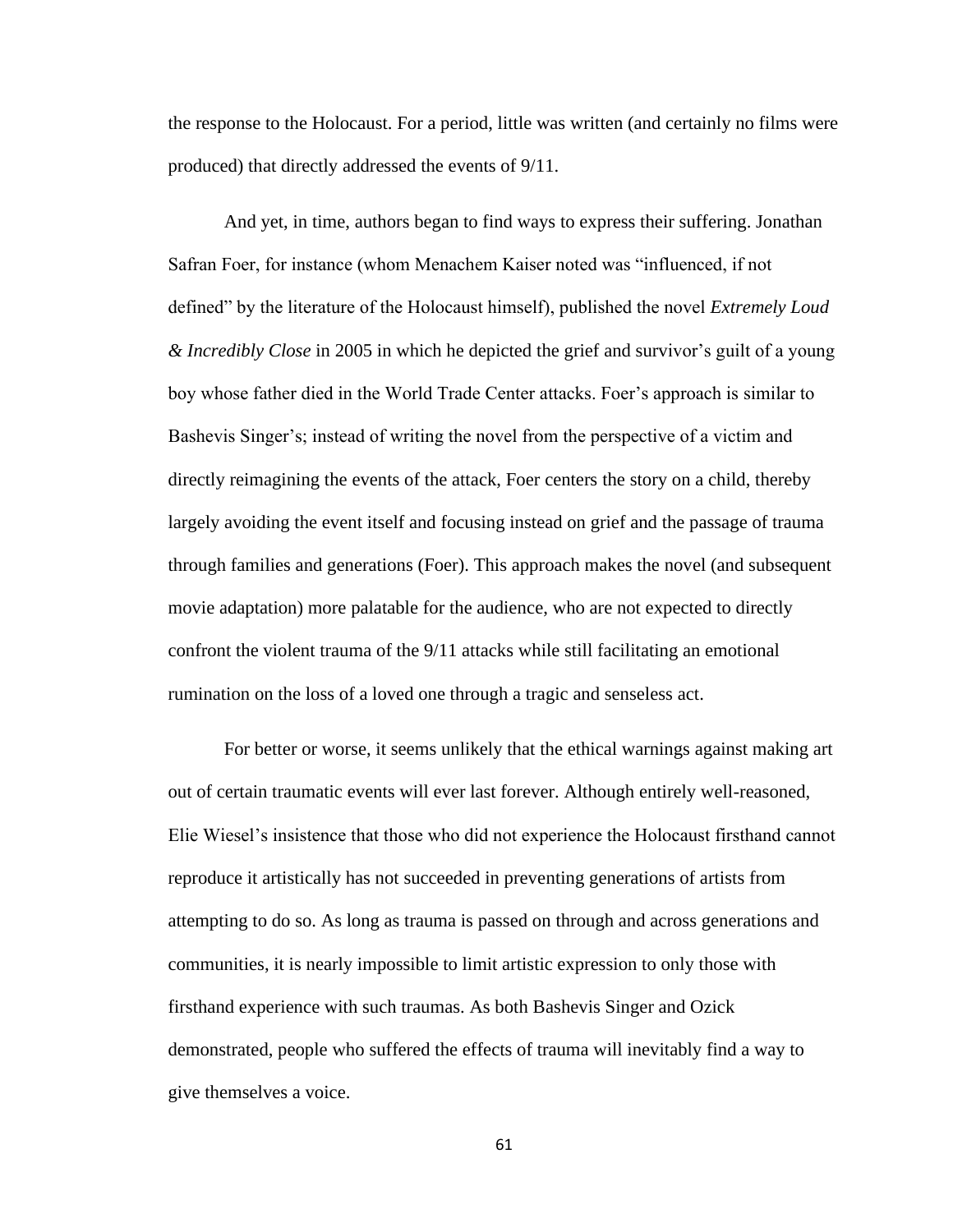#### WORKS CITED

<span id="page-67-0"></span>Alexander, Edward. *The Holocaust and the War of Ideas*. Transaction Publishers, 1994.

- Adorno, Theodor. *Can One Live After Auschwitz?: A Philosophical Reader*. Stanford University Press, 2003.
- Barnaby, Andrew. "Coming Too Late: Freud, Belatedness, and Existential Trauma." *Substance*, 2012.

Bashevis Singer, Isaac. *The Slave*. Farrar, Straus and Giroux, New York City. 1962.

- Berger, Alan L. *Jewish American and Holocaust Literature*. State University of New York Press. Albany, 2004.
- Canales, Gustavo Sanchez. "'Prisoners gradually came to Buddhist positions': the presence of PTSD symptoms in Rosa in Cynthia Ozick's The Shawl." *Studies in American Jewish Literature*, 2011.
- Clark, Jennifer and Majella Franzmann. "Authority from Grief, Presence and Place in the Making of Roadside Memorials." *Death Studies*, 2006.

Creswell, Tim. *Place: A Short Introduction*. Wiley-Blackwell, 2004.

Cronin, Gloria L. and Makayla C. Steiner. "Jewish American Literature: A Scholar's Map." *Resources for American Literary Study*, 2017.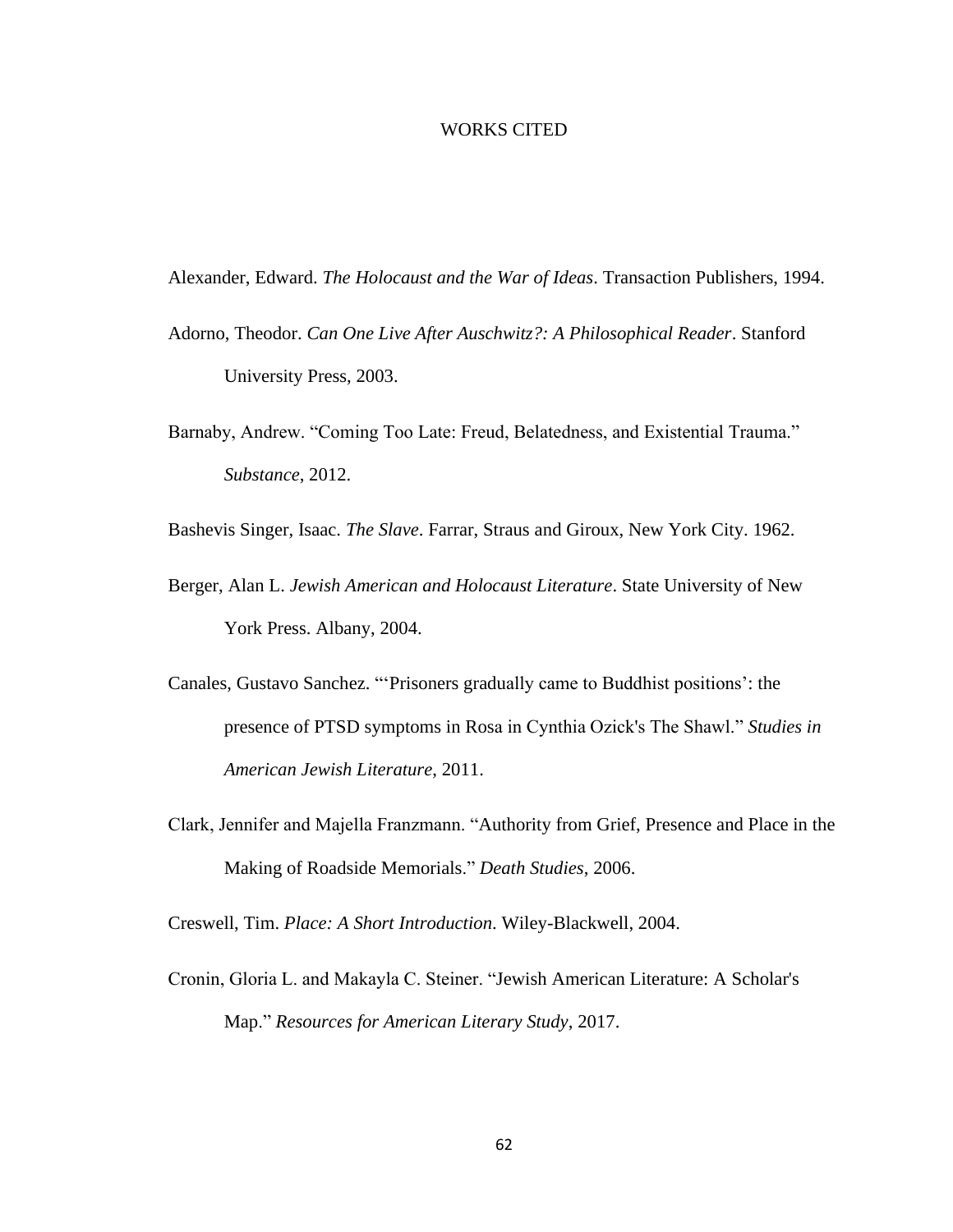Das, Ranajit et al. "The Origins of Ashkenaz, Ashkenazic Jews, and Yiddish." *Frontiers in Genetics*, 2017.

Dash Moore, Deborah. "Intermarriage and the Politics of Identity." *The Reconstructionist*, 2001.

Farnham, James F. "Ethical Ambiguity and The Teaching of The Holocaust." *The English Journal*, 1983.

- Glowacka, Dorota. *Disappearing Traces: Holocaust Testimonials, Ethics, and Aesthetics*. University of Washington Press, 2012.
- Gomel, Alana. "The Poetics of Censorship: Allegory as Form and Ideology in the Novels of Arkady and Boris Strugatsky." *Science Fiction Studies*, 1995.

Gray, Richard. *After the Fall: American Literature Since 9/11*. Wiley-Blackwell, 2011.

Griffioen, Amber L. "Regaining the 'Lost Self': A Philosophical Analysis of Survivor's Guilt." *Altered Self and Altered Self Experience*, 2014.

Halperin, Irving. "Rosa's Story: A Review." *Commonweal*. 1989.

Harvey, Giles. "Cynthia Ozick's Long Crusade." *New York Times*, 2016.

- Hirsch, Marianne. *The Generation of Postmemory: Writing and Visual Culture after the Holocaust*. Columbia University Press, 2012.
- Howard, Aaron. "In A World Without Books, Primo Levi Linked Himself To Dante." *Jewish Herald-Voice*, 2012.

Jewish Virtual Library. "The 'Final Solution': Estimated Number of Jews Killed."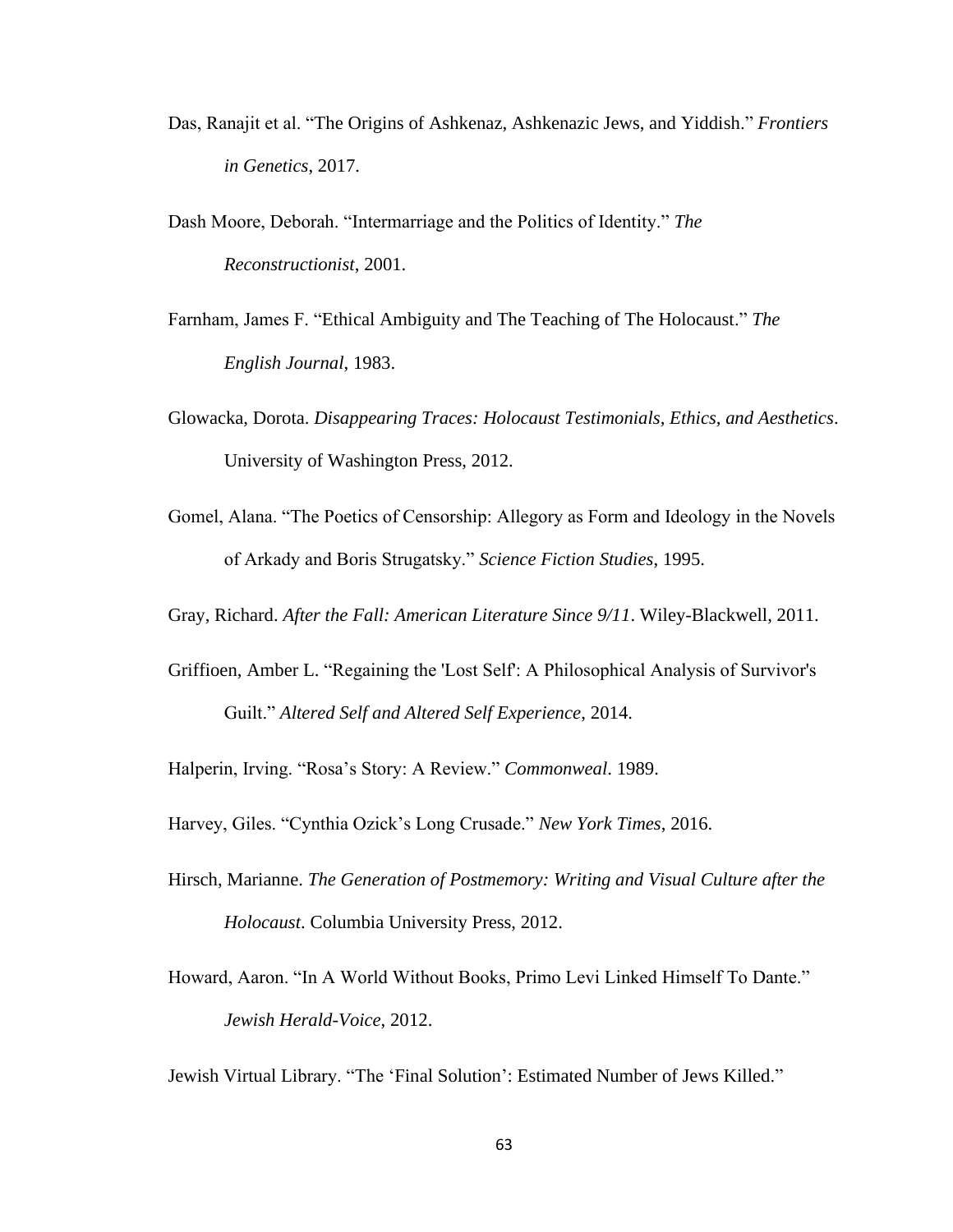- Kaiser, Menachem. "The Holocaust's Uneasy Relationship With Literature." *The Atlantic*. 2010.
- Katz, Brigit. "These Pioneers Created the First Reliable Record of the Holocaust." SmartNews, *Smithsonian Magazine*, 2019.
- Laub, Dori and Shoshana Felman. *Testimony: Crises of Witnessing in Literature, Psychoanalysis, and History*. Routledge, 1992.
- Lindquist, David H. "A Necessary Holocaust Pedagogy: Teaching the Teachers." *Issues in Teacher Education*, 2007.
- Morrison, Toni. *Beloved*. Vintage International, New York City. 1987.
- *OED Online*, Oxford University Press, 2020.
- Ozick, Cynthia. "A Liberal's Auschwitz". *The Pushcart Prize: Best of the Small Presses I.* Ed. Bill Henderson. Yonkers, NY: the Pushcart P, 1976.
- ---. *The Shawl*. Vintage International, 1989.
- Pelaia, Ariela. "What Is a Shiksa?" *Judaism: Learn Religions*. 2019.
- Richardson, Anna. "The Ethical Limitations of Holocaust Literary Representation." *eSharp*, University of Glasgow, 2005.
- Rosenfeld, Alvin H. "The Holocaust According to William Styron." *Midstream*, 1979.
- Safran Foer, Jonathan. *Extremely Loud & Incredibly Close*. Mariner Books, 2006.
- Saposnik, Irving. "A Canticle for Isaac: A Kaddish for Bashevis." *The Hidden Isaac Bashevis Singer* (Seth Wolitz, ed.). University of Texas Press, Austin. 2001.